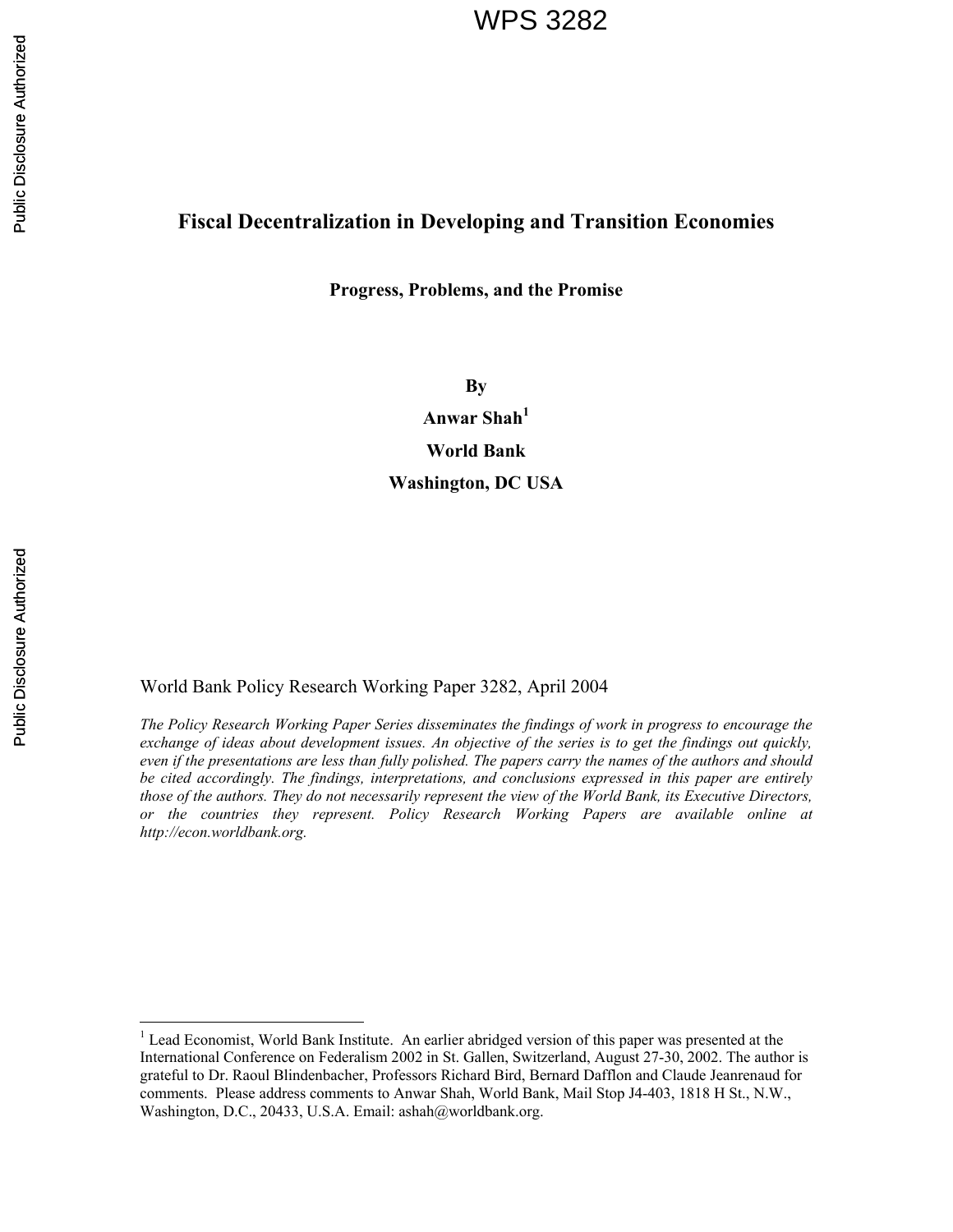# **Contents**

| 1. |                                                                             |
|----|-----------------------------------------------------------------------------|
|    |                                                                             |
| 3. |                                                                             |
| 4. |                                                                             |
|    | a. Clarifying Roles of Various Governments in Public Service Delivery 8     |
|    | b. Taxing Choices: Determining Who Taxes What, At What Rate and How?17      |
|    | c. Designing Fiscal Transfers: Dividing the spoils or creating an enabling  |
|    |                                                                             |
|    |                                                                             |
|    | e. Oversight of Local Governments: Freedom and Responsibility within        |
|    |                                                                             |
|    | f. Ensuring a fair suck of the sauce bottle: institutional considerations30 |
| 5. | Aligning Operational Capacity with the Authorizing Environment34            |
| 6. | Adapting to a changing world with learning from each 35                     |

|--|--|--|

# **Tables**

| Table 2. Decentralization Indicators for Developing and Transition Economies15 |  |
|--------------------------------------------------------------------------------|--|
| Table 3: Central Involvement in Local Functions Remains Extensive16            |  |

# **Figures**

| Figure 1: Public Sector Institutional Environment in Transition and Developing |  |
|--------------------------------------------------------------------------------|--|
|                                                                                |  |
|                                                                                |  |
| Figure 3: Sub-national Expenditures as % of Consolidated Government            |  |
|                                                                                |  |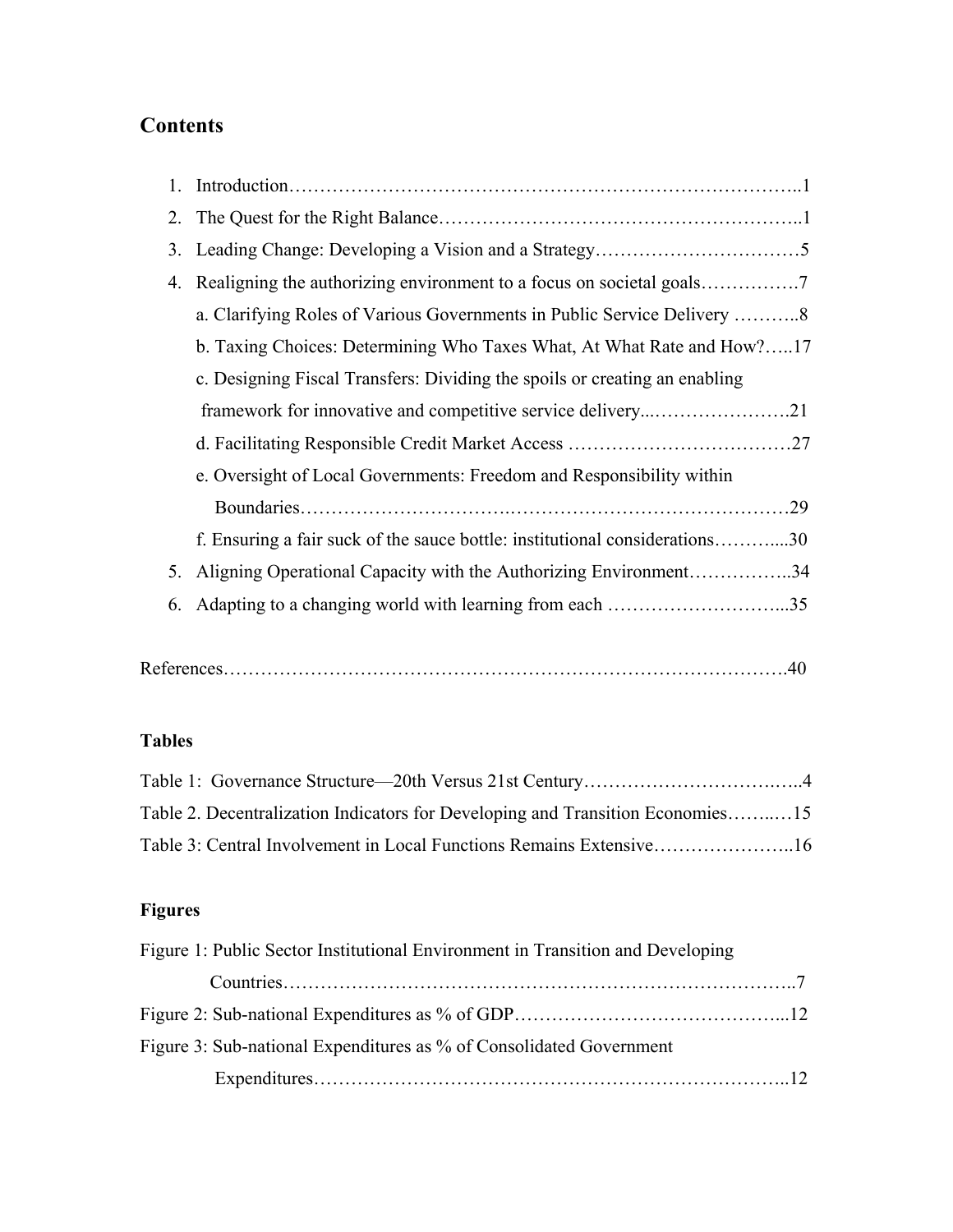| Figure 7: Sub-national Revenue as % of Consolidated Government Revenue20 |  |
|--------------------------------------------------------------------------|--|

# **Boxes**

| Box 1. Emerging Rearrangements: Globalization, Centralization and Localization11 |  |
|----------------------------------------------------------------------------------|--|
| Box 2: An Example of a Performance Oriented Grant: Education grant to set        |  |
| minimum standards while encouraging competition and innovation26                 |  |

# **Appendices**

| Appendix Table 1. A Representative Assignment of Expenditure Responsibilities43 |  |
|---------------------------------------------------------------------------------|--|
| Appendix Table 2: A representative assignment of taxing powers44                |  |
|                                                                                 |  |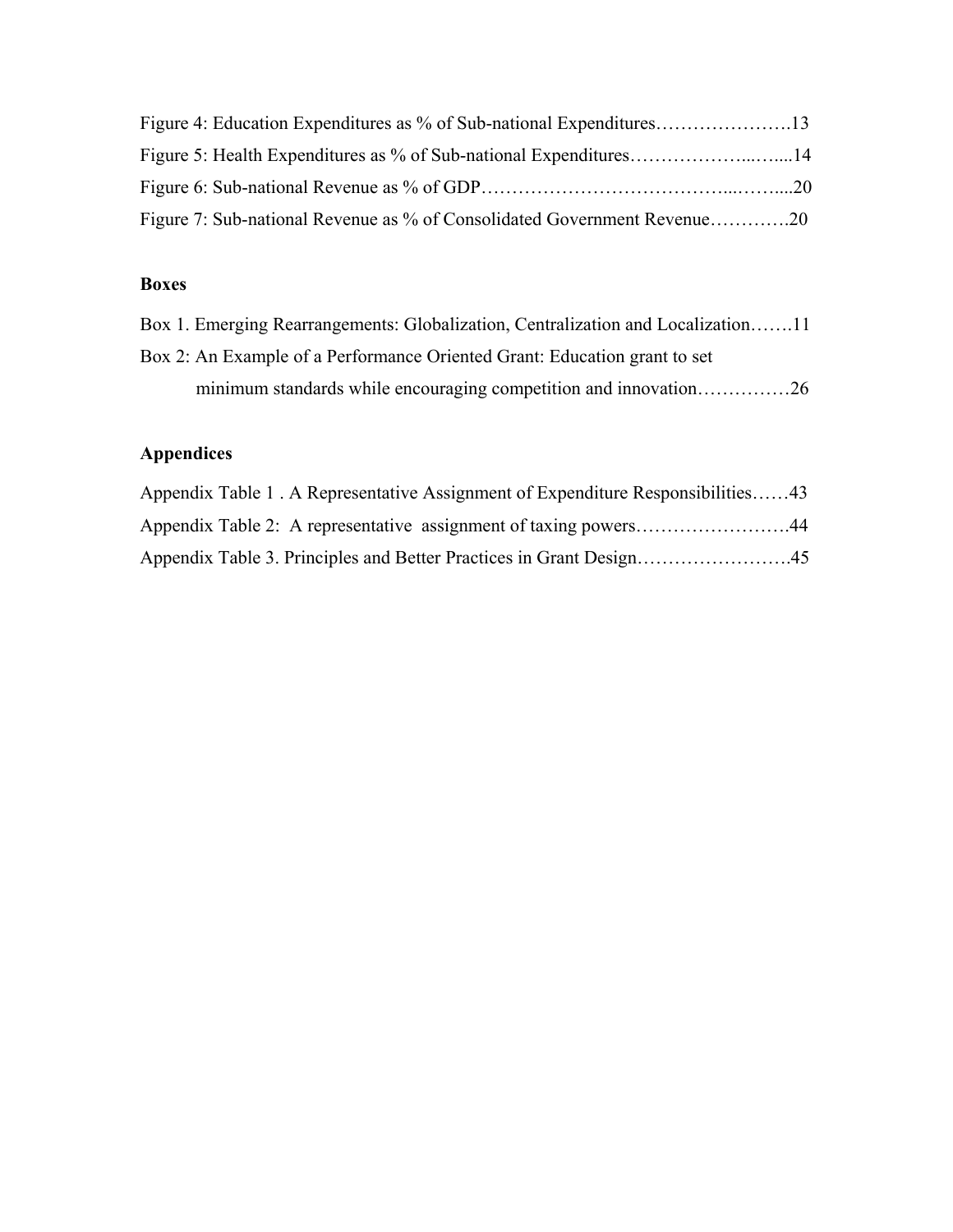# **1. Introduction**

 During the past half century, by subscribing to various central planning paradigms of development, developing and transition economies (hereafter referred to as DTEs) by and large followed a path of centralization. As a result, they are more centralized today than industrial countries were in their early stages of development. A number of recent developments, discussed below, are prompting most DTEs to re-examine the respective roles of levels of government, the private sector and the civil society as partners in development<sup>2</sup>. This paper examines the reasons for the rekindling of interest in fiscal rearrangements in DTEs and reviews the progress to-date by using a systemic framework. It draws general and institutional lessons to advance the agenda for creating an enabling environment for responsive and accountable local governance. An overall conclusion of the paper is that citizen voice, choice and exit options are critical to the success of decentralized decision making. These areas require significant attention in the on-going reform efforts.

 The paper is organized as follows. Section 2 provides a discussion of the motivation behind the mega change. Section 3 provides a simple framework to evaluate and cope with the forces of change. Section 4 reviews the broad trends in the division of powers in DTEs and their implications for public sector governance. Section 5 reviews the operational capacity and orientation of the public sector in support of the reform efforts. Finally, Section 6 draws general lessons from experience in adapting to a changing world.

# **2. The Quest for the Right Balance**

 The reasons for rethinking fiscal arrangements are manifold and the importance of each factor is country specific. Nevertheless, generic catalysts for change include: (i) the

<sup>&</sup>lt;sup>2</sup> This rethinking has caused much heated controversy and debate in development policy fora. Regrettably, this debate has focused on straw men of "centralization" vs "decentralization". Contrary to focus in this debate, the fiscal federalism literature is concerned with clarifying assignment of responsibilities among different levels of government in support of good governance.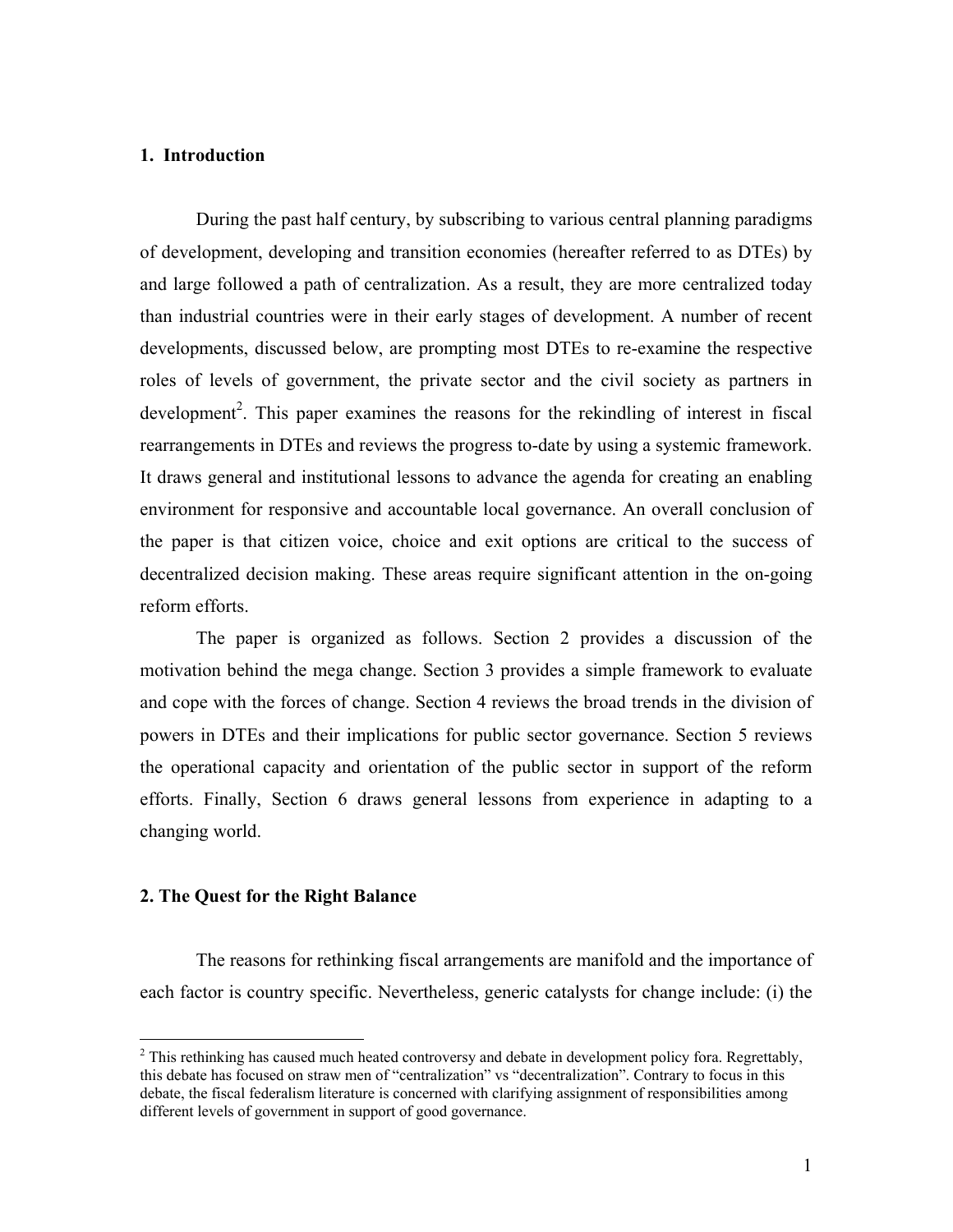collapse of economies with collective ownership and control; (ii) desire to breakaway from the vestiges of colonialism and ethnic strife as in Africa; (iii) central government failures in securing national objectives; (iv) beggar-thy-neighbor and fend-for-yourself federalism policies of sub-national governments; (v) assertion of basic rights of citizens by the courts; (vi) globalization of economic activities; and (vii) the demonstration effects of the European Union and Latin America. The demise of the collective ownership model prompted a major change in government organization and geographical boundaries of some countries, especially in Eastern Europe and former Soviet Union. These countries sought guidance from the principles and practices pursued in industrial countries where market preserving systems of public decision making have evolved over a long period of time.

In Africa, both former French and English colonies inherited highly centralized systems of governance geared toward command and control with little concern for citizens' preferences. Resolution of ethnic conflicts required greater protection of minority rights in politically disenfranchised and fragmented societies in Africa. Political reforms in Latin America empowered people who in turn demanded greater accountability from their governments. In most countries, national governments have failed to ensure regional equity, economic union, central bank independence, a stable macroeconomic environment or local autonomy. The record of sub-national governments is also not very commendable. Sub-national governments have often followed beggar-thy-neighbor policies, sought free ridership with no accountability and, in pursuit of narrow self-interest, undermined national unity. The judicial systems in some countries are also providing stimuli for change by providing a broader interpretation of basic rights and requiring that national and sub-national legislation conform to the basic rights of citizens.

The emergence of a new "borderless" world economy complicates this picture by bringing new challenges to constitutional federalism (see Courchene 1995). These challenges arise from the decline of nation-states in carrying out regulation of certain economic activities as borders have become more porous and information technology has weakened their ability to control information flows. With globalization, it is increasingly becoming apparent that nation-states are too small to tackle large things in life and too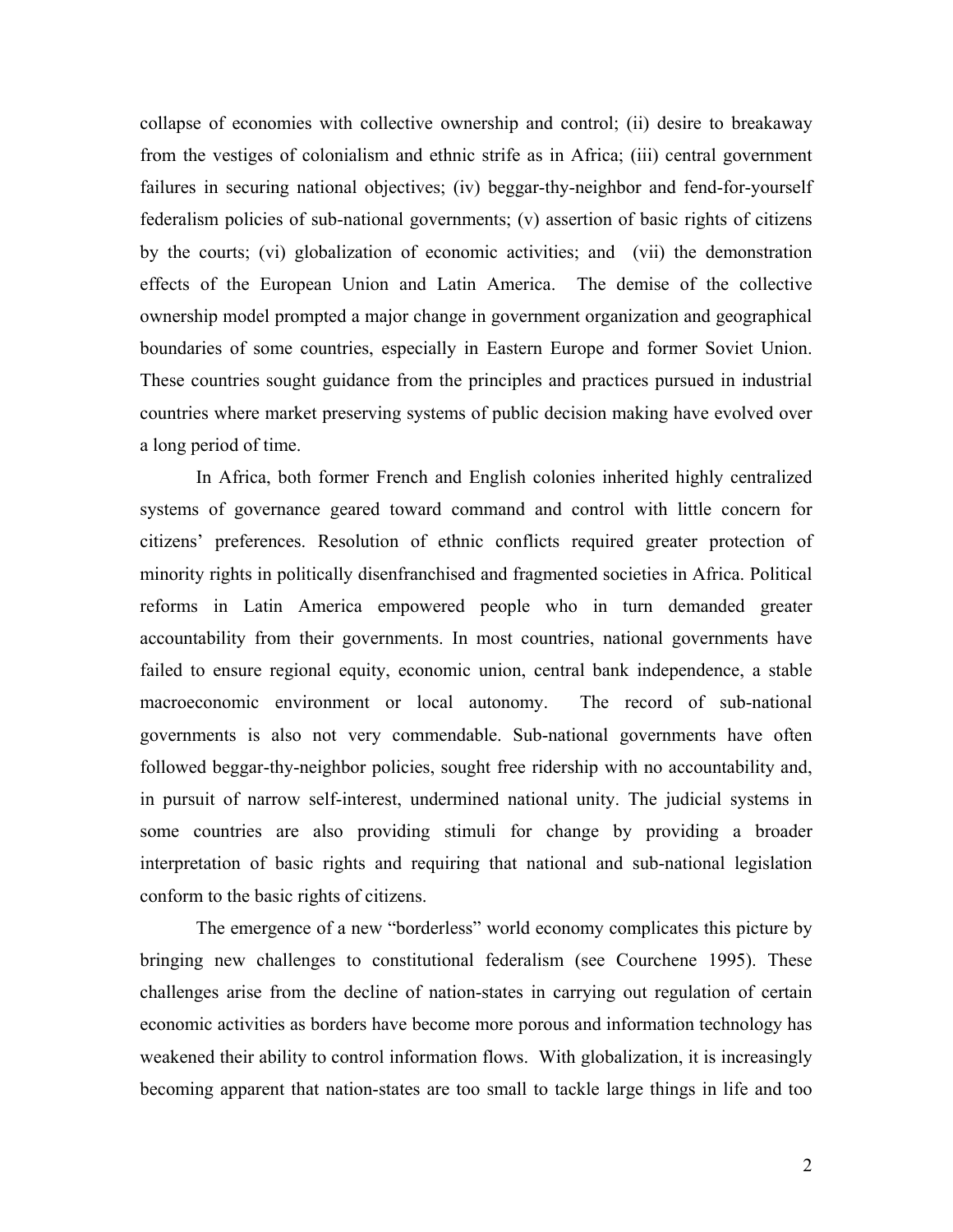large to address small things. More simply nation states are fast losing control of some of their areas of traditional control and regulation such as regulation of external trade, telecommunications, and financial transactions. National governments are experiencing diminished control in their ability to control the flow of goods and services, ideas and cultural products. These difficulties are paving way for the emergence of specialized institutions of global governance such as the World Trade Organization, Global Environment Facility with many more to follow especially institutions to regulate information technology, satellite communications, and international financial transactions. Thus nation states would be confederalizing in the coming years and relinquishing responsibilities in these areas to supranational institutions. This trend, however, contributes to a democracy deficit as citizens do not have the possibility of direct input in vital decision making by supranational institutions.

The European Union's policies and principles regarding subsidiarity<sup>3</sup>, fiscal harmonization and stabilization checks are also having demonstrable effects on DTEs' policies. Similarly the success of decentralization in improving public participation, efficiency and equity of public provision and accountability of the public sector in some Latin American countries, especially Brazil, Chile and Colombia, has inspired other countries to have a review of own fiscal arrangements (see Wiesner, 1994). Finally, resurgence of interest in the new public management and federalism principles and practices has served as a powerful basis to restructure and re-orient the public sector.

# *Emerging Governance Structure*

1

This re-examination has resulted in a silent revolution sweeping the globe. This silent revolution is slowly but gradually bringing about rearrangements that embody diverse features of supra-nationalization, confederalization, centralization, provincialization and localization. Nevertheless, the vision of a governance structure that is slowly taking hold through this silent revolution is the one that indicates a gradual shift from *unitary* constitutional structures to *federal* or *confederal* form of governance for a

 $3$  The subsidiarity principle states that public service responsibilities must be exercised by the lowest level of government unless a convincing case can be made for higher level assignment.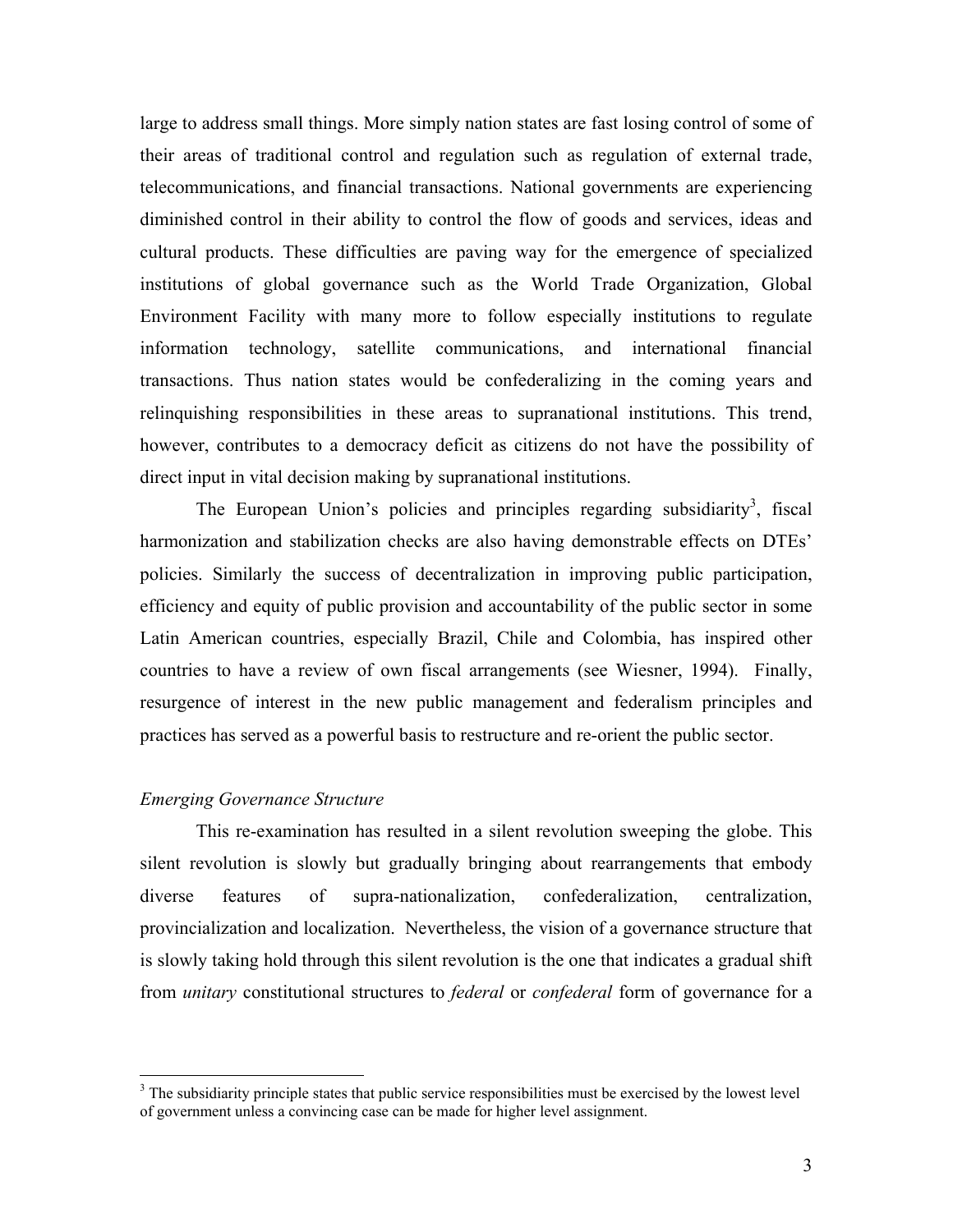large majority of people<sup>4</sup>. It implies that we are likely to move from a centralized to a globalized and localized world<sup>5</sup>. The role of the central governments in such a world would change from that of a managerial authority to a leadership role in a multi-centered government environment. The culture of governance is also slowing changing from a bureaucratic to a participatory mode of operation; from command and control to accountability for results; from being internally dependent to being competitive and innovative; from being closed and slow to being open and quick; and from that of intolerance for risk to allowing freedom to fail or succeed. Financial crises around the world encouraging protectionist policies are hampering this change and as a result the new vision will take some time to shape in the 21st century (see Table 1) and in many DTEs as this vision may not actually materialize for some time due to the institutional impediments noted in the following sections.

| Tabit 1. Obytriantt su attart – zbin Versus 21st Centary |  |                                        |  |  |  |  |  |
|----------------------------------------------------------|--|----------------------------------------|--|--|--|--|--|
| 20th Century                                             |  | 21st Century                           |  |  |  |  |  |
| Unitary                                                  |  | Federal/confederal                     |  |  |  |  |  |
| Centralized                                              |  | Globalized and localized               |  |  |  |  |  |
| Center manages                                           |  | Center leads                           |  |  |  |  |  |
| <b>Bureaucratic</b>                                      |  | Participatory                          |  |  |  |  |  |
| Command and control                                      |  | Responsive and accountable to citizens |  |  |  |  |  |
| Input controls                                           |  | Results matter                         |  |  |  |  |  |
| Top down accountability                                  |  | Bottom-up accountability               |  |  |  |  |  |
| Internally dependent                                     |  | Competitive                            |  |  |  |  |  |
| Closed and slow                                          |  | Open and quick                         |  |  |  |  |  |
| Intolerance of risk                                      |  | Freedom to fail/succeed                |  |  |  |  |  |
|                                                          |  |                                        |  |  |  |  |  |

**Table 1: Governance Structure—20th Versus 21st Century** 

 $\overline{a}$ 

The overall thrust of these changes manifest a trend toward either devolution (empowering people politically) and/or localization (decentralization of decision making

<sup>4</sup> A *unitary* country has a single or multi-tiered government in which effective control of government functions rests with the central government. A *federal* form of government has a multilayered structure with decision making shared by all levels of government. In a *confederal* system of government, the central government serves as the agent of member units, usually without independent taxing and spending powers. The European Union is an important example of a confederal form of government. Switzerland has a confederal constitution but is considered a federal country in practice.

 $5$  The total number of countries have risen from 140 in 1975 to 192 in 2001 and of these 25% were democracies in 1975 compared to 60% in 2001. In 2001, there are 24 federal countries with 25.4% of the world population with another 20 decentralized unitary countries with some federal features having 35% of world population (see also Watts, 1999). The World Bank has had programs in support of decentralization in 74 countries during 1986-2001.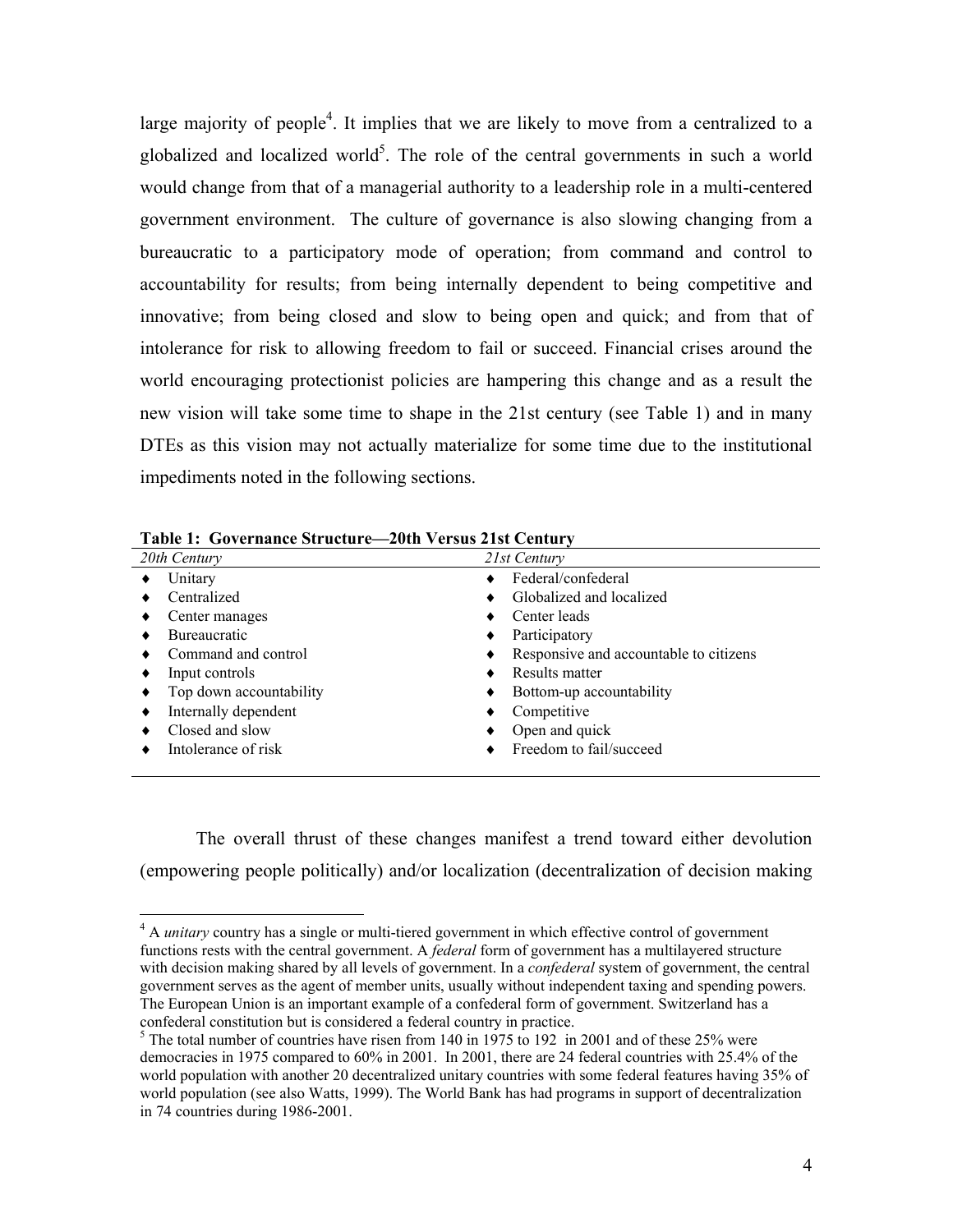to the local level). Localization has been pursued through varying combinations of political, administrative and fiscal decentralization initiatives. *Political or democratic decentralization* implies directly elected local governments thereby making elected officials accountable to citizens. *Administrative decentralization* empowers these governments to hire and fire local staff (thereby making local officials accountable to elected officials) without any reference to higher level governments. *Fiscal decentralization* ensures that all elected officials weigh carefully the joys of spending some one else's money as well as pains associated with raising revenues from the electorate and facing the possibility of being voted out. *Administrative deconcentration*, where decision making is shifted to regional and local offices of the central government, would not be consistent with administrative decentralization. Similarly *administrative delegation* where local governments undertake activities on behalf of the higher level governments falls short of administrative decentralization. Thus, localization of authority is intended to bring decision making closer to the people being served by the public sector. This change has proven to be a controversial proposition in DTEs. This is because localization is being perceived both as a solution to problems such as a dysfunctional public sector and lack of voice and exit, as well as a source of new problems such as capture by local elites and aggravation of macroeconomic management due to lack of fiscal discipline and perverse fiscal behavior by sub-national units. There are also conceptual difficulties in making choices on the right balance. (see Shah, 1994 and Boadway, Roberts and Shah, 1994). Beyond these conceptual issues, a number of practical considerations have a bearing on the quest for balance within a nation. These include the level of popular participation in general elections, feudal politics, civil service culture and incentives, governance and accountability structure and capacities of local governments.

## **3. Leading Change: Developing a Vision and a Strategy**

 Coping with or adapting to this silent revolution requires a vision and a strategy in the absence of which a nation may not have full control of its destiny. A closer look at the public sector's mission and values, its authorizing environment and its operational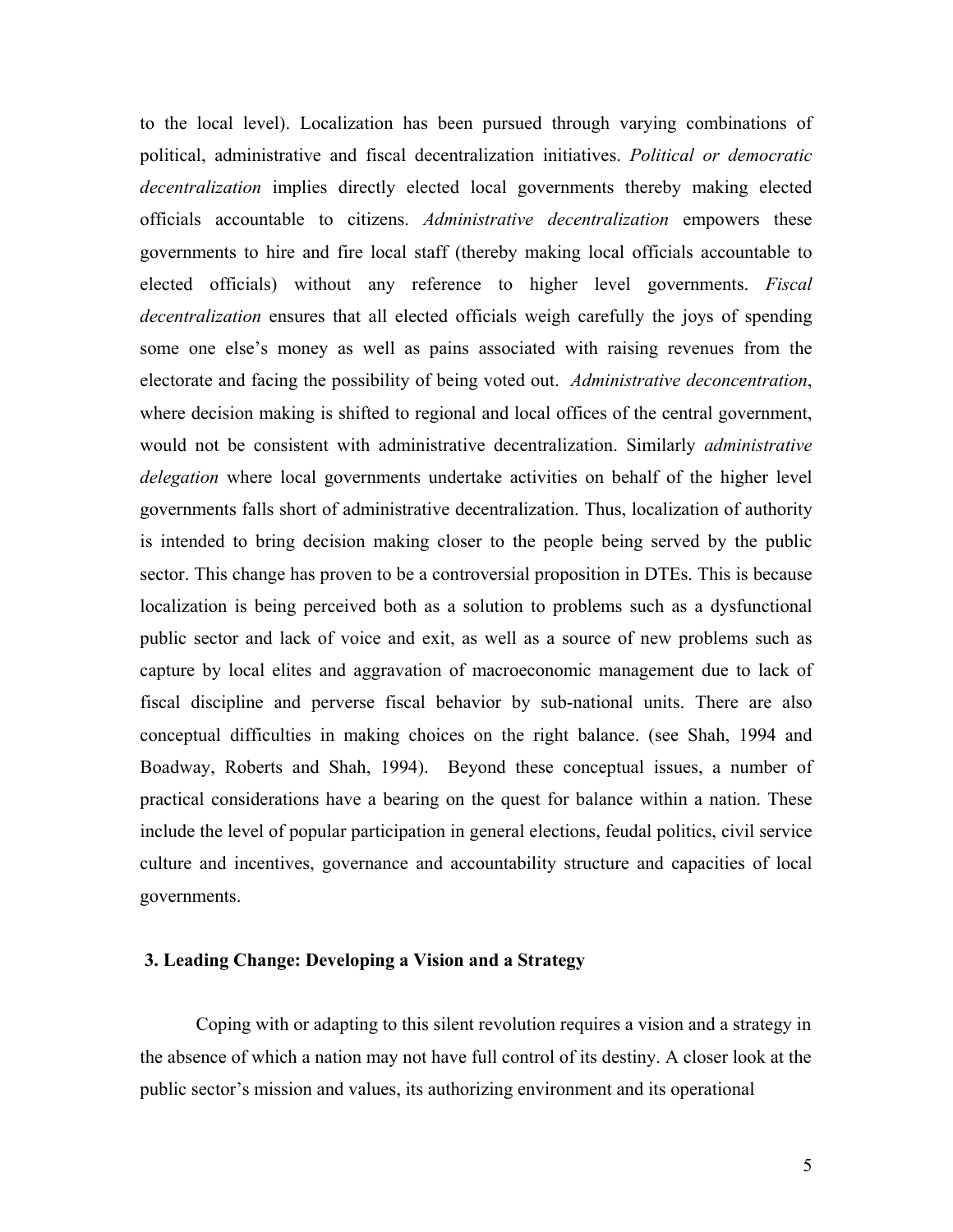capacity in DTEs yields important insights in understanding the dysfunctionality of public governance.

- (a) *Public sector vision or public sector mission and values*. Societal mission and values as embodied in the constitution or in annual budget policy statements, may be useful points of reference for public sector mandates and the values inherent in these mandates
- (b) *Authorizing environment*. The authorizing environment represents the institutional mechanisms to translate constitutional mission to concrete objectives and actions. These include societal norms, formal and informal rules, procedures and organizations dealing with participation, consultation, policy making, and accountability. Legislative, coordination and oversight bodies are important elements of the authorizing environment. These institutions ensure that the public sector is solely focused on citizen aspirations. In Switzerland, legislative bodies, fiscal rules and popular referenda on major budgetary proposals ensure that citizens preferences are respected.
- (c) *Operational capacity and constraints*. The skills, motivations and commitment of the executive branch represents the operational capacity. What is authorized is not necessarily what will get done as the available operational capacity may not be consistent with the task at hand. Further, even the operational capacity that is available may be circumvented by the bureaucratic culture or incentives that reward command and control, and corruption and patronage.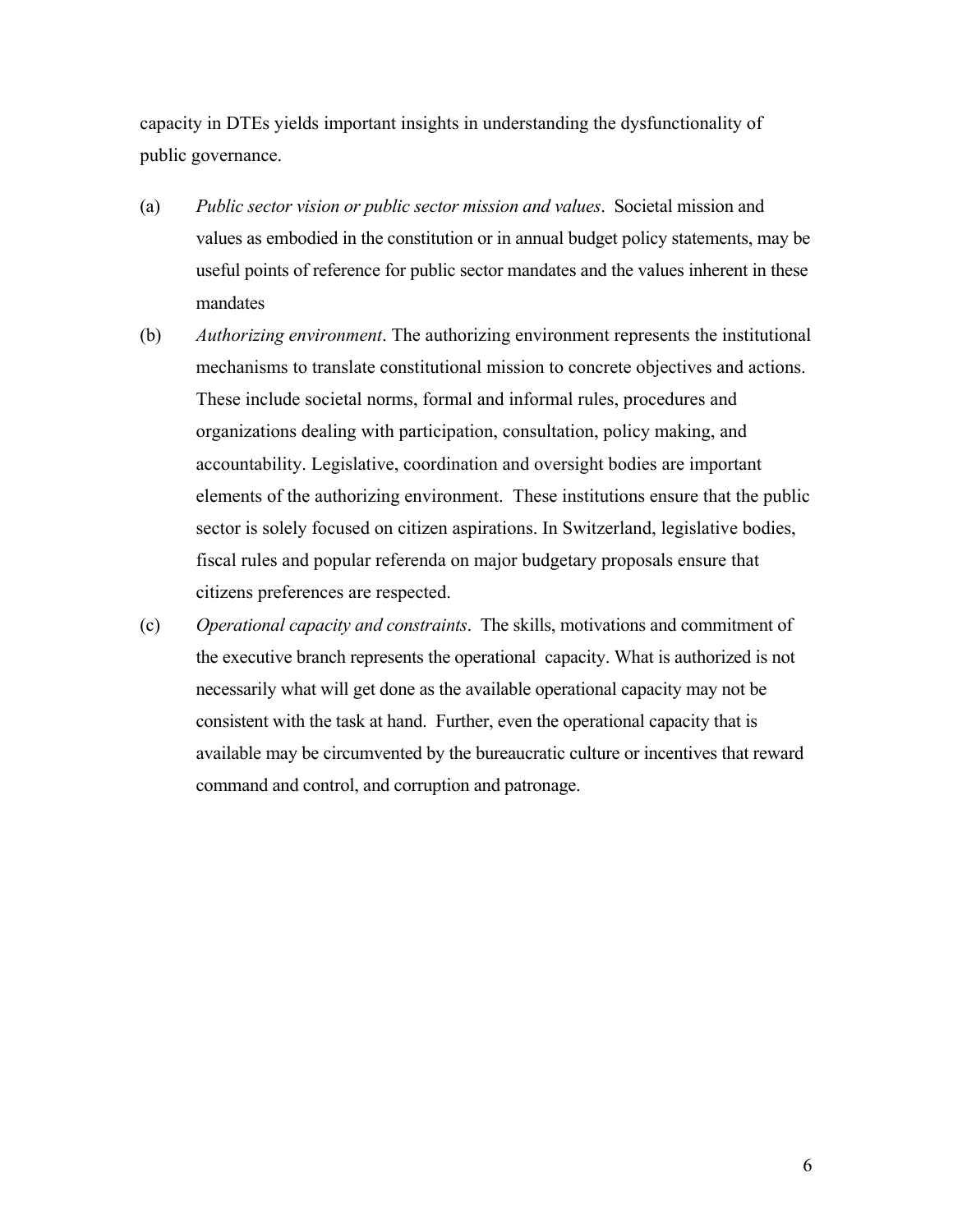Figure 1: Public Sector Institutional Environment in Transition Economies and Developing Countries



 The challenge of public sector reform in any country is to harmonize the public sector's mission and values, its authorizing environment and its operational capacity so that there is a close, if not perfect, correspondence among these three aspects of governance (see Figure 1). The intersection of these three elements has a bearing on the public sector performance in the delivery of its mandate. Thus the goal is to maximize this intersection. Such a task is daunting for many DTEs since they often have lofty goals, but lack an authorizing environment that is capable of translating these goals into a policy framework. This problem is often compounded further by bureaucratic incentives that make any available operational capacity to implement such a framework dysfunctional.

## **4. Realigning the authorizing environment to a focus on societal goals**

Various levels of government will have a greater focus on societal goals if they and the citizens knew with some clarity their respective roles in public service delivery. This "assignment problem" or the division of powers among various levels of government has been the most fundamental issue in public governance from time immemorial. This remains a central concern in the literature of federalism. The Maastricht Treaty introduced a guiding principle, the "*principle of subsidiarity*" for assignment of responsibilities among members of the European Union. According to this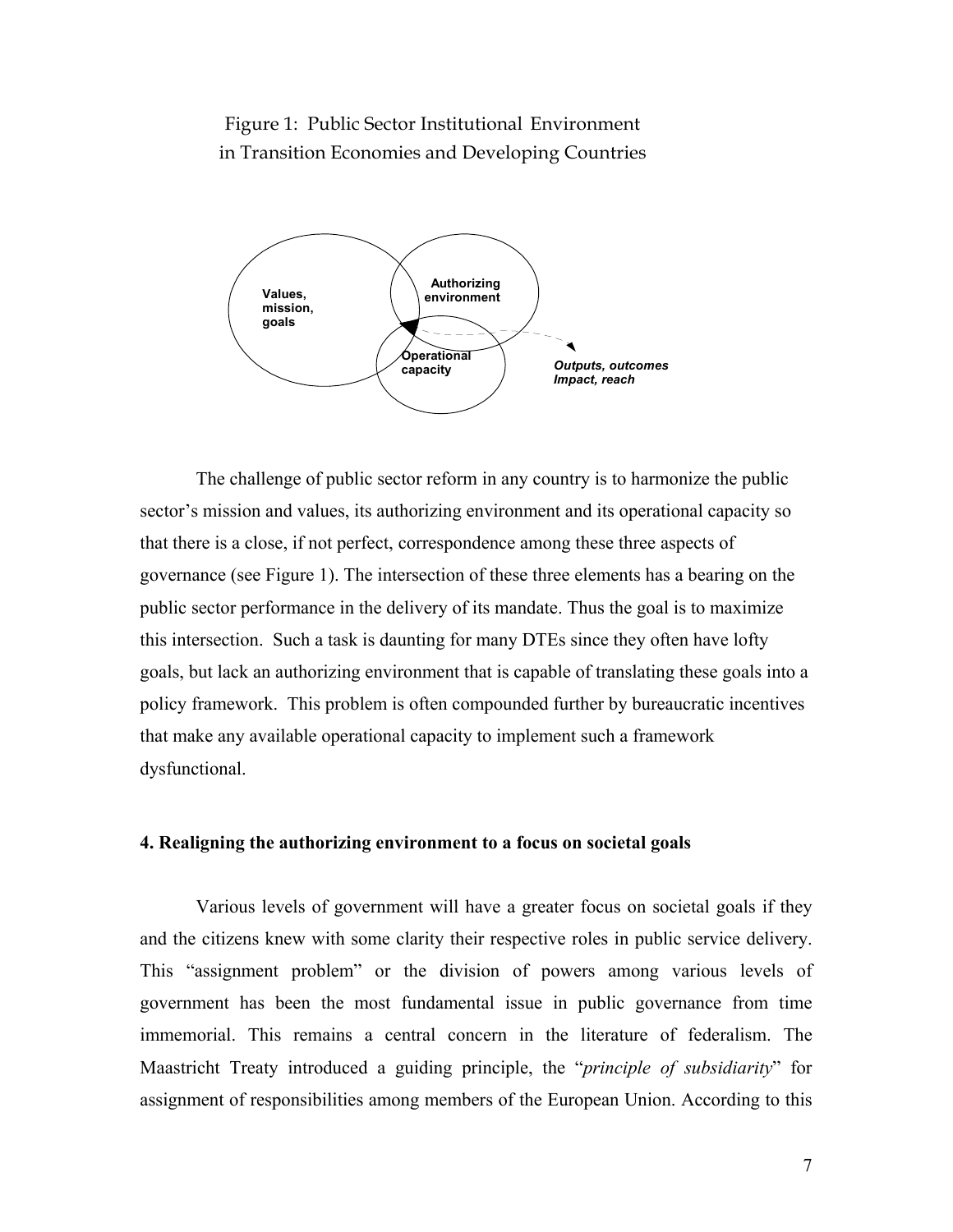principle, taxing, spending and regulatory functions should be exercised by the lowest levels of government unless a convincing case can be made for assigning the same to higher levels of government. Fiscal federalism literature has also provided principles which broadly support the subsidiarity principle. *Stigler's menu* (Stigler, 1953) identifies two principles of jurisdictional design: (a) representative government works best closer it is to the people; and (b) people should have the right to vote for the kind and amount of public services they want. Olson (1969) proposed "*fiscal equivalency*" as the criterion for jurisdictional design. According to this principle, political jurisdiction and the benefit area for public services must overlap to ensure that marginal benefit of provision equals its marginal costs and that there is no free ridership. Oates refines these ideas further. The *decentralization theorem* advanced by Oates states that "each public service should be provided by the jurisdiction having control over the minimum geographical area that would internalize benefits and costs of such provision" (Oates 1972, p.55). This would imply assignment of functions such as national security and defense to the center and garbage collection and fire protection to the local level. In a related idea, the so-called "*correspondence principle*", Oates (1972) has argued that the jurisdiction determining the level of provision of each public good should include precisely the set of individuals that consume it. Application of these principles to achieve the right balance in the number and size of jurisdictions require operations of *voting with feet* (Tiebout, 1956), voting by ballots or other community formation processes (Buchanan, 1965) or redrawing of jurisdictional boundaries.

In applying principles of jurisdictional design, the fiscal federalism literature argues that assigning responsibility for spending must precede or at least be done at the same time as assigning responsibility for taxation. This helps ensure better matching of taxing and spending powers for better accountability and avoid over-reliance on transfers in financing own expenditures. In the following, conceptual guidance and the practice on allocation of responsibilities are reviewed briefly.

# *a. Clarifying Roles of Various Governments in Public Service Delivery*

Conceptually, central government expenditure responsibilities should include: (a) functions to preserve national efficiency objectives such as the maintenance of the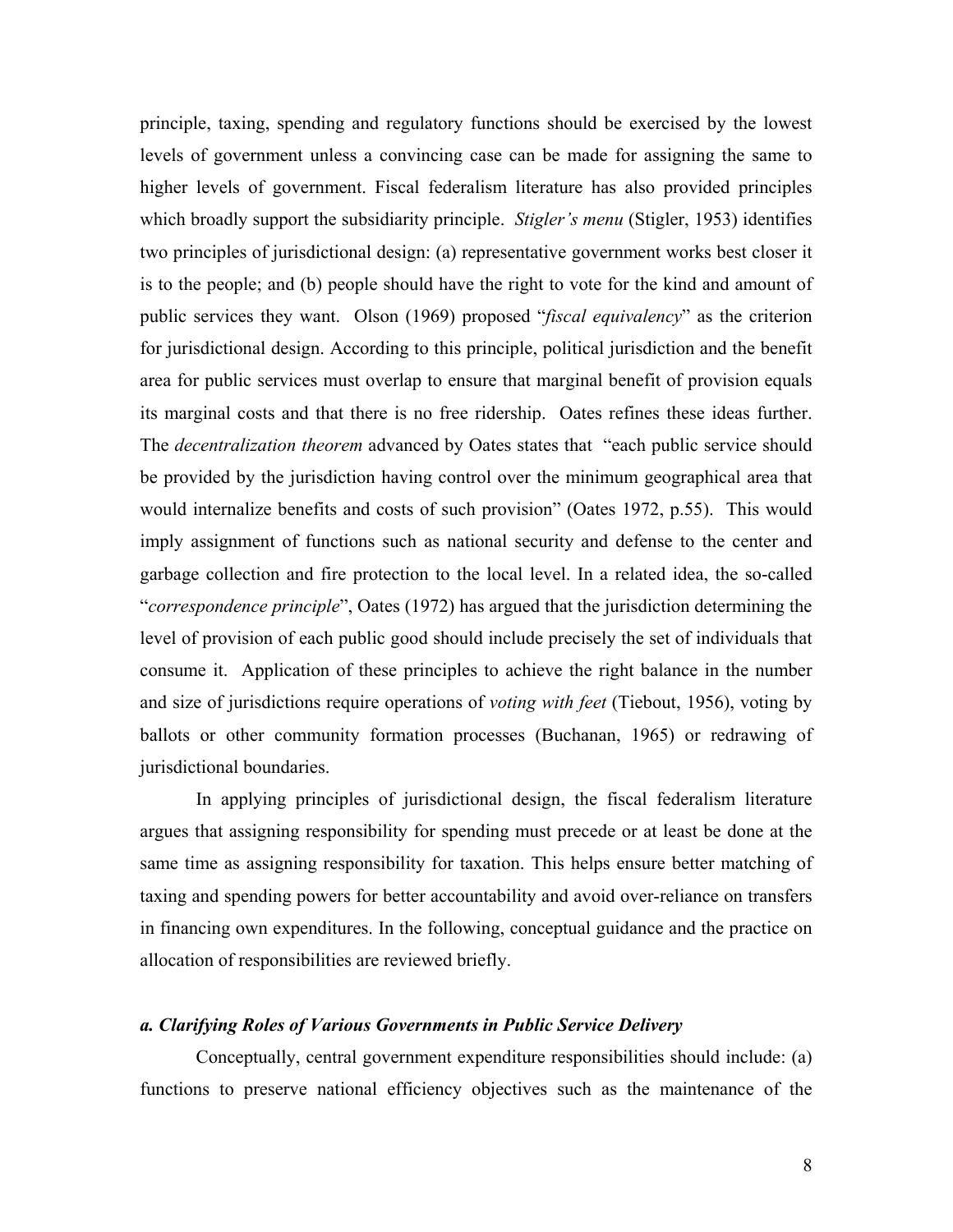internal common market, provision or finance of efficient levels of public goods and services whose benefits transcend sub-national borders; (b) those needed to safeguard national equity objectives such as vertical equity based upon incomes and other characteristics, horizontal or fiscal equity across regions and equality under the law through the legal framework; and (c) stabilization programs. Responsibilities for all other functions are best exercised by regional and local governments. The national government can ensure attainment of minimum standards of public services through regulatory oversight or the conditional transfer of funds (see Appendix Table 1 for a representative assignment of expenditure responsibilities).

Asymmetric arrangements may be useful if regions are heterogeneous in terms of population, skills, culture, size and economic base. The assignment of public services to various types of local and regional authorities requires taking into consideration factors such as economies of scale, economies of scope (proper bundling of local public services to improve efficiency through information and coordination economies and enhanced accountability through voter participation and cost recovery) and cost/benefit spillovers, proximity to beneficiaries, consumer preferences, and flexibility in budgetary choices on composition of spending. The particular level of government to which a service is assigned determines the public and/or private production and distribution of the service based upon considerations of efficiency and equity. As local governments' financial capacities are quite limited in most developing and transition economies, fostering private sector participation in the delivery of local public services assumes a greater significance. Such participation enhances voice, choice and exit options for citizens.

# *Special challenges in expenditure assignment from globalization*

In the emerging borderless world economy, interests of residents as citizens are often at odds with their interests as consumers. In securing their interests as consumers in the world economy, individuals are increasingly seeking localization and regionalization of public decision making to better safeguard their interests. With greater mobility of capital, and loosening of the regulatory environment for foreign direct investment, local governments as providers of infrastructure related services would serve as more appropriate channels for attracting such investment than national governments. As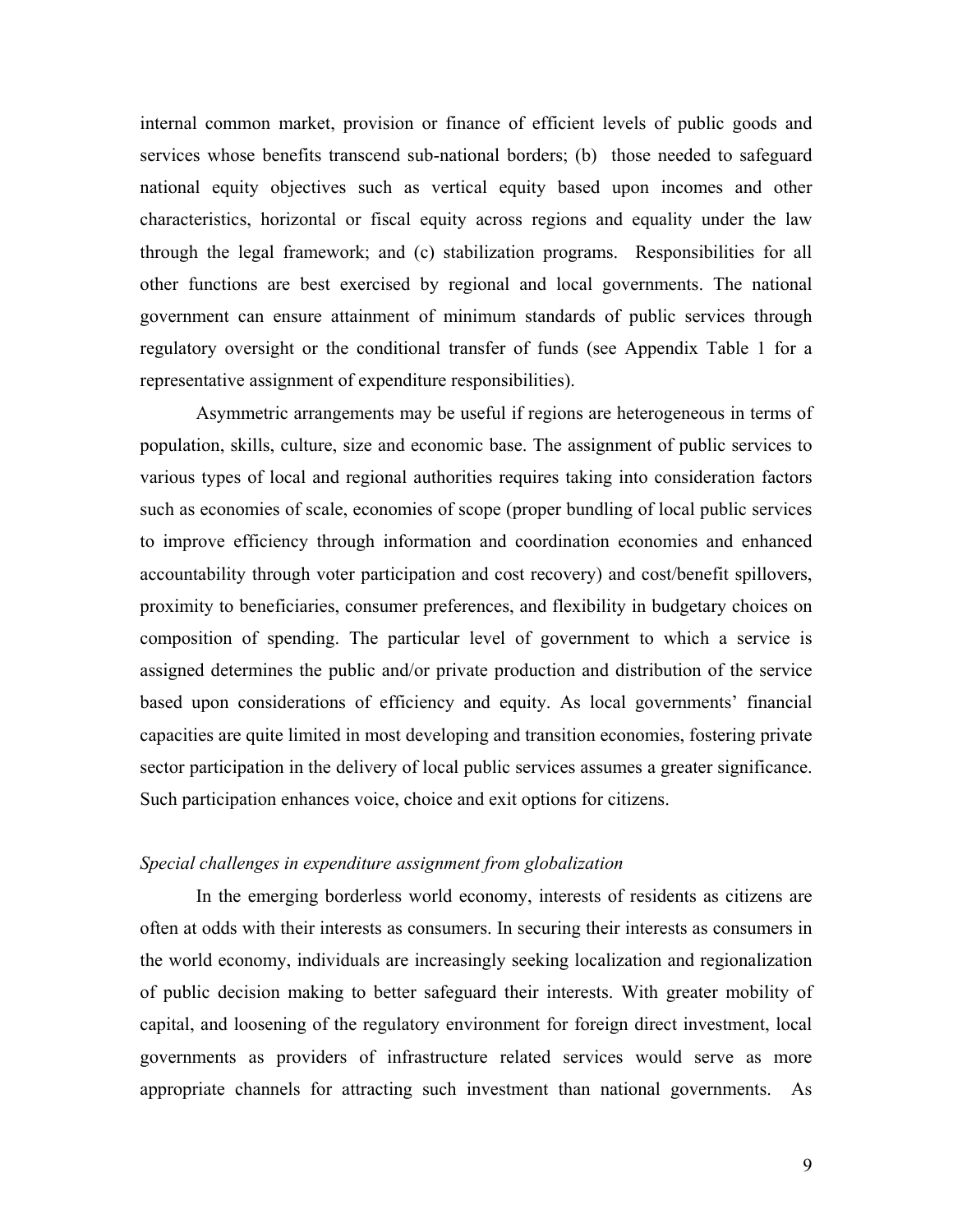borders become more porous, cities are expected to replace countries in transnational economic alliances as people across Europe are already discovering that national governments have diminishing relevance in their lives. They are increasingly more inclined to link their identities and allegiances to cities and regions.

 With mobility of capital and other inputs, skills rather than resource endowments will determine international competitiveness. Education and training typically however is a sub-national government responsibility. Therefore, there would be a need to realign this responsibility by giving the national government a greater role in skills enhancement through education and training. The new economic environment will also polarize the distribution of income in favor of skilled workers, accentuating income inequalities and possibly eliminating lower-middle-income classes. Since the national governments may not have the means to deal with this social policy fallout, sub-national governments working in tandem with national governments would have to devise strategies in dealing with the emerging crisis in social policy.

International trade agreements typically embody social policy provisions. But social policy is typically an area of sub-national government responsibility as in Canada, Brazil, India, Pakistan and the United States. This is an emerging area for conflict among different levels of government. To avoid these conflicts, a guiding principle should be that to the extent these agreements embody social policy provisions they must be subject to ratification by sub-national governments as is currently the practice in Canada.

 In macroeconomic governance, supranational institutions such as the IMF and the World Bank are assuming ever larger roles. Within the nation, independent central banks and sub-national governments are seeking enhanced roles in macroeconomic management leading to a diminished direct role of federal government in stabilization and macroeconomic control. The federal government's role in coordination and oversight, however, will increase<sup>6</sup>.

 $\overline{a}$ 

<sup>&</sup>lt;sup>6</sup> Macroeconomic management under decentralized decision making is the subject of an on-going debate. An overall conclusion from this controversy is that, contrary to common misconception, decentralized fiscal systems offer a greater potential for improved macroeconomic governance than centralized fiscal systems (see Shah, 1998 for a summary of the debate and Shah, Thompson and Zou, 2004, for empirical evidence).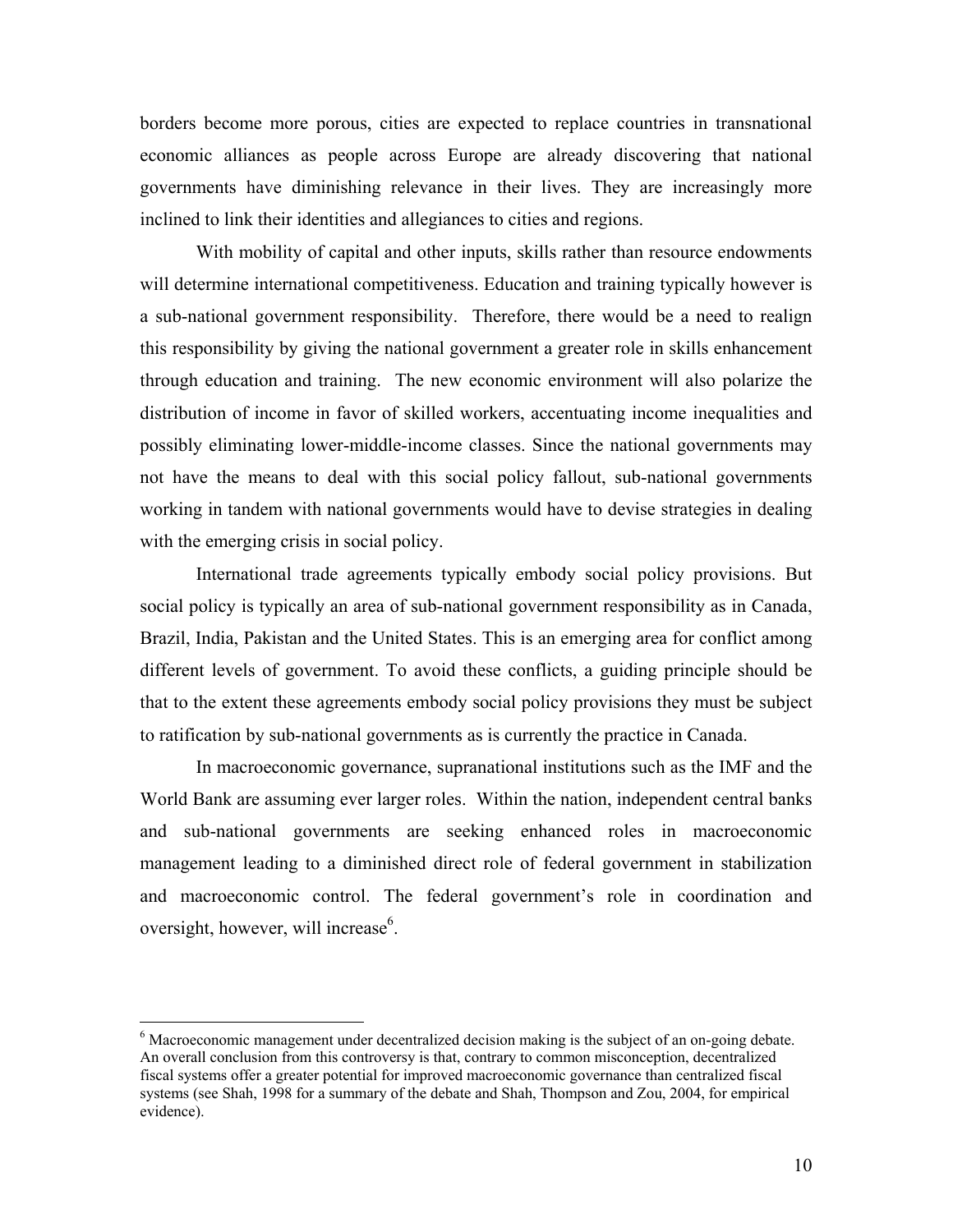#### *Emerging Jurisdictional Realignments*

 Box 1 presents a newer federalism perspective on the assignment of responsibilities by taking into account the considerations noted above. This box shows that functions such as regulation of financial transactions, international trade, the global environment, and international migration will gradually pass upwards (centralized) beyond nation states, some sub-national functions such as training will have greater central government inputs (centralization) and local functions would gradually be completely decentralized and would involve greater participation by civil society and the private sector. In general, globalization and localization trends reinforce each other while diminishing the relative importance and centrality of central governments.

#### **Box 1. Emerging Rearrangements: Globalization, Centralization and Localization**

*Beyond Nation States*: International conflict resolution, stabilization, regulation of financial transactions, corporate taxation, international trade, global environment, telecommunications, international standards, international migration, surveillance of governance conditions, global security and risk management, transnational production, investment and technology transfer, suppression of money laundering, drug smuggling and terrorism.

*Centralization*: Social and environmental policy through international agreements, skills enhancement for international competitiveness, social safety nets, macroeconomic coordination, oversight and technical assistance to sub-national governments.

*Regionalization/Localization/privatization*: All regional/local functions.

# *Expenditure re-assignment – progress so far*

Expenditure assignments in DTEs have undergone significant changes in the past two decades. In transition economies such changes reflected a new role for the public sector in support of a market economy. As a consequence sub-national expenditures contracted as a percent of GDP from about 17.2% in 1980 to 10.8% in 1999 (see Figure 2). Sub-national expenditures in transition economies as a proportion of total public sector expenditures experienced even a sharper decline during the same period from 44.9% to 22.3% (see Figure 3).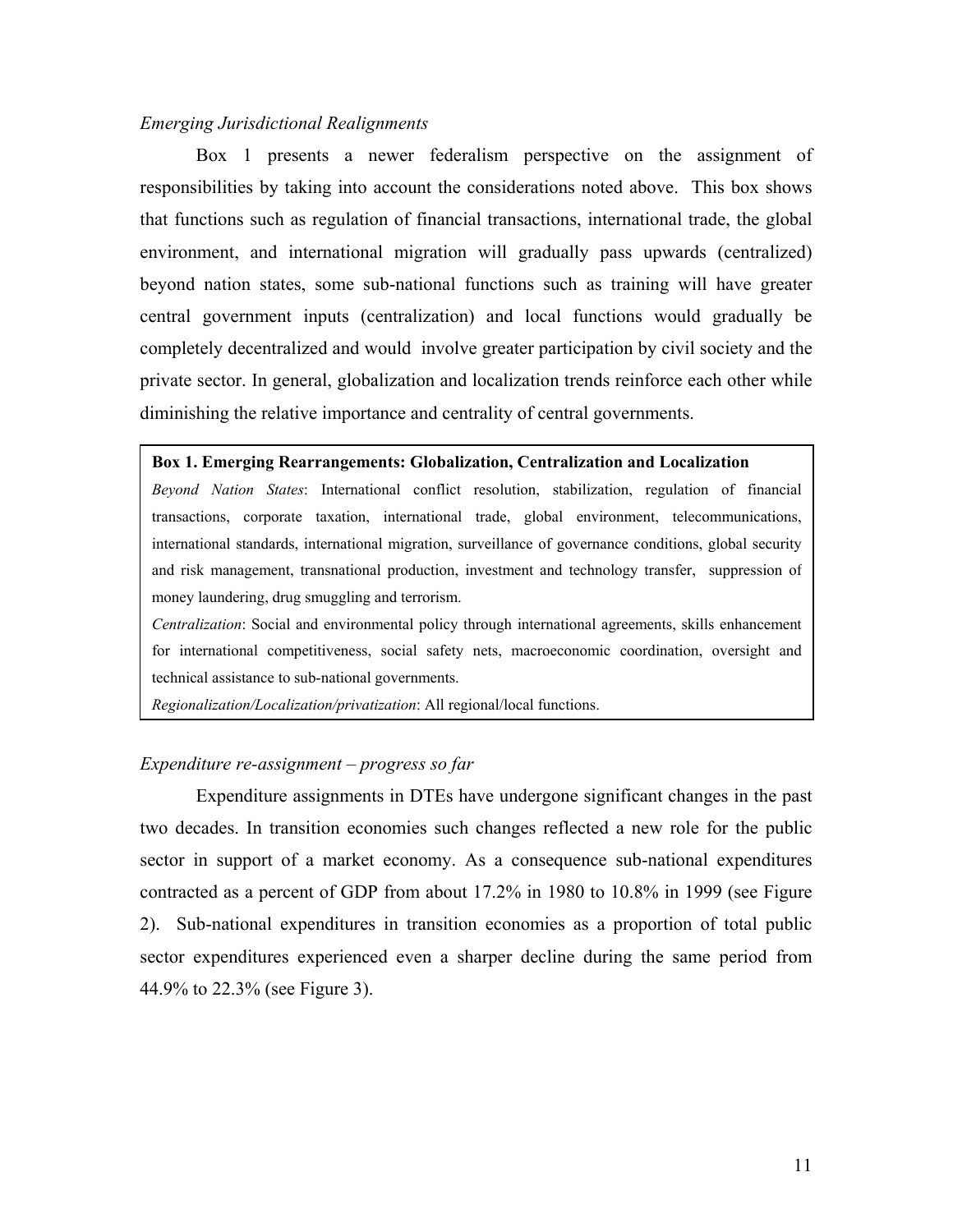

Source: IMF Government Finance Statistics (various years) and World Bank Fiscal Indicators. (http://www1.worldbank.org/publicsector/decentralization/fiscalindicators.htm)



Source: IMF Government Finance Statistics (various years) and World Bank Fiscal Indicators. (http://www1.worldbank.org/publicsector/decentralization/fiscalindicators.htm)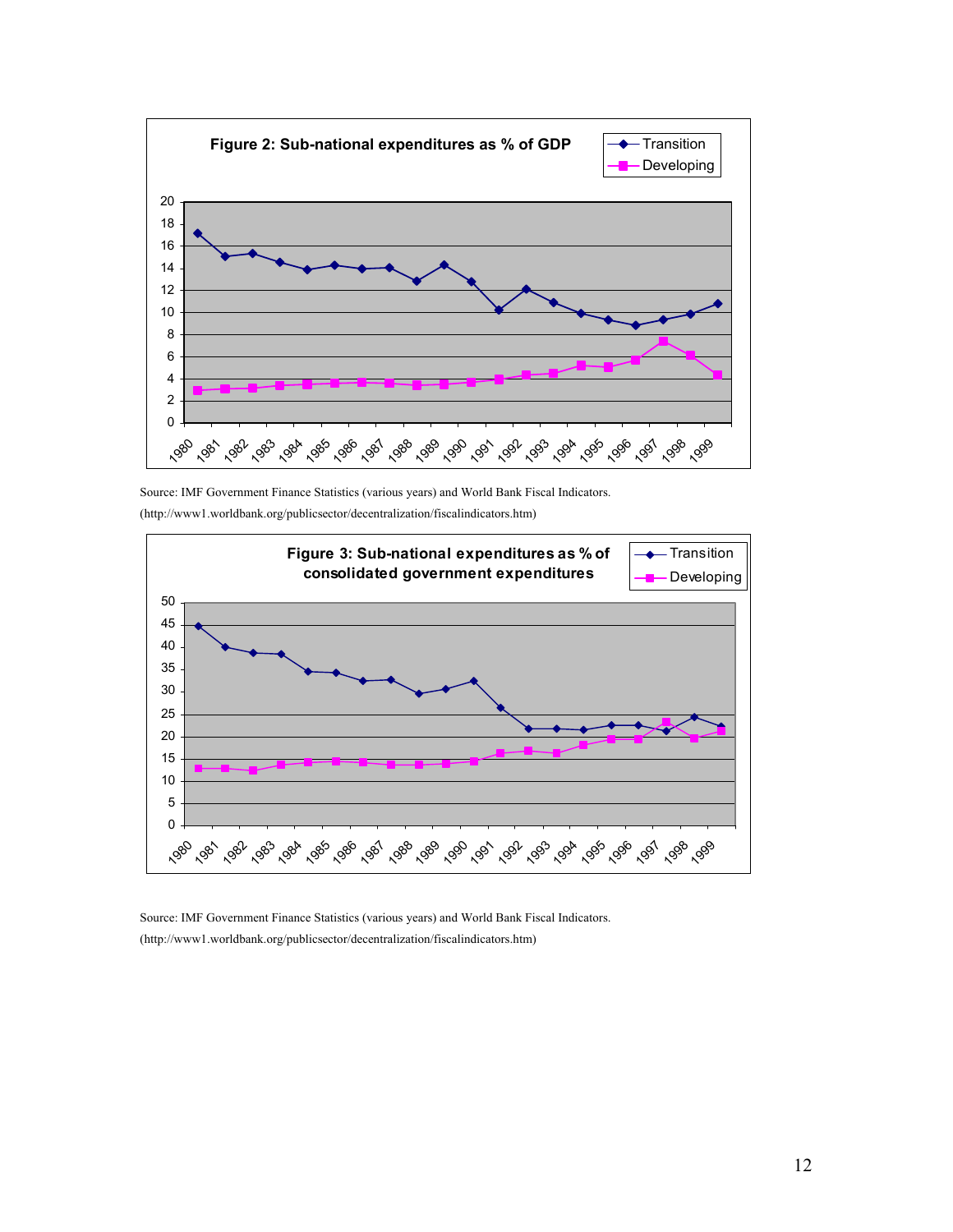In developing countries, on the other hand, there has been a gradual, generally piecemeal yet persistent decentralization of expenditure responsibilities. Sub-national expenditures in developing countries as a percent of GDP rose from 3% of GDP in 1980 to 6.1% of GDP in 1997. Sub-national expenditures as a percent of total public sector expenditures increased from 12.7% of total expenditures in 1980 to about 19.6% of total in 1998. Sub-national government's role in education and health spending show divergent trend in transition economies and developing countries (see Figures 4 and 5).



Source: IMF Government Finance Statistics (various years) and World Bank Fiscal Indicators. (http://www1.worldbank.org/publicsector/decentralization/fiscalindicators.htm)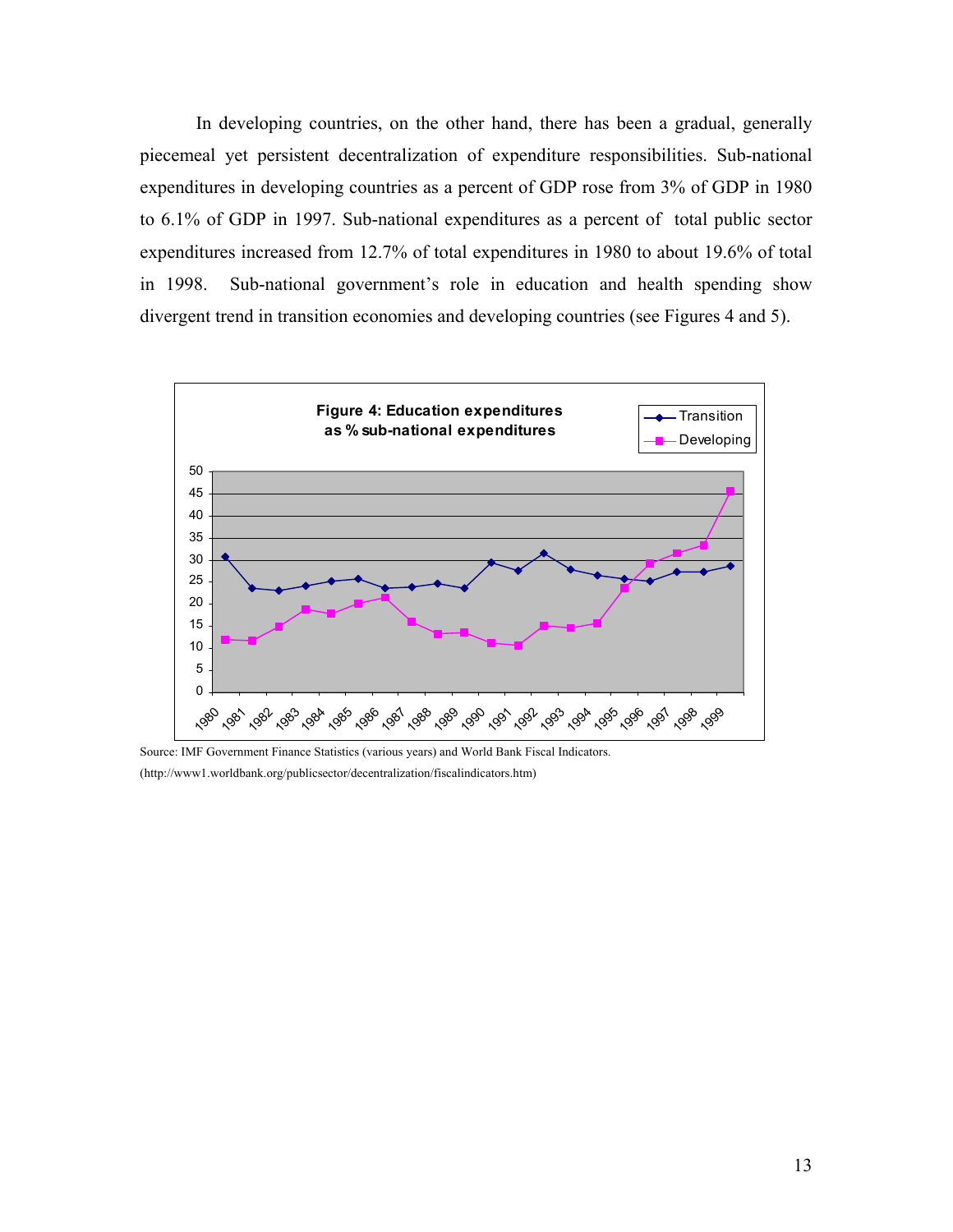

 Source: IMF Government Finance Statistics (various years) and World Bank Fiscal Indicators. (http://www1.worldbank.org/publicsector/decentralization/fiscalindicators.htm)

In transition economies, sub-national educational expenditures as a percentage of public sector education expenditures have declined from 71% in 1981 to 55% in 2000. In developing countries, on the other hand, such expenditures have risen from 21% of total public sector education expenditures in 1980 to 40% of the same in 2000. In health, the role of sub-national governments in total public sector health expenditures in transition economies declined from about 92% in 1977 to 39.2% in 2000. In developing countries, the same role expanded from about 22% of total education expenditures to 57% of the same in 1999. These trends, however, hide the wide variations in such ratios across countries as shown in Table 2.

On the high side, in China (56%), India (46%) and Argentina (40%) are noteworthy for the relative importance of sub-national expenditures in total public expenditures. Moldova (18%) and South Africa (18%) have the highest percentage of these expenditures with respect to their GDP. Slovak Republic (8%), Dominican Republic (2.6%) are noted for the lowest share of sub-national expenditures in total public sector expenditures in transition and developing countries respectively. As a percentage of GDP, Croatia (0.01%), Dominican Republic (0.4%), Costa Rica and Bahrain (less than 1% of GDP) are noteworthy.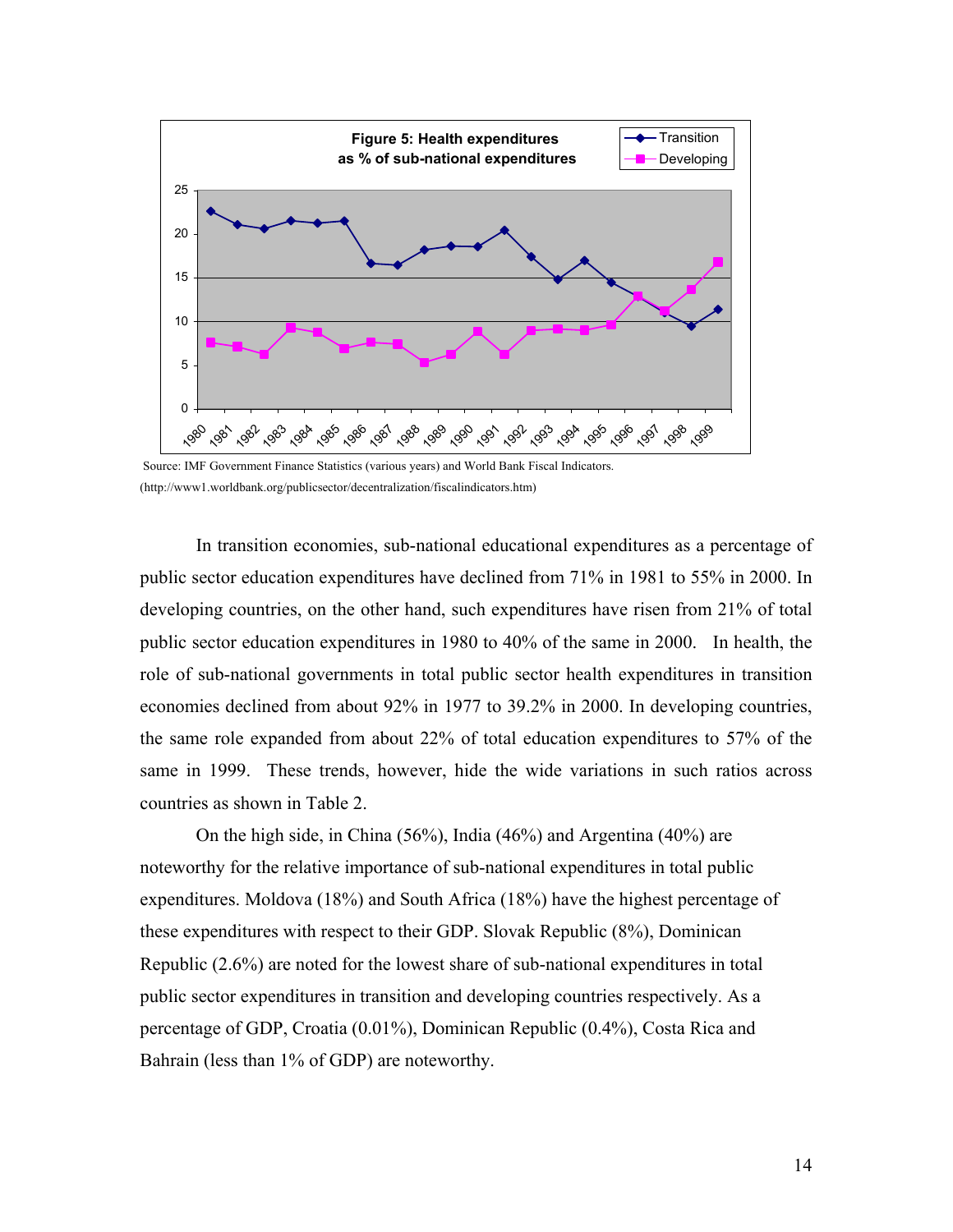|                            |                                        | Transition (1999) |      |      | Developing (1997) |      |      |
|----------------------------|----------------------------------------|-------------------|------|------|-------------------|------|------|
|                            |                                        | Average           | Max  | Min  | Average           | Max  | Min  |
|                            | Sub-national expenditures              |                   |      |      |                   |      |      |
|                            | As % of GDP                            | 10.8              | 20.4 | 5.8  | 7.4               | 18.3 | 0.8  |
|                            | As % of public sector expenditures     | 22.3              | 38.8 | 7.3  | 23.3              | 45.2 | 3.5  |
|                            | Sub-nat'l education expenditures, as % | 55.9              | 91.4 | 0.2  | 49.8              | 97.5 | 0.2  |
|                            | of public sector education             |                   |      |      |                   |      |      |
|                            | expenditures                           |                   |      |      |                   |      |      |
|                            | Sub-nat'l health exp., as % of public  | 41.9              | 95.9 | 0.3  | 60.2              | 98.1 | 13.7 |
| sector health expenditures |                                        |                   |      |      |                   |      |      |
|                            | Sub-national revenues                  |                   |      |      |                   |      |      |
|                            | As % of GDP                            | 7.9               | 17.1 | 2.9  | 5.3               | 12.5 | 0.5  |
|                            | As % of public sector revenues         | 18.4              | 36.0 | 5.6  | 16.6              | 39.8 | 2.2  |
|                            | Fiscal transfers                       |                   |      |      |                   |      |      |
|                            | As % of sub-national revenues          |                   | 50.4 | 4.1  | 42.2              | 80.8 | 5.0  |
| Sub-national autonomy      |                                        |                   |      |      |                   |      |      |
|                            | Tax autonomy                           | 55.1              | 91.0 | 29.1 | 40.1              | 76.5 | 7.6  |
|                            | Expenditure autonomy                   | 74.0              | 96.2 | 49.6 | 58.0              | 95.0 | 23.4 |

**Table 2. Decentralization Indicators for Developing and Transition Economies**

Source: Author's calculations based on IMF Government Finance Statistics, various years and World Bank Fiscal Indicators.

(http://www1.worldbank.org/publicsector/decentralization/fiscalindicators.htm)

Many central governments play a larger direct role in service provision than the theory would recommend. For example, in India, Indonesia, South Africa and Mexico, the central government accounts for more than two-thirds of total expenditures. Even in countries where the de jure assignment of expenditures agrees with theoretical principles, practices can differ. Brazil and Pakistan are the cases in point. In Brazil, the central government has found it difficult to withdraw from some purely local functions such as public markets, local schools, and local bridges more than a decade after the adoption of the 1988 constitution. In Pakistan, central and provincial governments have a prominent role in local functions. In Mexico, the dominance of the central government results from both the direct assignment of functions to the federal level and the supposed inability of lower governments to assume delegated responsibilities. In China, Russia and other transition economies, state enterprises continue to have a role in local government functions. Their redistributive role associated with consumer and producer subsidies especially in the housing market is large and threatens the fiscal health of local governments.

# **Table 3: Central Involvement in Local Functions Remains Extensive**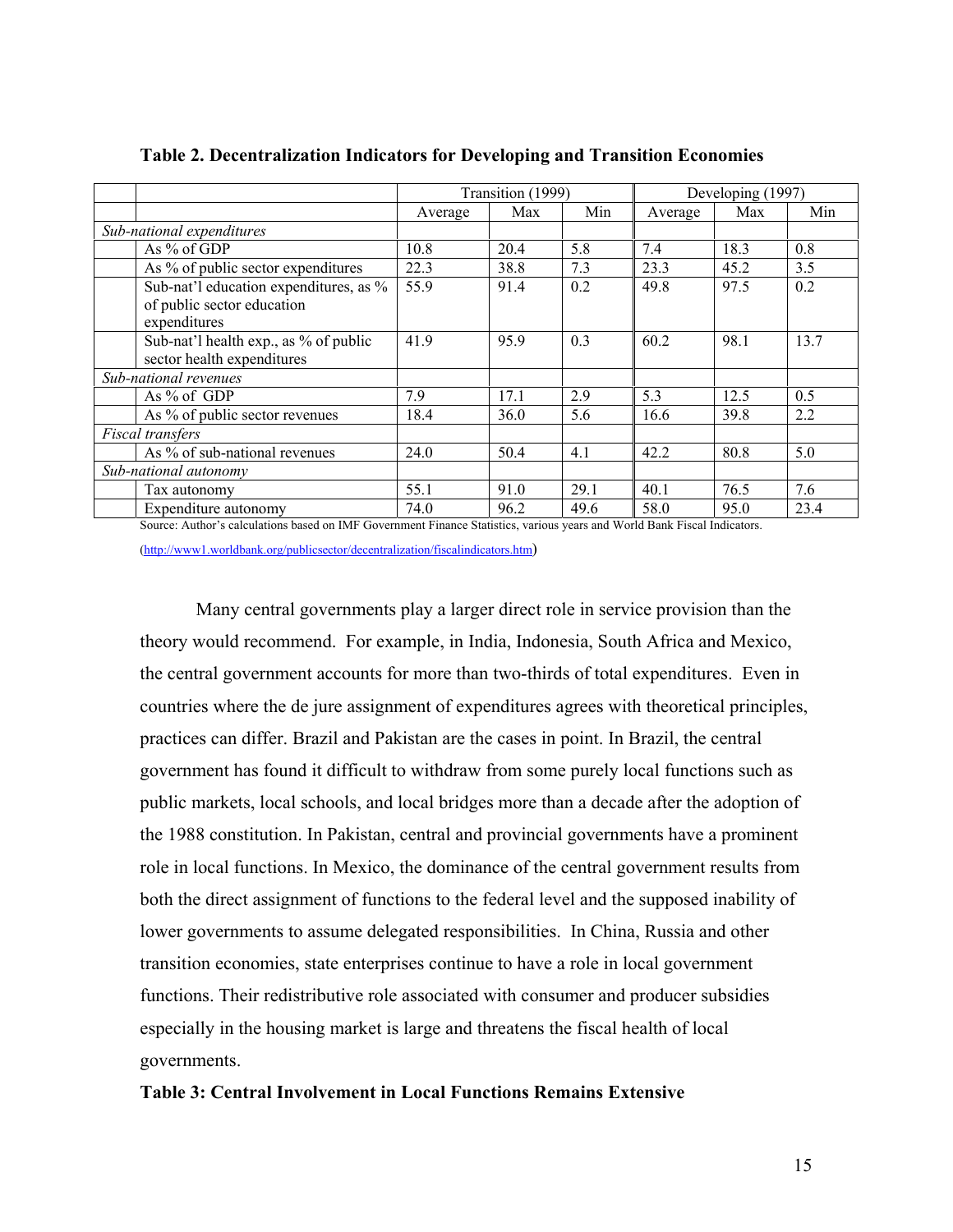|                                  | <b>Service</b>                                                                                                                                                                                                                                                                                          |                          |                | <b>Number of Countries</b> |                |
|----------------------------------|---------------------------------------------------------------------------------------------------------------------------------------------------------------------------------------------------------------------------------------------------------------------------------------------------------|--------------------------|----------------|----------------------------|----------------|
|                                  |                                                                                                                                                                                                                                                                                                         |                          | Central        |                            |                |
|                                  |                                                                                                                                                                                                                                                                                                         |                          | Government     |                            |                |
|                                  |                                                                                                                                                                                                                                                                                                         | <b>Purely Central</b>    | Involvement    | Purely Local               |                |
|                                  | <b>Public Service</b>                                                                                                                                                                                                                                                                                   | Function:                | (Other):       | Function                   | Sample Size    |
|                                  | Primary and Preschool                                                                                                                                                                                                                                                                                   |                          |                |                            |                |
| Social Services Education        |                                                                                                                                                                                                                                                                                                         | 12                       | 9              | 12                         | 33             |
|                                  | <b>Secondary Education</b>                                                                                                                                                                                                                                                                              | 13                       | 8              | 10                         | 31             |
|                                  | Public Health                                                                                                                                                                                                                                                                                           | 9                        | 14             | 8                          | 31             |
|                                  | Hospitals                                                                                                                                                                                                                                                                                               | 11                       | 12             | 4                          | 27             |
| Transportation                   | Urban Highways                                                                                                                                                                                                                                                                                          |                          | 5              | 17                         | 29             |
|                                  | <b>Urban Transportation</b>                                                                                                                                                                                                                                                                             | 6                        | $\overline{4}$ | 12                         | 22             |
|                                  | Drinking Water and                                                                                                                                                                                                                                                                                      |                          |                |                            |                |
| <b>Utility Services Sewerage</b> |                                                                                                                                                                                                                                                                                                         | 8                        | 16             | 6                          | 30             |
|                                  | <b>Waste Collection</b>                                                                                                                                                                                                                                                                                 | $\boldsymbol{0}$         | $\overline{2}$ | 27                         | 29             |
|                                  | <b>Electric Power Supply</b>                                                                                                                                                                                                                                                                            | 8                        | 13             | 4                          | 25             |
|                                  | Other Services Fire Protection                                                                                                                                                                                                                                                                          | 0                        | 5              | 4                          | 9              |
|                                  | Public Order and Safety                                                                                                                                                                                                                                                                                 |                          |                | $\theta$                   | $\overline{2}$ |
| $\sim$                           | Police<br>$A \neq 1$ , $A \neq 1$ , $A \neq 1$ , $A \neq 1$ , $A \neq 1$ , $A \neq 1$ , $A \neq 1$ , $A \neq 1$ , $A \neq 1$ , $A \neq 1$ , $A \neq 1$ , $A \neq 1$ , $A \neq 1$ , $A \neq 1$ , $A \neq 1$ , $A \neq 1$ , $A \neq 1$ , $A \neq 1$ , $A \neq 1$ , $A \neq 1$ , $A \neq 1$ , $A \neq 1$ , | 14<br>and an array and a | 10             | 5                          | 29             |

Source: Author's calculations based on World Bank Qualitative Decentralization Indicators.

(http://www1.worldbank.org/publicsector/decentralization/qualitativeindicators.htm

 Quite a large number of central governments are involved in local functions. Out of a sample of 33 countries for which details on the assignment of local functions are available, primary education is the sole responsibility of the center in 12 countries and in additional 9 countries central government is involved in this service along with local governments (see Table 3 for details on central government involvement in local functions).

In areas of shared responsibility such as education, health and social services, policies of various levels of government are typically uncoordinated. While social services expenditures tend to be less important in developing countries than industrial countries, the local government role in these functions is more important in the latter. These are also the functions that are in some countries mandated by the constitution to be provided universally and free. In transition economies the central governments have often attempted to shift social expenditures downward to regional and local governments without providing additional finances. These largely unfunded mandates have therefore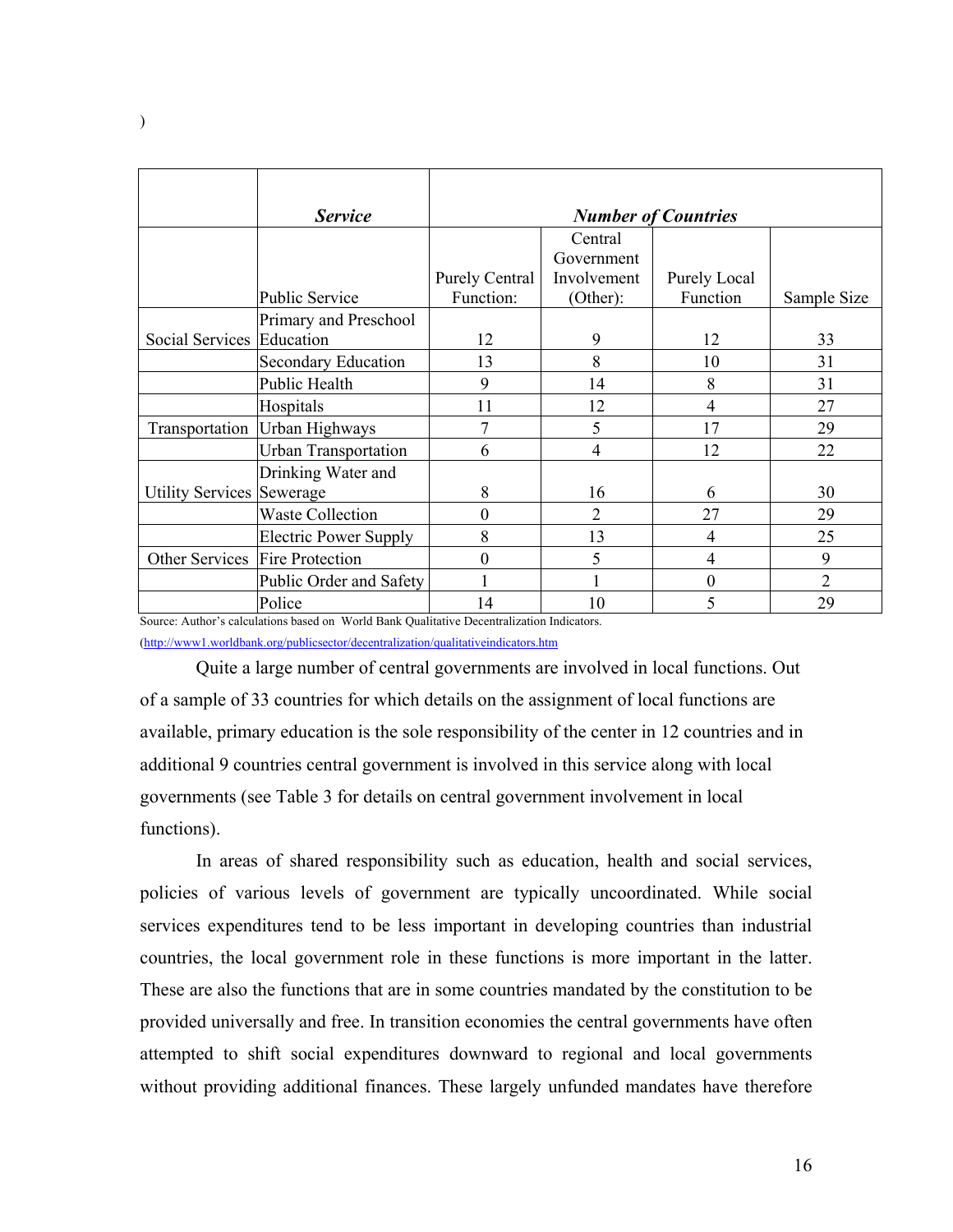been seen as attempts by national governments to shift deficits downward, creating disharmony and conflicts among governments at different levels. The division of expenditure responsibilities within nations have been further complicated by the role of external donors. External donors in their attempt to create "islands of integrity" associated with the use of their funds have often supported creation of parallel structures of decision making that bypass local government institutions.

Finally, expenditure autonomy (percentage of own expenditure under effective control of sub-national governments), is on average higher (74% for all but 96% in Croatia, and 7% in Albania) in transition economies than developing countries (58% for all but 95% for Dominican Republic and 23% for South Africa).

## *b. Taxing Choices: Determining Who Taxes What, At What Rate and How*

Four general principles require consideration in assigning taxing powers to various governments. First, taxes on mobile factors and tradable goods that have a bearing on the efficiency of the internal common market should be assigned to the center. Sub-national assignment of taxes on mobile factors may facilitate the use of socially wasteful beggar-thy-neighbor policies to attract resources to own areas by regional and local governments. In a globalized world even central assignment of taxes on mobile capital may not be very effective in the presence of tax havens and difficulty in tracing and attributing incomes from virtual transactions to various physical spaces. Second, national equity considerations warrant that progressive redistributive taxes should be assigned to the center. This limits the possibility of regional and local governments following perverse redistribution policies using both taxes and transfers to attract high income persons and repel low income ones. Third, taxes should be assigned to the jurisdiction with the best ability to monitor relevant assessments. This minimizes the administration costs as well as potential for tax evasion. For example property and land taxes are good candidates for local assignment as local governments would be in a better position to assess market values of such properties. Fourth, to ensure accountability, revenue means (the ability to raise revenues from own sources) should be matched as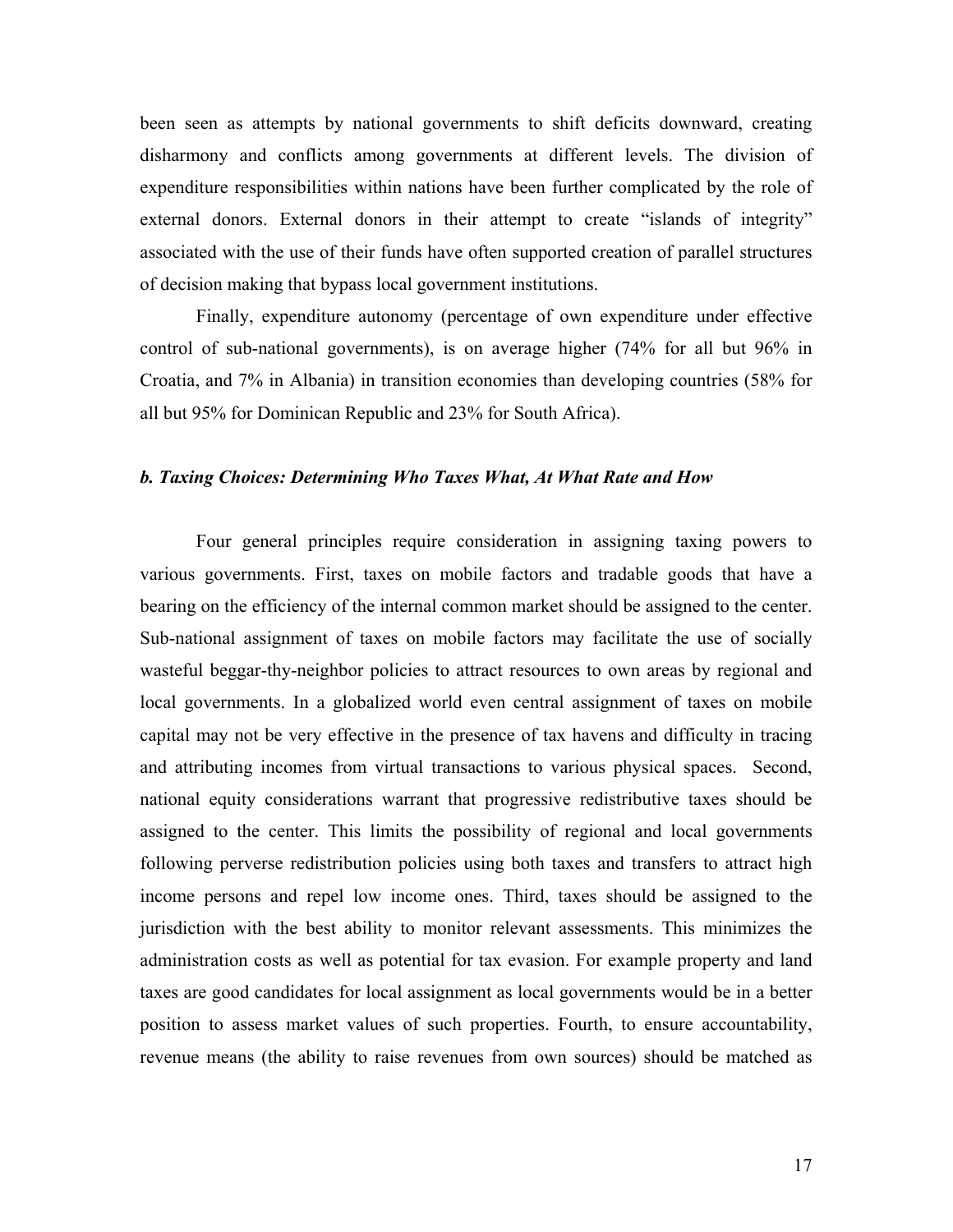closely as possible to expenditure needs (see Appendix table 2 for a representative assignment of taxing responsibilities).

The above principles suggest that the case for decentralizing taxing powers is not as compelling as that for decentralizing public service delivery. This is because lower level taxes can introduce inefficiencies in the allocation of resources across the federation and cause inequities among persons of different jurisdictions. In addition, collection and compliance costs can increase significantly. These problems are more severe for some taxes than others, so the selection of which taxes to decentralize must be done with care balancing the need to achieve fiscal and political accountability at the lower levels of government against the disadvantages of having a fragmented tax system. The trade-off between increased accountability and increased economic costs from decentralizing taxing responsibilities can be mitigated by fiscal arrangements that permit joint occupation and harmonization of taxes to overcome fragmentation and fiscal equalization transfers to reduce fiscal inefficiencies and inequities that arise from different fiscal capacities across regional and local governments.

# *Re-assigning taxing powers – An Update*

The above discussion suggests that decentralization of taxing powers may not fully match the decentralization of expenditure and regulatory functions. However, in developing and transition economies centralization of taxing responsibilities is much more pronounced than would be based on economic considerations. In some countries such as Mexico and Pakistan, the national government raises more than 90% of consolidated public sector revenues. Revenue systems in developing and transition economies are typically characterized by a large and dominant central government role and a heavy reliance on indirect taxes such as VAT, excises, taxes on external trade and fuel taxes. Sub-national sales taxes are permitted in a number of countries including Brazil, India, Russia and Kyrgyz Republic. Sub-national level VAT is vogue only in Brazil (see Shah 2001, 1988, 1994 for practical difficulties with a sub-national VAT) but several Indian states have introduced multi-stage sales taxes. Local governments have very limited access to own source revenues such as property taxes and user charges and even for these limited tax bases, they typically have autonomy only with respect to rate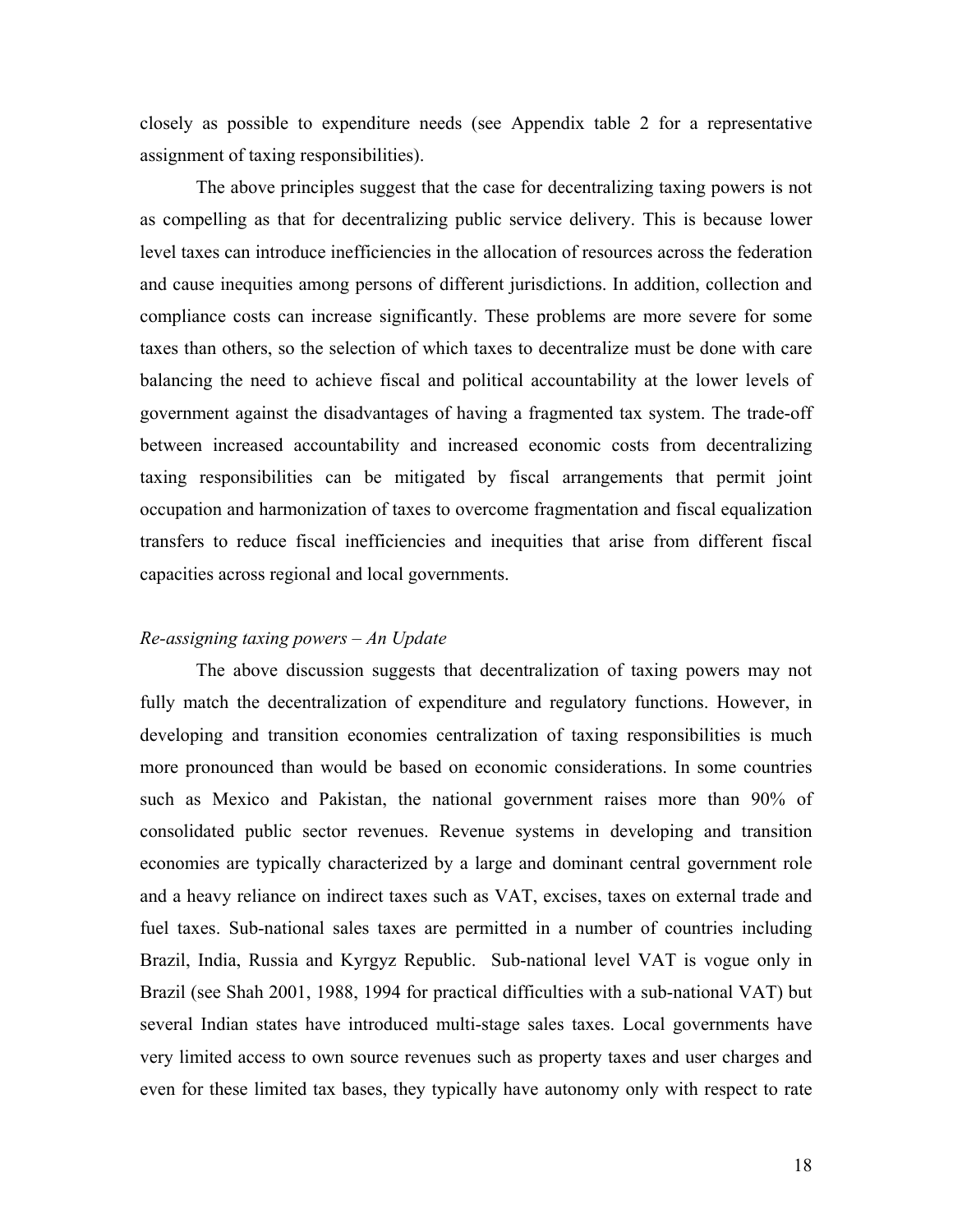setting within limits. Even the property related taxes in some countries are under central control. In China and Indonesia, the central government levies taxes on land, property and housing, and in India state governments levy an urban property tax and taxes on property transactions. In Brazil the rural property tax is in the federal domain, in Nigeria state governments tax non-agricultural land and in Pakistan provincial governments are empowered to tax agricultural land. Private sector participation in collecting taxes and user fees on behalf of local governments is practiced in some countries. For example, tax farming whereby rights for revenue collection are auctioned, is practiced by local governments in Pakistan for collecting taxes and user fees.

Sub-national own revenues constitute about 7.9% of GDP in transition economies (11% in Moldova, 10% in Belarus and 0.01% in Croatia) and 5.5% of GDP in developing countries (8% in Argentina, less than 1% in Bahrain, Indonesia and Mauritius and 0.1% in Dominican Republic) in 1999 (see Figure 6). In transition economies, on average subnational governments raise 18.4% of revenues of public sector revenues (52% in China, and 3% in Albania) and in developing countries they raise slightly less – about 16.6% (39% in Argentina and India and 0.8% in Dominican Republic) in 1997 (see Figure 7). During the past two decades, transition economies have shown a decline in these revenues as tax collection was centralized whereas in developing countries, there has been a modest increase due to small degree of tax decentralization. Sub-national revenues financed 55% of sub-national operating expenditures in transition economies (71% in Lithuania and 70% in Moldova, and 2% in Albania) and 40% of the same in developing countries (78% in Argentina, 63% in Costa Rica and 7% in Peru and South Africa) in 1999. The rest of the financing comes from shared taxes, transfers and borrowing. Overall tax decentralization remains an unfinished agenda for DTEs.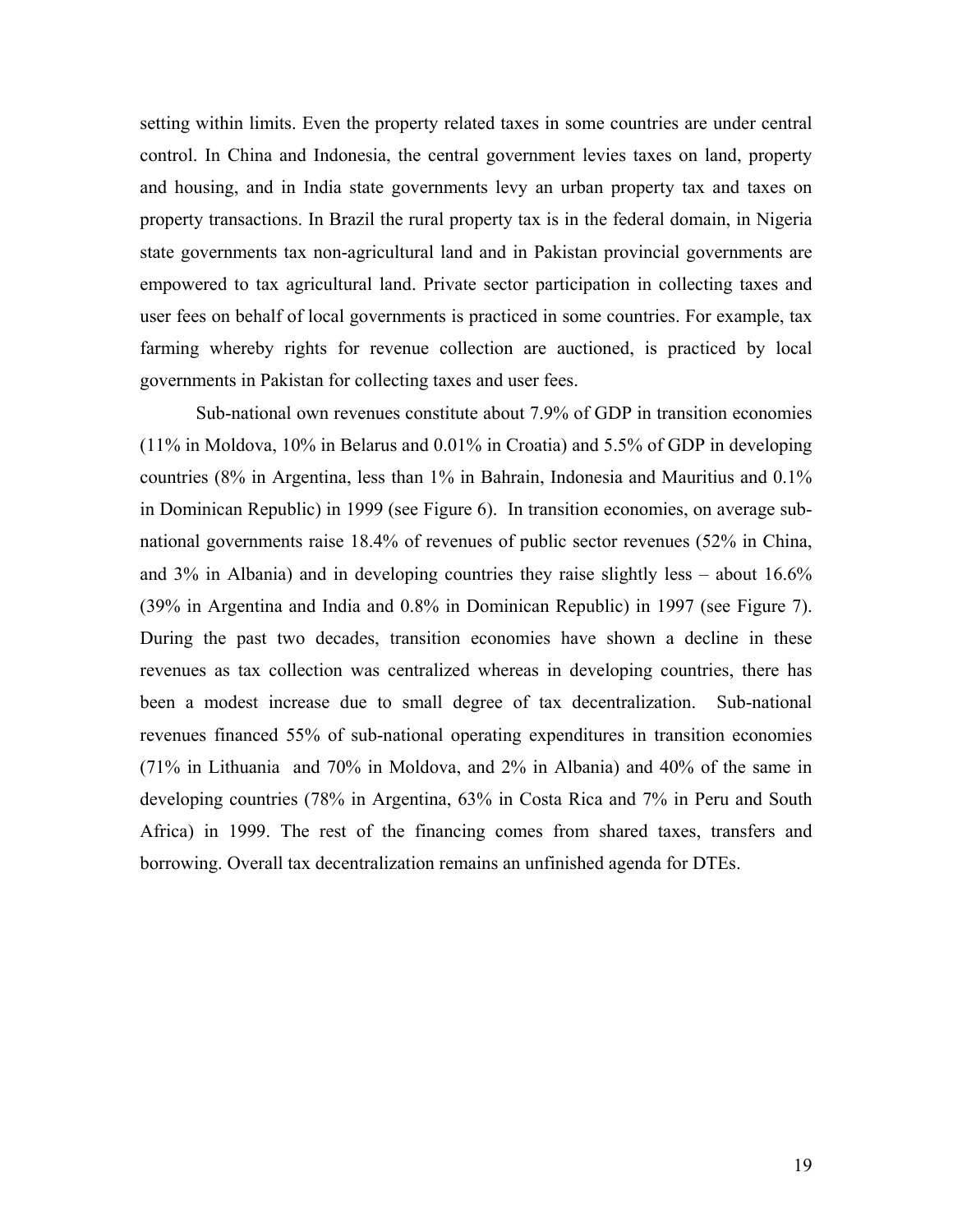

Source: IMF Government Finance Statistics (Various years) and World Bank Fiscal Indicators (http://www1.worldbank.org/publicsector/decentralization/fiscalindicators.htm)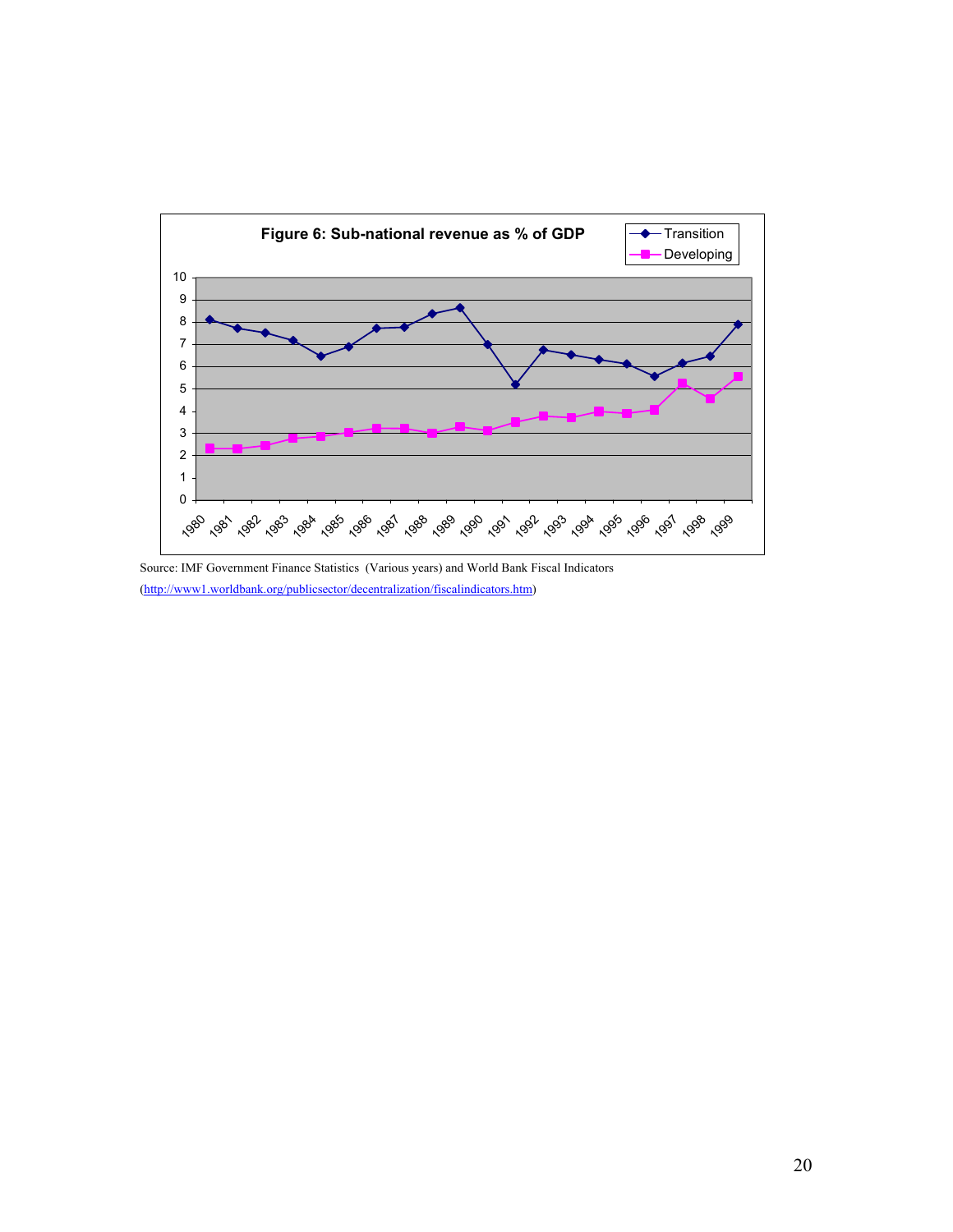

Source: IMF Government Finance Statistics, various years and World Bank Fiscal Indicators (http://www1.worldbank.org/publicsector/decentralization/fiscalindicators.htm)

The above discussion implicitly assumes that assignment of taxes entails control over the tax base, tax rates and collection authority. This need not be the case and higher level governments may instead, in the interest of harmonization and minimizing collection and compliance costs, allow lower level governments to either levy a supplementary rate on own base (tax base sharing) or agree to share the proceeds from specific taxes in a pre-determined way (shared taxes). Under such arrangements, tax base determination usually rests with the higher-level government with lower levels of government levying supplementary rates on the same base. Tax collection is by one level of government, generally the central government in market economies and the local government in transition economies with proceeds shared downward or upward depending upon revenue yields. Only a handful of developing and transition economies have adopted tax base sharing. A sub-national surcharge on the personal income tax is permitted in Brazil and Croatia. Russia allows a surcharge on the corporate income tax. Provincial governments in Pakistan allow local governments to have a supplementary rate on property transfer taxes. While the practice of tax base sharing is uncommon, sharing the proceeds of various taxes on a tax by tax basis is frequently practiced in DTEs. In transition economies, in 1999, 49.3% of sub-national government revenues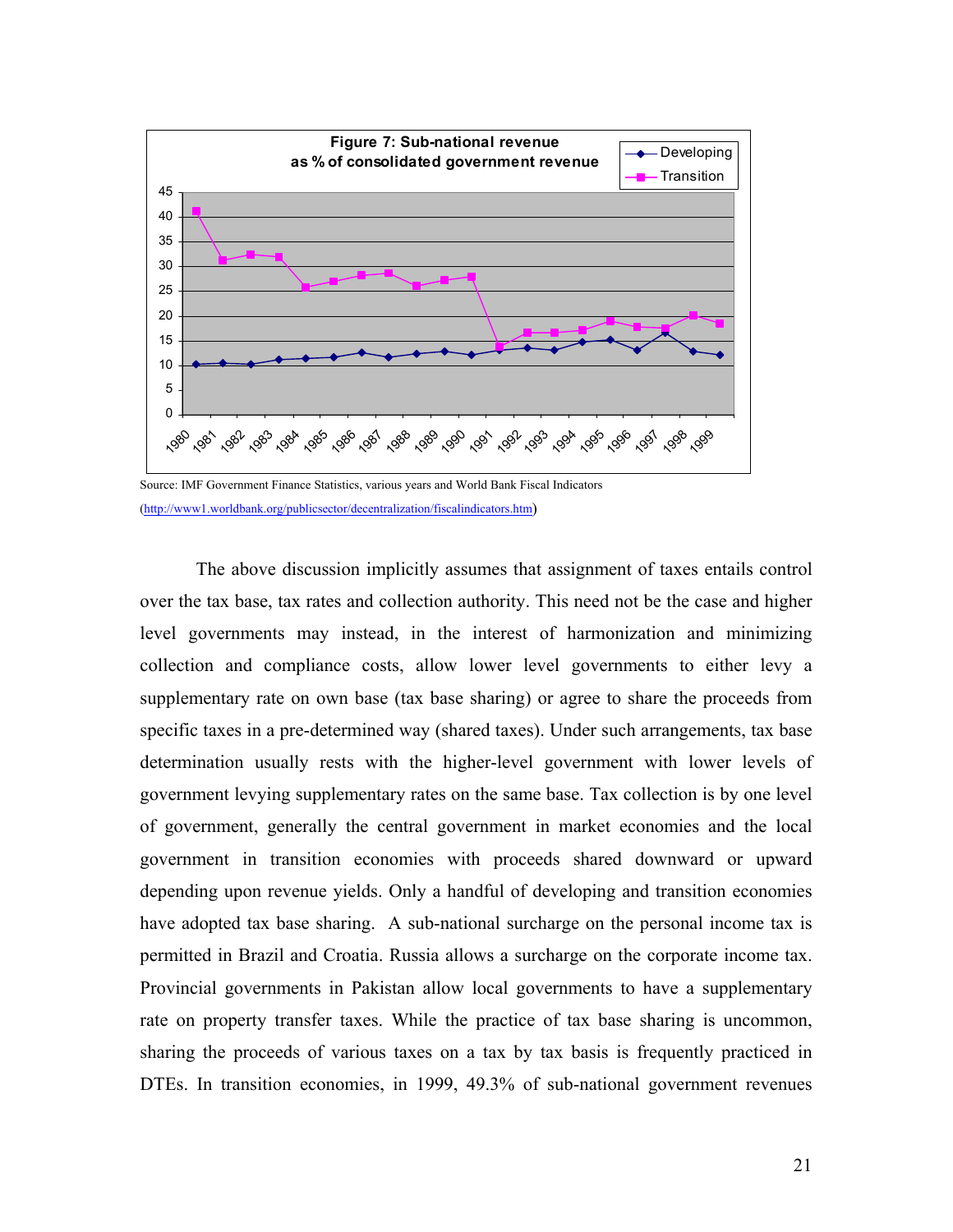were obtained from shared taxes (see World Bank, 2001). In developing countries, the role of shared taxes in financing sub-national governments is of lesser significance as general revenue sharing is widely practiced.

# *c. Designing Fiscal Transfers: Dividing the spoils or creating an enabling framework for innovative and competitive service delivery*

Intergovernmental transfers are the dominant source of revenues for sub-national governments in most DTEs. In 1999, they constituted on average 24% of total revenues for transition economies (93% in Albania and 4% in Croatia) and 42% (81% in South Africa, 75% in Peru and 7% in China) of the same (in 1997) for developing countries. This ratio ranges from 4% to 81% for individual countries. The transfers constituted 75- 95% of sub-national revenues in Indonesia, Nigeria, Mexico, Pakistan and South Africa. The design of these transfers is of critical importance for efficiency and equity of local service provision and fiscal health of sub-national governments (see Appendix table 3 for general principles and better practices in grant design). For enhancing accountability it is desirable to match revenue means (the ability to raise revenues from own sources) as closely as possible with expenditure needs at all levels of government. However, higher level governments must be allowed greater access to revenues than needed to fulfill own direct service responsibilities so that they are able to use their spending power through fiscal transfers to fulfill national and regional efficiency and equity objectives. We can identify six broad objectives for national fiscal transfers each of which may apply to varying degrees in different countries.

# *i. To bridge a fiscal gap*

An imbalance between the revenue-raising ability of regional and local governments and their expenditure responsibilities might arise for three reasons. For one, there may be inappropriate assignment of taxing and spending responsibilities such that expenditure needs of sub-national governments exceed their revenue means. Second, it may be more efficient for the national government to collect tax revenues on behalf of the states and turn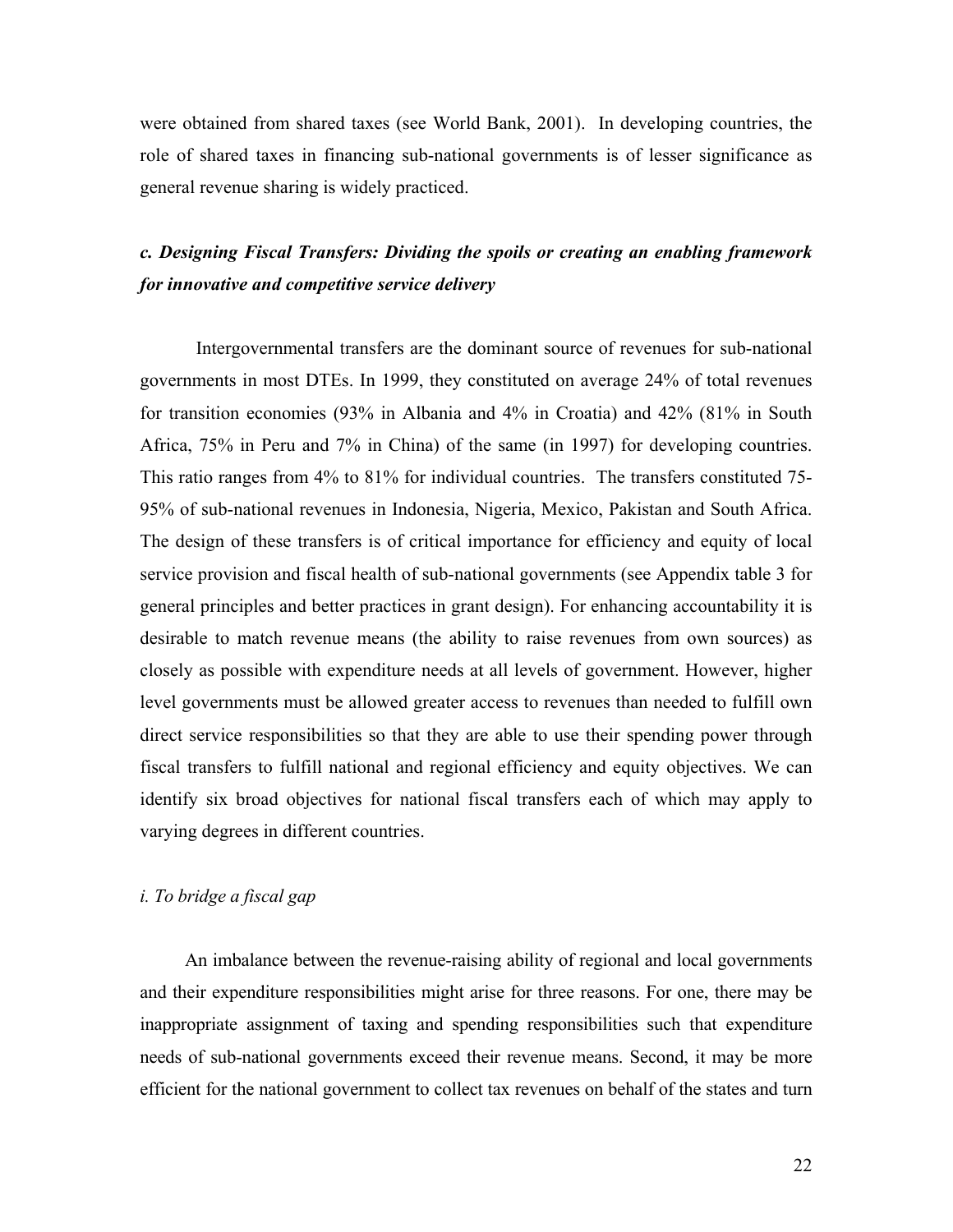the funds over to them to allow them to carry out their expenditure responsibilities to avoid the tax competition, interregional tax distortions and beggar thy neighbor policies that might otherwise exist which would preclude the states from raising the optimal amount of revenues on their own. Third, a fiscal gap may come about endogenously because it is necessary for the national government to occupy more tax room than it needs in order to be able to undertake a number of its fiscal responsibilities, including managing the macro-economy, maintaining a harmonized tax system, and making the fiscal transfers that it needs to make to satisfy the objectives of such transfers. To correct problems associated with the first two kinds of imbalances, joint occupancy of some tax fields or decentralization of some taxes are advocated. Unconditional grants or revenue sharing based on the origin/derivation (point of collection) principle are also appropriate solutions to these problems. To deal with tax competition, higher revenue effort by the national government and unconditional grants are required. Finally, to deal with the last type of imbalance some form of tax abatement by the national government is necessary to provide more tax room in fields jointly occupied with the lower levels of government. This would, however, imply scaling back national role in some expenditure areas.

In DTEs, general revenue sharing are typically used to deal with fiscal gap. A number of countries including China, India, Malaysia, Pakistan, South Africa have in the past tried deficit grants to fill fiscal gaps at sub-national levels with unwelcome results in terms of mushrooming of sub-national deficits. These grants are still in vogue in China, Hungary and South Africa.

# *ii. To correct fiscal inequities and fiscal inefficiencies arising from differentials in regional fiscal capacities*

Decentralized decision making results in differential net fiscal benefits (imputed benefits from public spending minus tax burden) being realized by citizens depending upon the fiscal capacities of their place of residence. A rich jurisdiction can provide a higher level of public services at a lower tax rate. It is argued that such differential net fiscal benefits (NFBs) would lead to unequal treatment of citizens with identical private incomes depending on their place of residence. This is because their after tax income inclusive of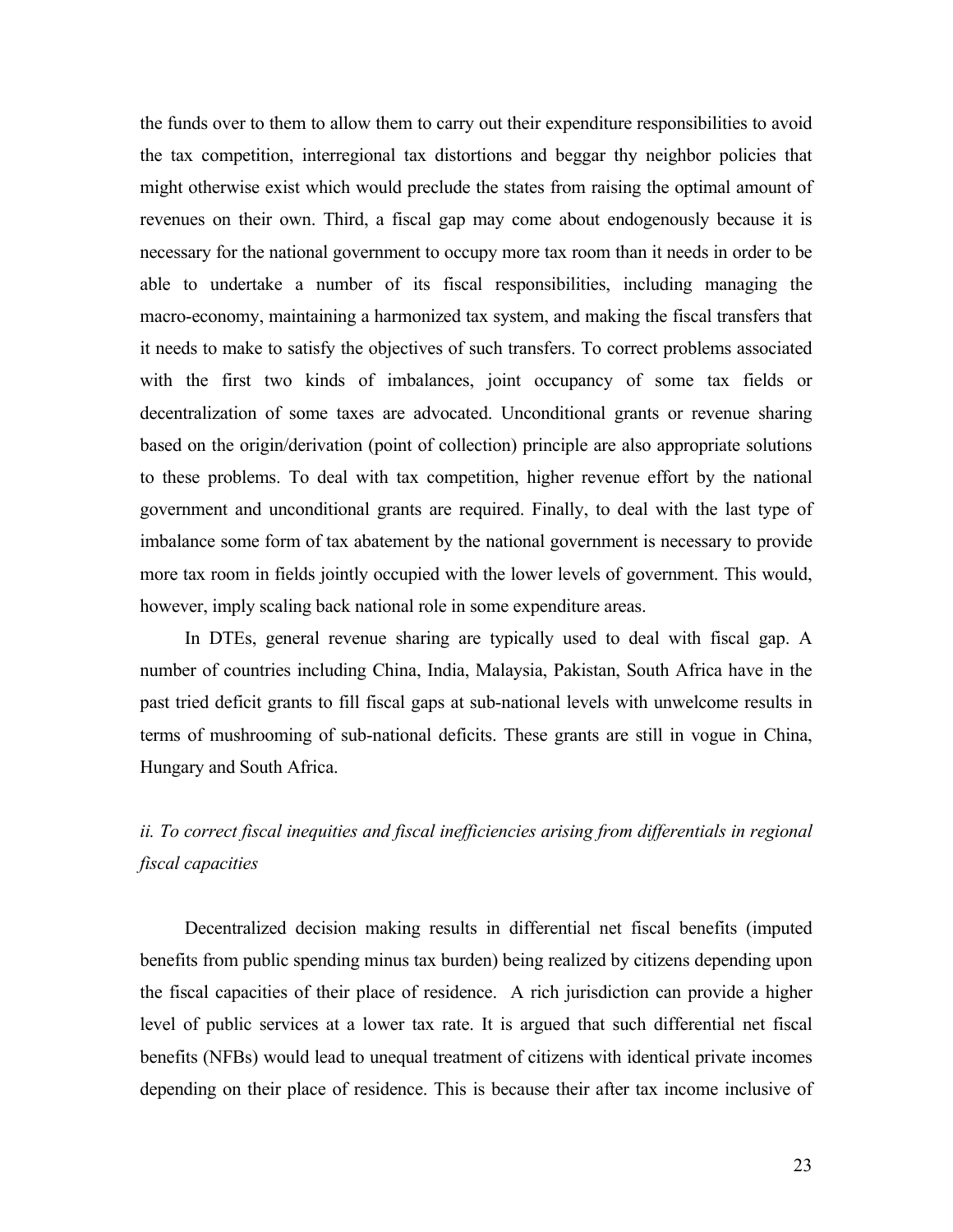NFBs would be vary by place of residence. Such NFBs also encourage people to move to a resource rich area, although appropriate economic opportunities may not exist. Thus resource allocation would be inefficient, because people in their relocation decisions would compare gross income (private income plus net benefits minus cost of moving) at new locations whereas economic efficiency considerations warrant comparing private income minus moving costs. Thus a nation which values horizontal equity (i.e., the equal treatment of all citizens nationwide) and fiscal efficiency will need to correct the fiscal inequity and fiscal inefficiency which naturally arise in a decentralized government. As argued earlier, regional governments with their own expenditure and taxation responsibilities will be able to provide their residents different NFBs from their differing fiscal capacities. In a centralized unity country, they would not arise as the central government would provide comparable services to all citizens using a national tax system. Central-state grants can eliminate these differences in NFBs if the transfers to each region depend upon the tax capacity of the region relative to others and upon the relative need for and cost of providing regional public services. The more decentralized the tax system is, the greater the need for equalizing transfers.

Most transition economies have equalization components in their grant programs to sub-national governments. Latvia, Lithuania, Poland, Romania, Russia and Ukraine have adopted transfer formulae that explicitly incorporate either fiscal capacity and/or expenditure need equalization concerns. In developing countries, programs using an explicit standard of equalization are untried, although equalization objectives are implicitly attempted in the general revenue sharing mechanisms used in Argentina, Brazil, Colombia, India, Nigeria, Mexico, Pakistan and South Africa. These mechanisms typically combine diverse and conflicting objectives into the same formula and fall significantly short on individual objectives. Because the formulae lack explicit equalization standards, they fail to address regional equity objectives satisfactorily.

# *iii. To compensate for benefit spillovers*

This is the traditional argument for matching conditional grants. Regional and local governments will not have the proper incentive to provide the correct levels of services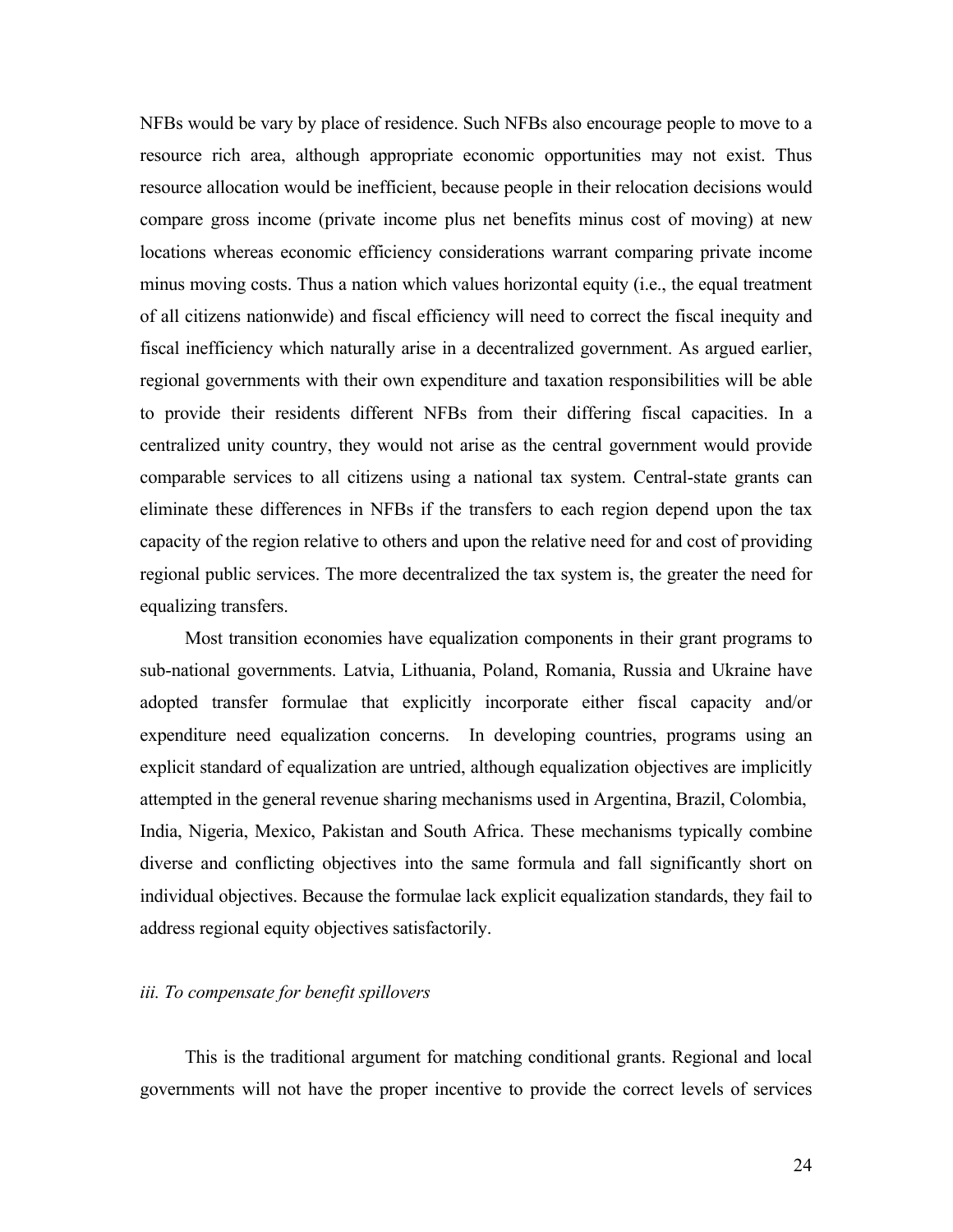which yield spillover benefits to residents of other jurisdictions. A system of open-ended matching grants based on the expenditures giving rise to the spillovers will provide the incentive to increase expenditures. Typically, the extent of the spillover will be difficult to measure so the correct matching rate to use will be somewhat arbitrary.

Although benefit-cost spill-out is a serious factor in a number of countries such transfers have not been implemented in developing countries with the single exception of South Africa. South Africa provides a closed-ended matching grant to teaching hospitals based upon an estimate of benefit spillovers associated with enrollment of non-local students and use of hospital facilities by non-residents.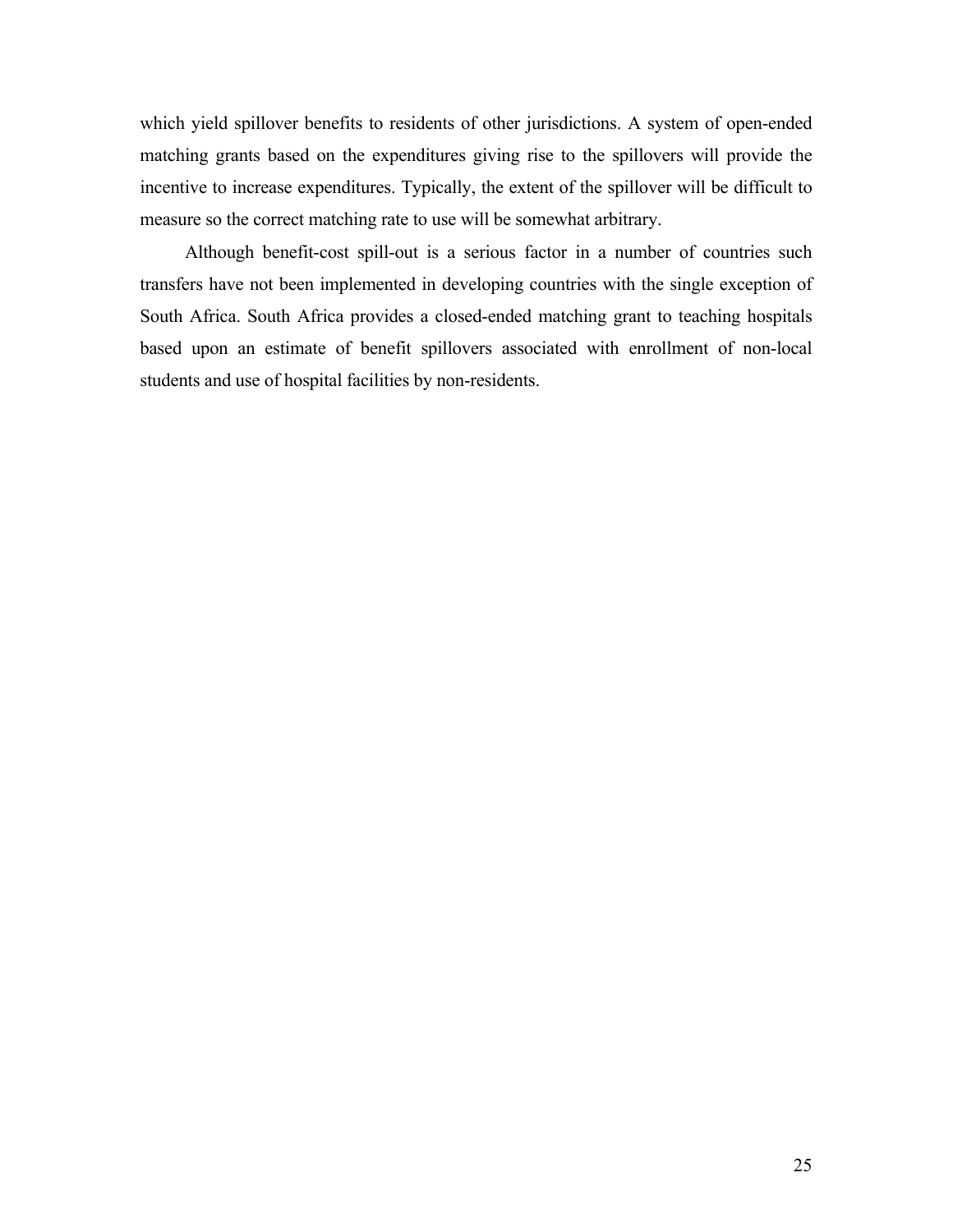*iv. Setting national minimum standards to preserve the internal common market and attain national equity objectives* 

 Setting national minimum standards in regional-local services may be important for two reasons. The first is that there is an advantage to the nation as a whole from such standards as these will contribute to the free flow of goods and services, labor and capital and reduce wasteful inter-jurisdictional expenditure competition, and will therefore improve the gains from trade from the internal common market. Second, these standards serve national equity objectives. Many public services provided at the sub-national level such as education, health and social welfare are redistributive in their intent, providing in-kind redistribution to residents. In a federal system, lower level provision of such services – while desirable for efficiency, preference matching, and accountability – create difficulty in fulfilling federal equity objectives. Factor mobility and tax competition create strong incentives for lower level governments to under-provide such services and to restrict access to those most in need, such as the poor and the old. This is justified by their greater susceptibility to disease and potentially greater risks for cost curtailment. Such perverse incentives can be alleviated by conditional non-matching grants where the conditions reflect national efficiency and equity concerns, and where there is a financial penalty associated with failure to comply with any of the conditions. Thus conditions will not be on the specific use of grant funds but attainment of standards in quality, access and level of services. Such grants do not affect local government incentives for cost efficiency but do encourage compliance with nationally specified standards for access and level of services. Properly designed conditional non-matching transfers can create incentives for innovative and competitive approaches to improved service delivery (see Box 2 for an example of such a grant).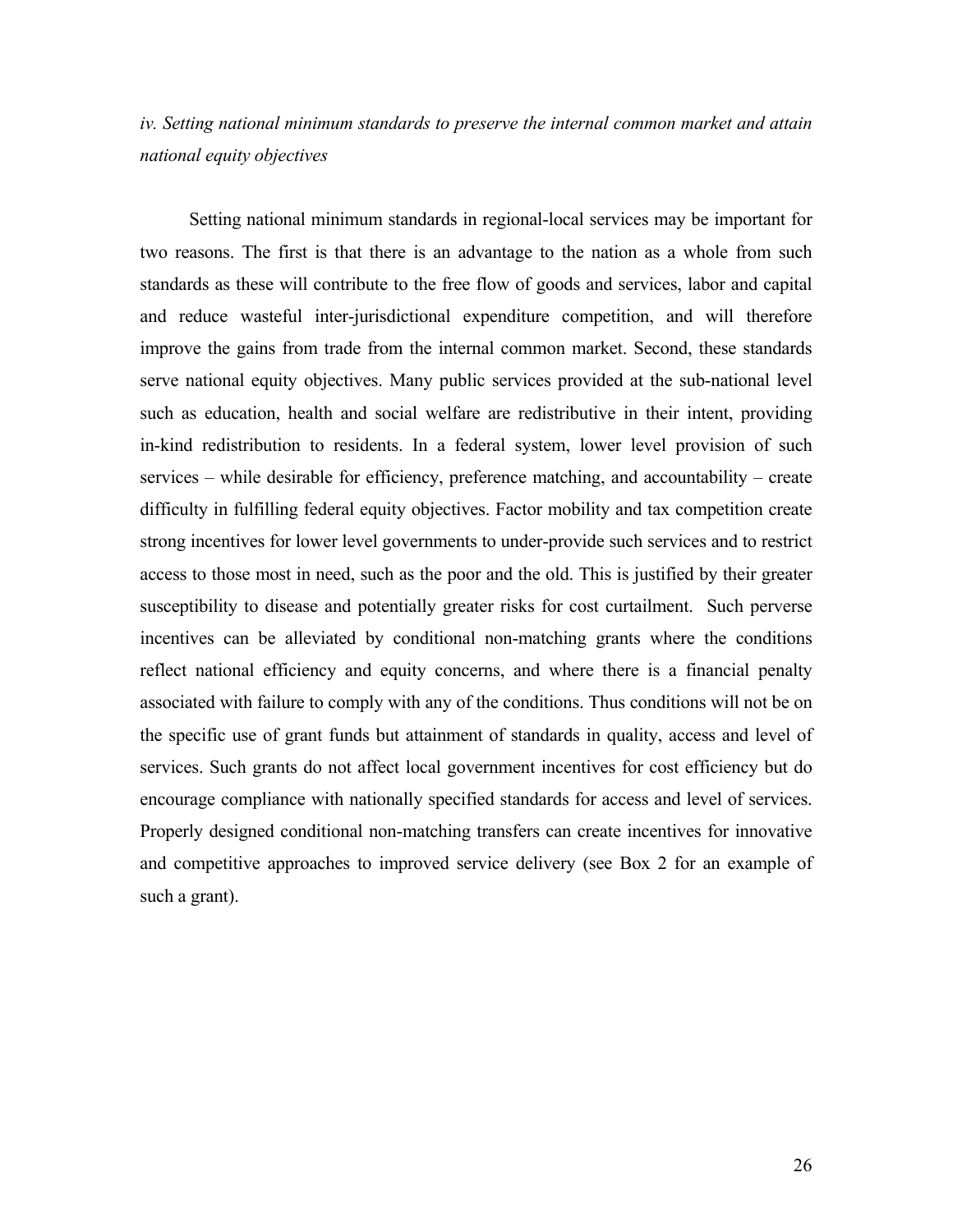**Box 2: An Example of a Performance Oriented Grant: Education grant to set minimum standards while encouraging competition and innovation**  *Allocation basis among local governments*: School age population. *Distribution to providers*: Equal per pupil to both government and private schools. *Conditions*: Universal access to primary and secondary education regardless of parents' income; improvements in achievement scores; no condition on the use of grant funds. *Penalties for non-compliance with standards*: public censure, reduction of grant funds. *Incentives for cost efficiency*: retention of savings. Source: Shah (1998)

Conditional non-matching transfers to ensure national minimum standard are rarely used in DTEs. Central government transfers to provincial and local governments in Indonesia (the former roads and education grants), central per capita transfers for education in Colombia and South Africa, and the capitation grant to Malaysian states come close to the concept of such a transfer.

# v*. To influence local priorities in areas of high national but low local priority*

In a federation, there is always some degree of conflict among priorities established by various levels of government. One way to induce lower level governments to follow priorities established by the higher level government is for the higher level government to use its powers of the purse, the so-called spending power. Matching transfers are often used to influence lower level priorities. Both the national and intermediate level governments could legitimately pursue such policies.

Open-ended matching transfers with matching rate (percent of expenditures financed from own sources by the recipient) to vary inversely with fiscal capacity would be consistent with this use. The use of ad hoc grants or open-ended matching transfers for local tax effort would be inadvisable. The former is unlikely to have behavioral responses consistent with grantor's objectives and the open-ended nature of the latter may create budgetary difficulties for the grantor. India, Malaysia, and Pakistan use conditional closed ended matching programs. Pakistan in late 1990s got into serious difficulty by offering open-ended matching transfers for provincial tax effort. Central government had to abandon this program in midstream as it could not meet its obligations under the program.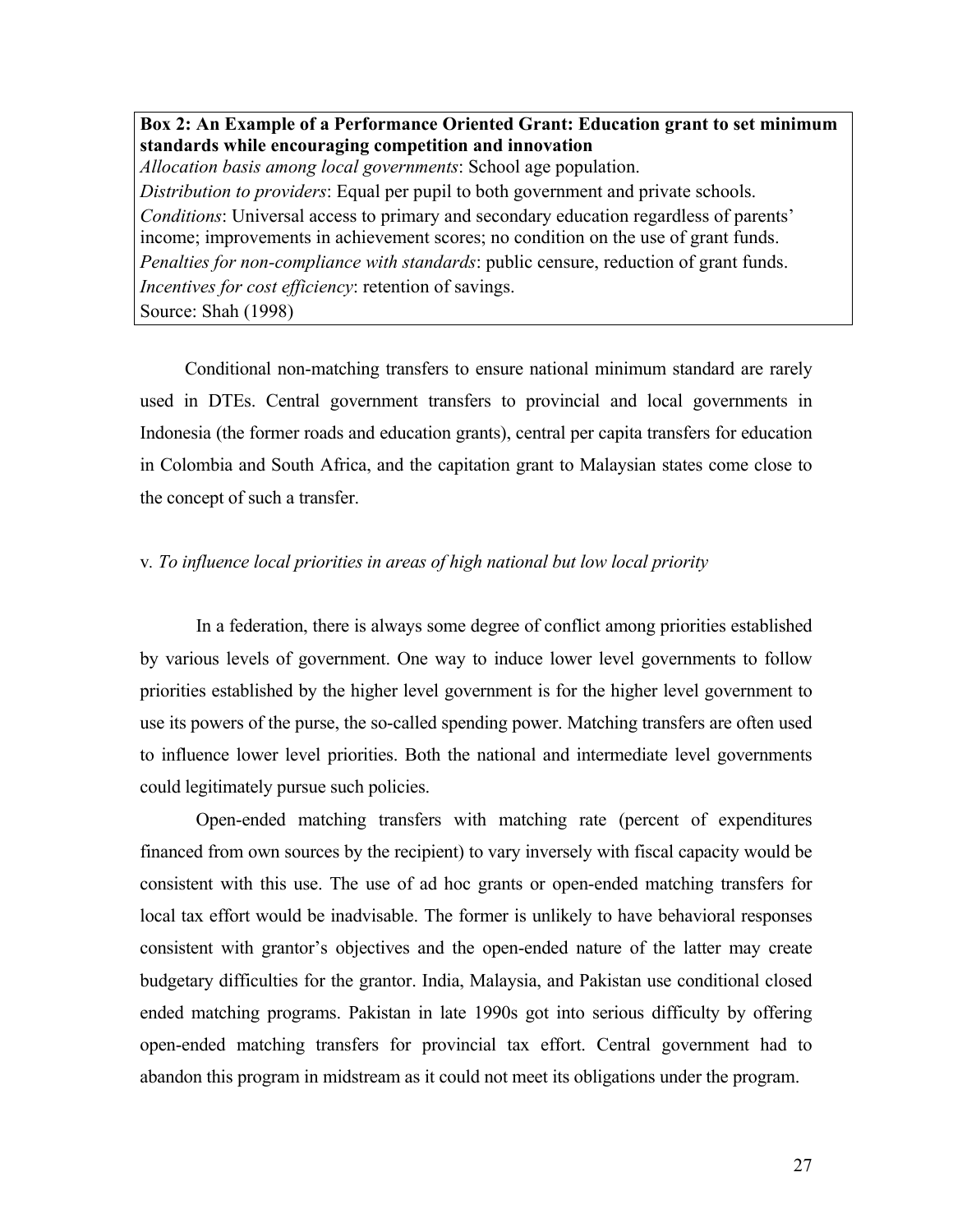# *vi. To create macroeconomic stability in depressed regions*

Fiscal transfers can be used to serve central government objectives in regional stabilization. For this purpose capital grants would be appropriate provided funds for future upkeep of facilities were available. Experience with capital grants shows that such grants often create facilities that are later not maintained by sub-national governments as they either remain unconvinced of the utility of such facilities or do not have the means to provide a regular upkeep. In view of this difficulty, it may be best to limit the use of capital grants by requiring matching funds from recipients and by encouraging private sector participation in infrastructure by providing political and policy risk guarantees.

Capital grants are pervasive in DTEs and most countries have complex processes for initiation and approval of submissions for financing capital projects. These processes are greatly susceptible to lobbying, political pressures and grantmanship and favor projects that give the central government greater visibility. The projects typically lack citizen and stakeholder participation and often fail due to proper local ownership, interest and oversight. The requirement for matching funds helps in monitoring and evaluation of projects and in building local ownership.

# *Special issues in state/province-local transfers*

General purpose transfers to local governments require special considerations as local governments vary in population, size, area served and the type of services offered e.g. urban vs rural. In view of this, it would be advisable to classify local governments by population size, municipality type, and urban/rural distinction and have a separate formula for each class of municipalities. Some common useful components in these formulae are: equal per municipality component, equal per capita component, service area component and fiscal capacity component. The grant funds should vary directly with service area but inversely with fiscal capacity.

# *d. Facilitating Responsible Credit Market Access*

Needs for capital finance to overcome infrastructure deficiencies are of astronomical proportions in DTEs and could not be financed from current revenues and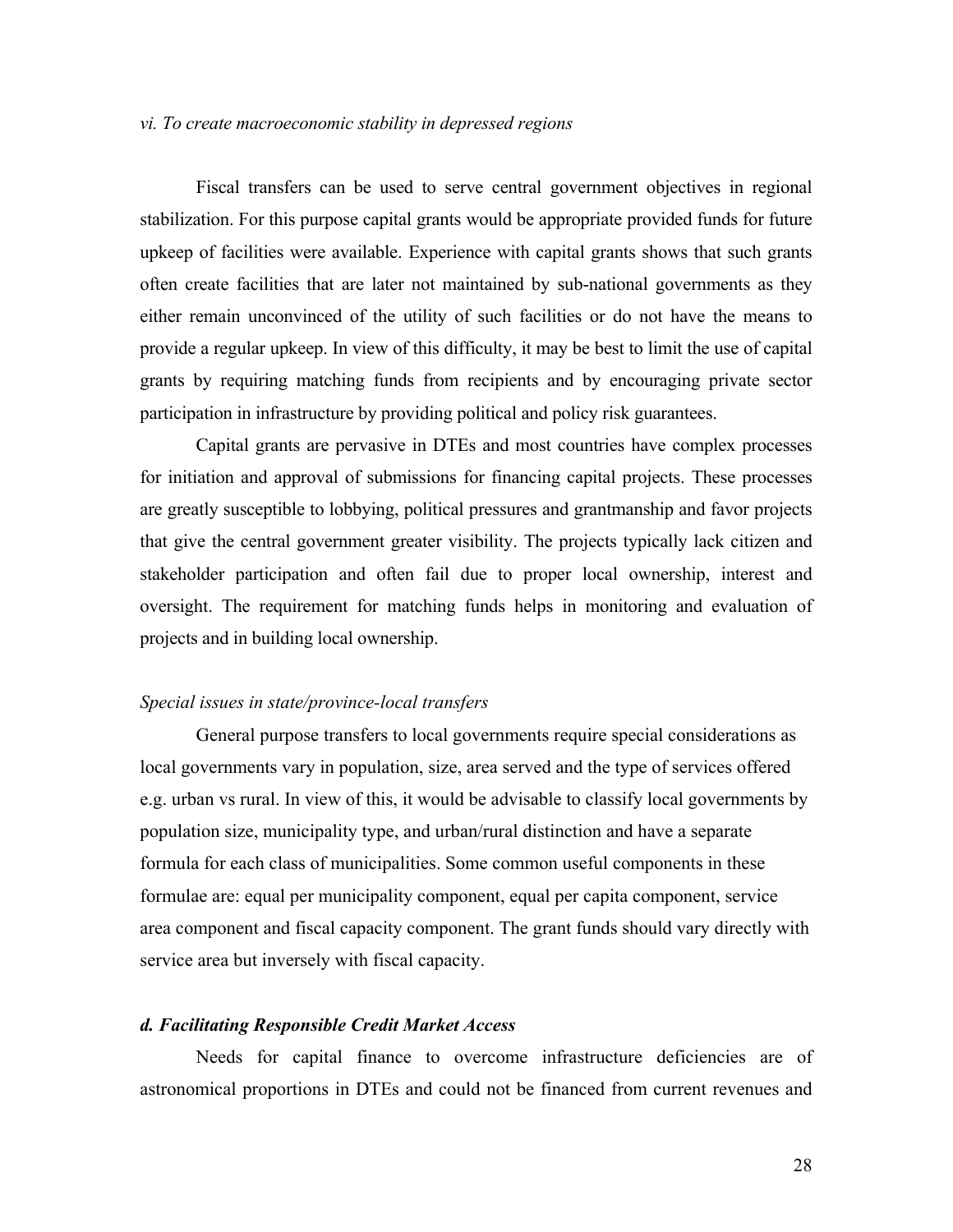transfers. Facilitating local credit market access can also reduce the need for beggar-thyneighbor policies by local governments. Local access to credit requires well functioning financial markets and credit worthy local governments. These pre-requisites are easily met in industrial countries. In spite of this, traditions for assisting local governments by higher-level governments are well established in these countries.

 In developing countries, undeveloped markets for long term credit and weak municipal creditworthiness limit municipal access to credit. Nevertheless, the predominant central government policy emphasis is on central controls and consequently less attention has been paid to assistance for borrowing. Argentina, Bolivia, Brazil, Chile and Colombia have cooperative controls on domestic borrowing and administrative controls on foreign borrowing. Ethiopia, India, Indonesia, Korea, Mexico and Peru have administrative controls on domestic borrowing. India, Indonesia, Korea and Peru have also administrative controls on foreign borrowing. Foreign borrowing is prohibited in Thailand, Pakistan, Armenia, Czech Republic, Kazakhstan, Kyrgyz Republic, Lithuania, Poland, Russia and Slovenia. Domestic borrowing is prohibited in Ethiopia, Mexico, Thailand (see World Bank, 1999/2000 and World Bank, 2001). Almost all DTEs with the exception of South Africa and Hungary do not have a regulatory framework for declaring local government bankruptcy. In a few countries such assistance is available through specialized institutions and central guarantees to jump start municipal access to credit. The menu of choices available to local governments for financing capital projects are quite limited and available alternatives are not conducive to developing a sustainable institutional environment for such finance. This is because macroeconomic instability and lack of fiscal discipline and appropriate regulatory regimes have impeded the development of financial and capital markets. In addition, revenue capacity at the local level is limited due to tax centralization. A first transitory step to provide limited credit market access to local governments may be to establish municipal finance corporations run on commercial principles and to encourage the development of municipal rating agencies to assist in such borrowing. Tax decentralization is also important to establish private sector confidence in lending to local governments and sharing in the risks and rewards of such lending.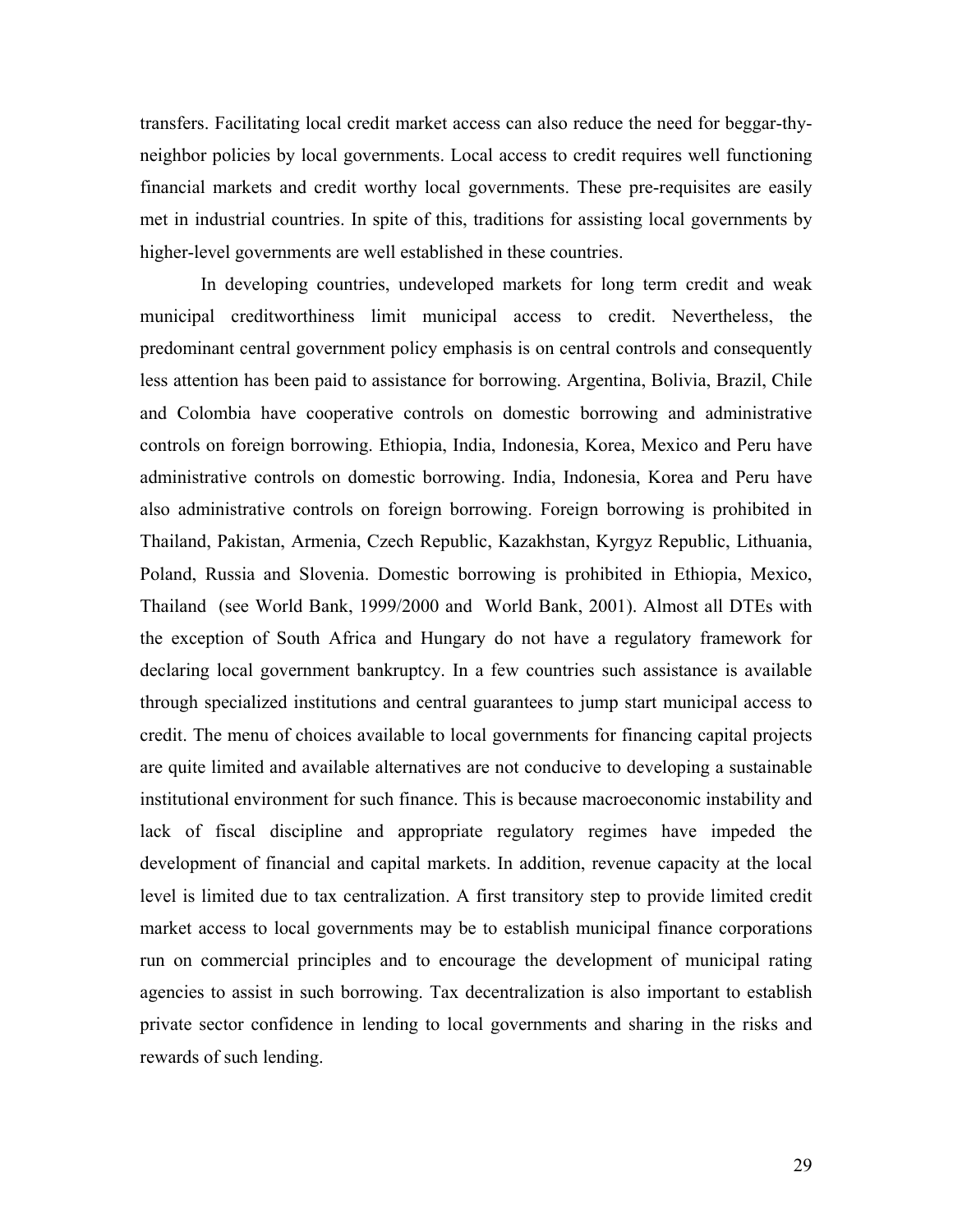# *e. Oversight of Local Governments: Freedom and Responsibility within Boundaries*

Monitoring and oversight oflocal governments is an area of concern in both federal and unitary countries alike. For example, the Republic of South Africa Constitution Act 1996 (Section 139(1) (b)) provides for a disbandment of local government in the event of failure to (i) "maintain national standards or meet minimum standards of service"; (ii) "prevent actions prejudicial to the interests of another municipality or the nation as a whole"; and (iii) "maintain economic unity." It further provides for withholding of tax shares and transfers for non-compliance with tax effort (Section 227(2)). The constitutional obligations regarding these provisions require a significant and superior evaluation capacity at provincial and national levels. Evaluative measures that can assist in this oversight include fiscal rules for expenditure and debt creation and management, requirement of annual commercial corporate audit of local governments; fiscal capacity measurement using a common yardstick i.e. equalization of municipal assessments; greater emphasis on formula grants over project grants in provincial-local transfers; greater emphasis on public-private-civil society partnership in public provision; opinion polls on service standards and citizen satisfaction; and performance ratings of local governments based upon outputs, outcomes and citizen satisfaction.

Oversight of local governments is typically exercised through process and input controls in DTEs. Such controls compromise local autonomy without advancing national objectives. In 1999, central governments exercised some control over 25% of subnational expenditures in transition economies and over nearly half of the same in developing countries (see Figure 8). Local autonomy accompanied by accountability to citizens for service delivery offers a better alternative in local government oversight. Thus local governments should have the freedom to raise money from local residents and spend as they wish and also to hire and fire personnel as they please. In a study of 29 public organizations in six developing countries, Grindle (1999) found that where decentralization was matched by such local autonomy and oversight, governments were "good performers" (achieving high levels of capacity, completed tasks, responsiveness and effectiveness).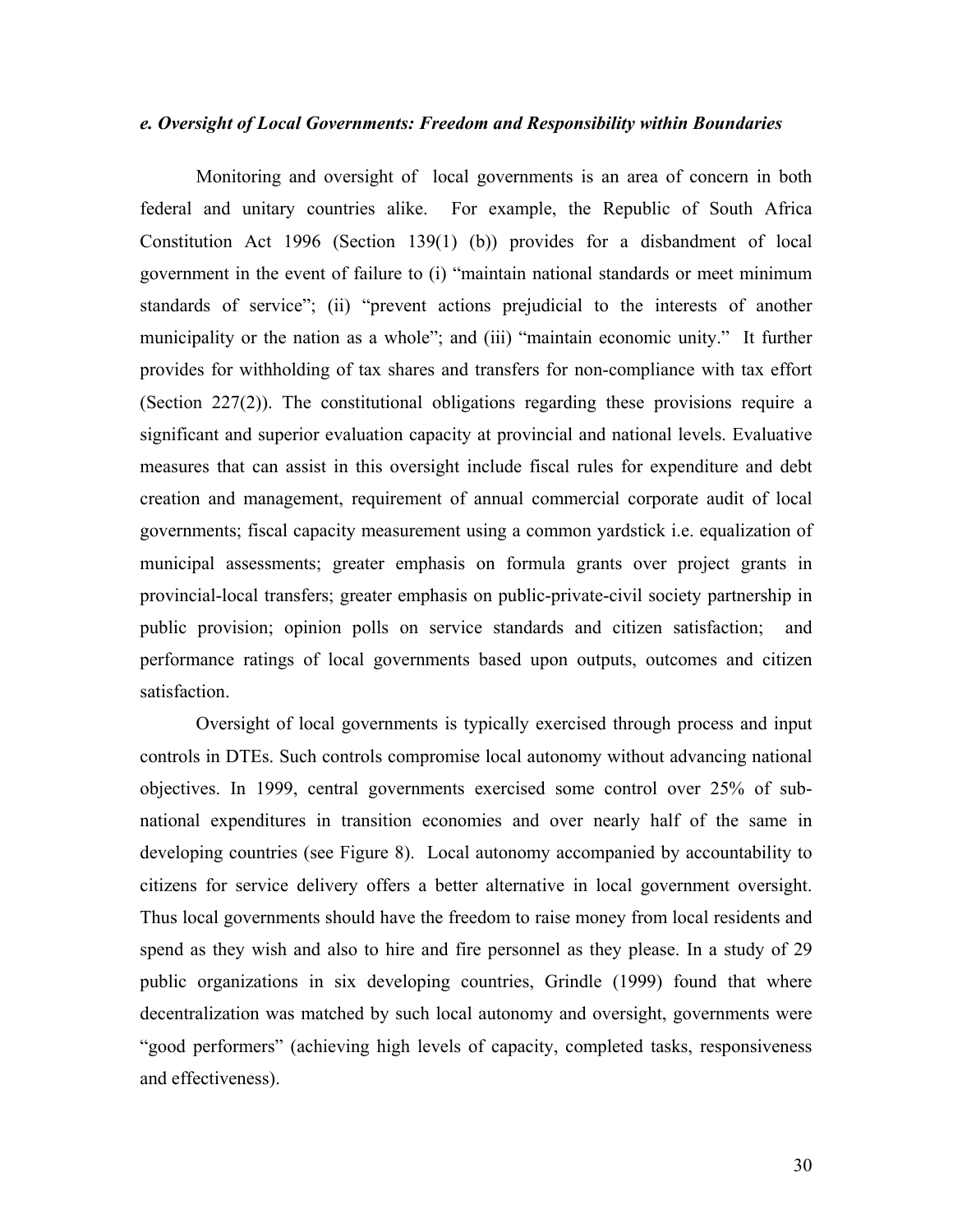As an alternative to centralized controls, some governments have developed ways of relating higher to lower level governments through results-oriented lines of accountability that do not stifle performance.. The model of decentralization for health care in Brazil is an example. Results-oriented contracts are developed between central government (providing funds) and local clinics (providing services), ensuring accountability between levels of government without a process bias. The contract system institutionalizes greater autonomy for local governments than do other decentralization regimes, holding them accountable for their results—and not binding their processes. The creation of 'vigilance committees' in Bolivia follows the same principle. These committees are constituted from representatives of civil society organizations and are charged with monitoring performance of local governments in fulfilling their mandates in service delivery and achieving local citizens' satisfaction and reporting the results to central authorities.

#### *f. Ensuring a fair suck of the sauce bottle: institutional considerations*

 Adherence to federalism principles or "getting prices right" or even "getting the rules of the game right" as discussed earlier is a necessary but not a sufficient condition for the success of decentralized decision making. Complementary formal and informal institutions are needed to ensure that all players in the game adhere to agreed upon set of ground rules and deviant behavior is properly dealt with. In the following, we discuss selected aspects of this consideration.

## *Institutions and processes of intergovernmental coordination*

 Federal countries require both formal and informal institutions of intergovernmental coordination. In some federal countries, areas of potential conflict among different levels of government are minimized through clear separation of national and sub-national responsibilities (the so-called layer-cake model of federalism as practiced in Australia, Canada, India and Pakistan) and the two levels interact through meetings of officials and ministers (executive federalism) and in Australia, India and Pakistan through federal unilateralism. Some countries place a greater premium on a common response through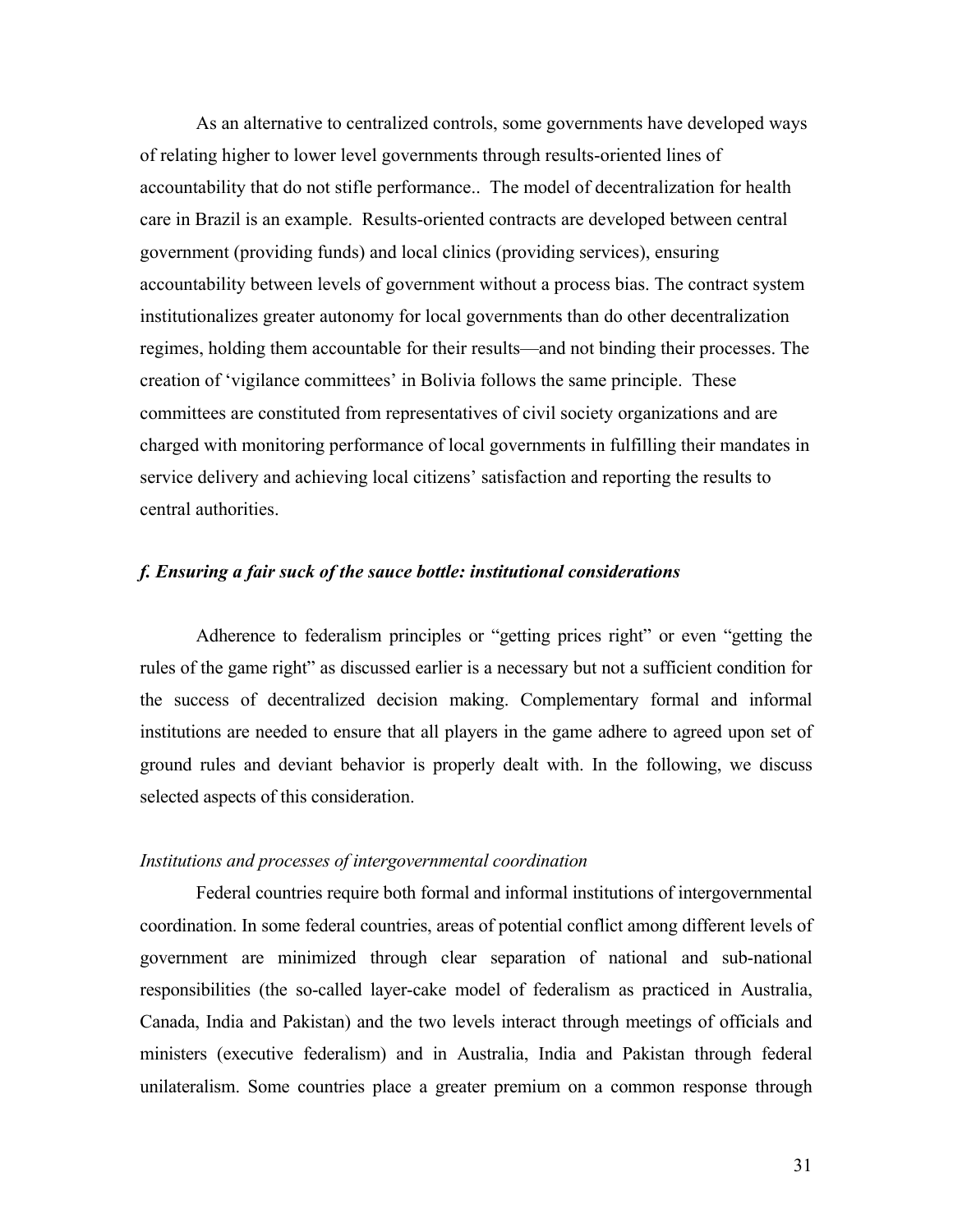shared or joint tasks such as Germany, a federal country and the Republic of South Africa, a pseudo federal country. In these countries, in addition to executive federalism, the upper houses of parliament (Bundesrat and the Council of Provinces) play a key role in intergovernmental coordination. In countries with overlapping responsibilities (the socalled marble cake model of federalism), such as United States and Brazil, state lobby of Congress and interstate relations serve coordinating roles. In China, where growth concerns have imposed a federalism structure on a unitary country, regional communist party officials/ governors exercise a moderating influence on the otherwise monolithic orientation of the State Council.

 Constitutional provisions per se can also provide coordinating influences. For example, in some federal countries, constitutional provisions require that all legislation recognize that ultimate power rests with the people. For example, all legislation in Canada must conform to the Canadian Charter of Rights. In Switzerland, a confederation by law but a federal country in practice, major legislative changes require approval by referenda. In Switzerland, there is also a strong tradition of coordination through consensus initiatives by cantons.

# *Institutional arrangements for fiscal relations*

 The structure of intergovernmental fiscal relations, especially the system of grants, must be determined by some body. There are five main alternatives. The first is for the federal government alone to decide on it. This alternative negates federalism and would not be acceptable in many countries. The second is to set up a quasi-independent body, such as a grants commission, whose purpose is to design and reform the system as practiced in Australia, India and the Republic of South Africa. This alternative is prone to more ideal solutions rather than pragmatic approaches and therefore runs the risk of presenting complex solutions and recommendations that may not be politically palatable. The third alternative is to use federal-state committees to negotiate the terms of the system as done in Canada. The fourth alternative is to have a joint intergovernmental cum interlegislative commission such as the Finance Commission in Pakistan and the fifth alternative is to have an intergovernmental legislative body such as the upper house of the German Parliament (Bundesrat) as in Germany. The latter three systems allow for explicit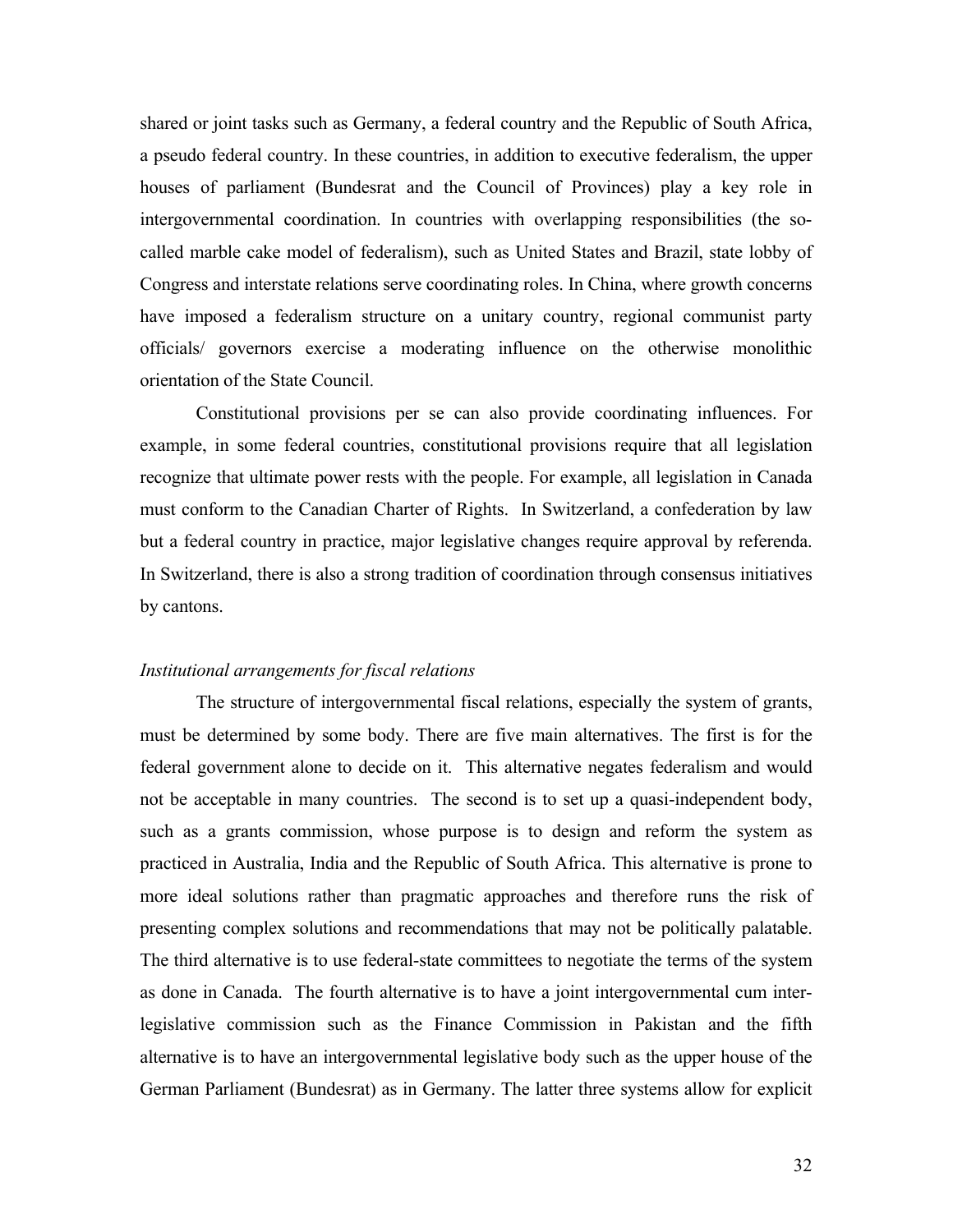political inputs from the jurisdictions involved, and therefore likely to opt for simple and feasible but less than ideal (compromise) solutions.

# *Institutions of accountability*

 Institutions of accountability hold the key to the success of decentralized decisionmaking. This entails institutions and mechanisms for citizens voice and exit, norms and networks of civic engagement ("social capital" according to Putnam), social consensus (Williamson, 1994 and Weingast, 1993), preservation instinct of a "stationary bandit" who monopolizes and rationalizes theft in the form of taxes (Olson, 1993), judicial accountability, and vertical and horizontal accountability. Citizen voice and exit require institutions of democratic participation and accountability provisions for elected officials. The origins and success of decentralization programs in Latin America is traceable to the democratic traditions that emerged across the continent in late 1980s. In the Philippines, recently enacted local government legislation, while empowering these governments, has provided for regular elections and recall of elected officials for a breach of public trust (see the Republic of Philippines Act No. 7160, the Local Government Code, 1991). While norms and networks of civic engagement were reasonably well developed in the precolonial traditionalist societies found in many developing countries, such as the Panchayat Raj in Pre-British India, these institutions withered away either under the colonial rule or subsequently under centralized bureaucratic governance structures. The net result has been the rise of opportunism and social distrust culminating in dysfunctional societies when formal institutions of governance failed. The African and the South Asian development failures share this common underpinning.

Societal consensus on economic and political rights is also conducive to accountability at all levels. According to Weingast (1993), this consensus need not take any formal expression but would work so long as a majority of people share a common belief as to the limits of government intervention and are willing to police those limits by withdrawing their support from a government that fails to abide by them (see Weingast, 1993, p. 306). Preservation instincts of a stationary bandit also respect accountability (see Olson, 1993). This is because the stationary bandit strengthens his grip on power, so long as economic performance is strong and citizens see their well being improved. This partly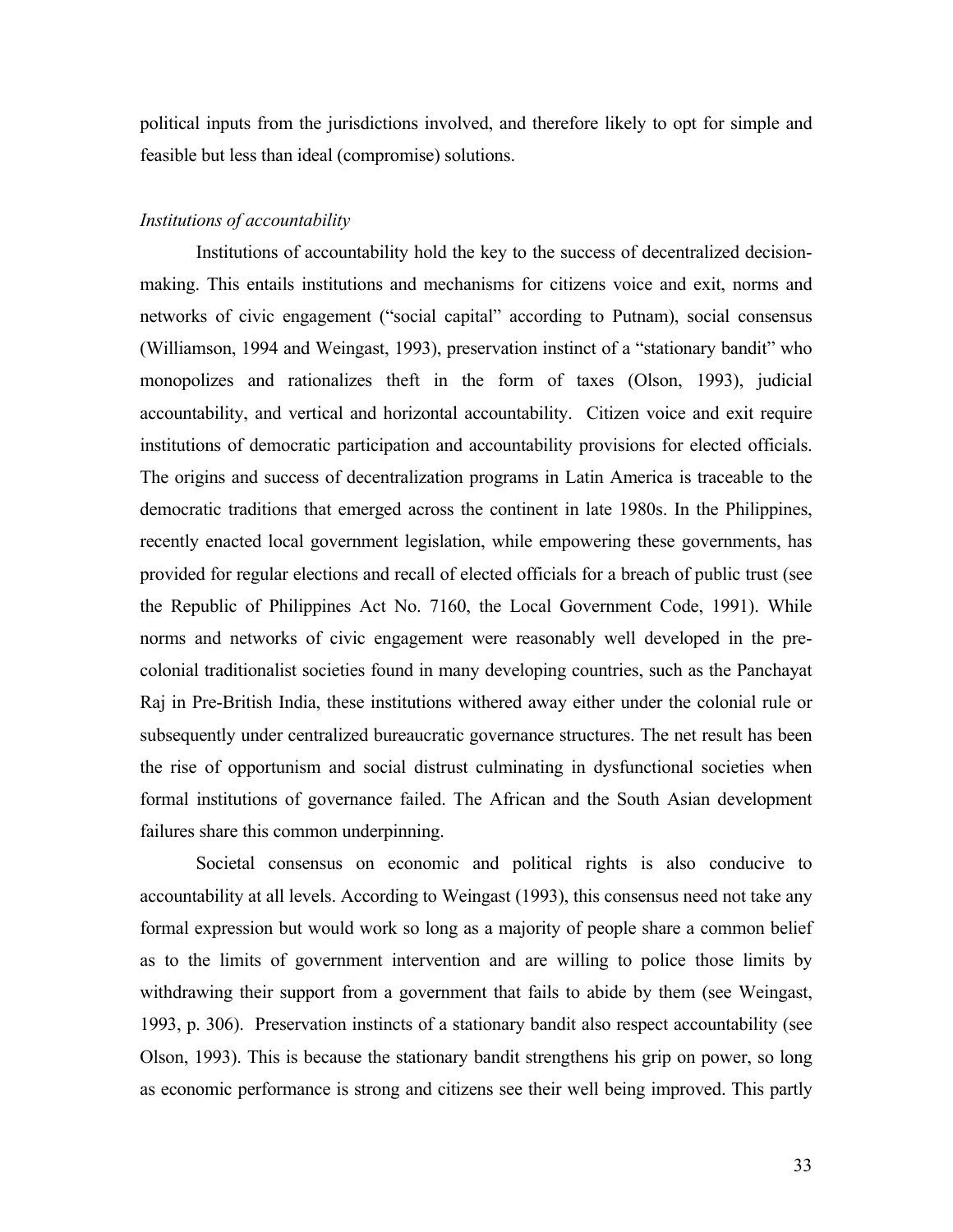explains the success of the Asian Tigers and the failure of some South/Southeast Asian regimes. The latter regimes were controlled by "roving bandits" whose main aim was to pad their overseas bank accounts and then disappear in a foreign haven.

 Judicial accountability strengthens the credibility of public commitments. This is particularly important for transition economies, where framework laws on property rights, corporate legal ownership and control, bankruptcy, and financial accounting and control are not fully developed. Interestingly enough, judicial accountability is much more difficult to enforce in a parliamentary democracy than in a presidential system that respects separation of the legislative and executive functions. This is because under a parliamentary democracy, the executive branch can override judicial accountability by amending the legislation - a game played ad infinitum in Pakistan to undermine a decentralized federal constitution. Judicial accountability is further compromised under a British style civil service organization as in India and Pakistan (until 2001), where divisional and district commissioners hold simultaneously executive, legislative and judicial powers. As noted by Montesquieu (1970), such a situation is ripe for the abuse of powers as " ... When the legislative and executive powers are united in the same body of magistrates, there can be no liberty;... Again, there is no liberty, if the judiciary power is not separated from the legislative and executive" (Montesquieu, 1970, p. 397).

# *Traditional channels of accountability*

 The audit, inspection and control functions should be strengthened, since they tend to be quite weak in transition and developing economies. The auditor-general should be given greater authority and autonomy in exercising his mandate. At the same time, a case can be made for loosening the constraints of the central planning process in developing countries. Central plans lead to a centralization of authority; reductions in flexibility, innovation and autonomy at the local level; and delays in private sector activity.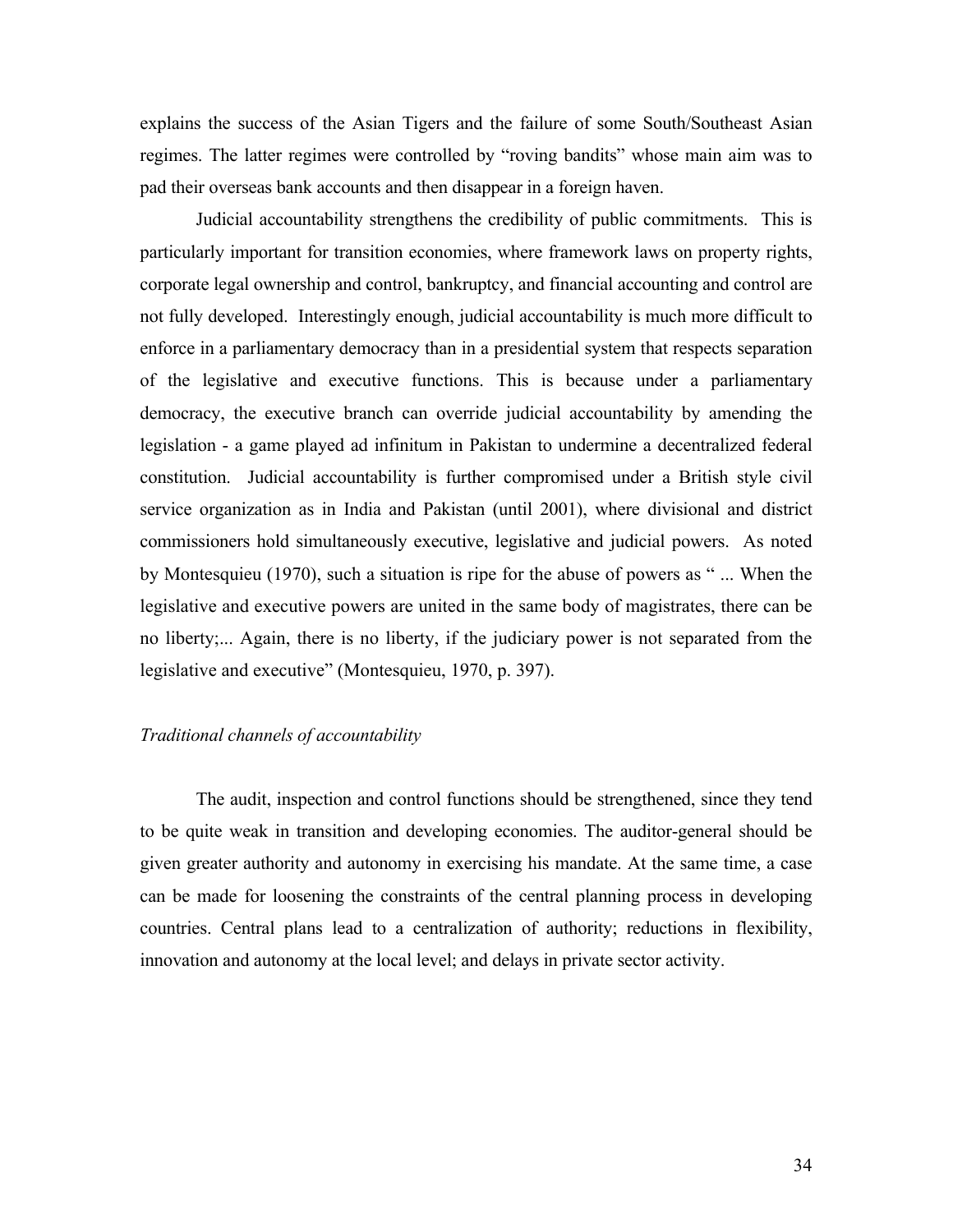# **5. Aligning Operational Capacity with the Authorizing Environment**

In DTEs operational capacity for local governance is deficient. However, this deficiency can be overcome in the short run by borrowing such capacities from the national government, other local governments and the private sector and civil society. In the long run, training staff and creating an enabling environment for competitive service delivery through partnership with the private sector and civil society can augment operational capacity. A matter of greater concern in DTEs is that the available capacity is not geared toward serving the citizen-voters. A similar bureaucratic culture prevailed in Western Europe not long ago. German philosopher Nietzsche characterized the government as "coldest of all cold monsters – whatever it says it lies – and whatever it has – it has stolen." Over the years, industrial countries have shown a remarkable change in the performance of their public sectors. It is interesting to note that this change was brought about not through a system of hierarchical controls, as is the focus in most developing countries, but more through strengthened accountability to citizens at large. This was done by creating a political-legal-fiscal framework for citizen-centric governance (see Andrews and Shah, 2003). The elected representatives made a commitment along the lines of the oath required of the members of the city of Athens which stated that:

"We will strive increasingly to quicken the public sense of public duty; That thus…we will transmit this city Not only not less, but greater, better and more beautiful Than it was transmitted to us."

In modern times, such a commitment to accountability for results got firmly grounded in the political culture of industrial countries. This accountability for results was further strengthened by accountability of the executive to the legislature branch and through creation of charter of rights for individuals to demand accountability from their governments. An important element of these systems of accountability has been to bring about a change in both the bureaucratic culture and the incentives public employees face. This is done by steering attention away from internal bureaucratic processes and input controls (hard controls) to accountability for results (soft controls). While various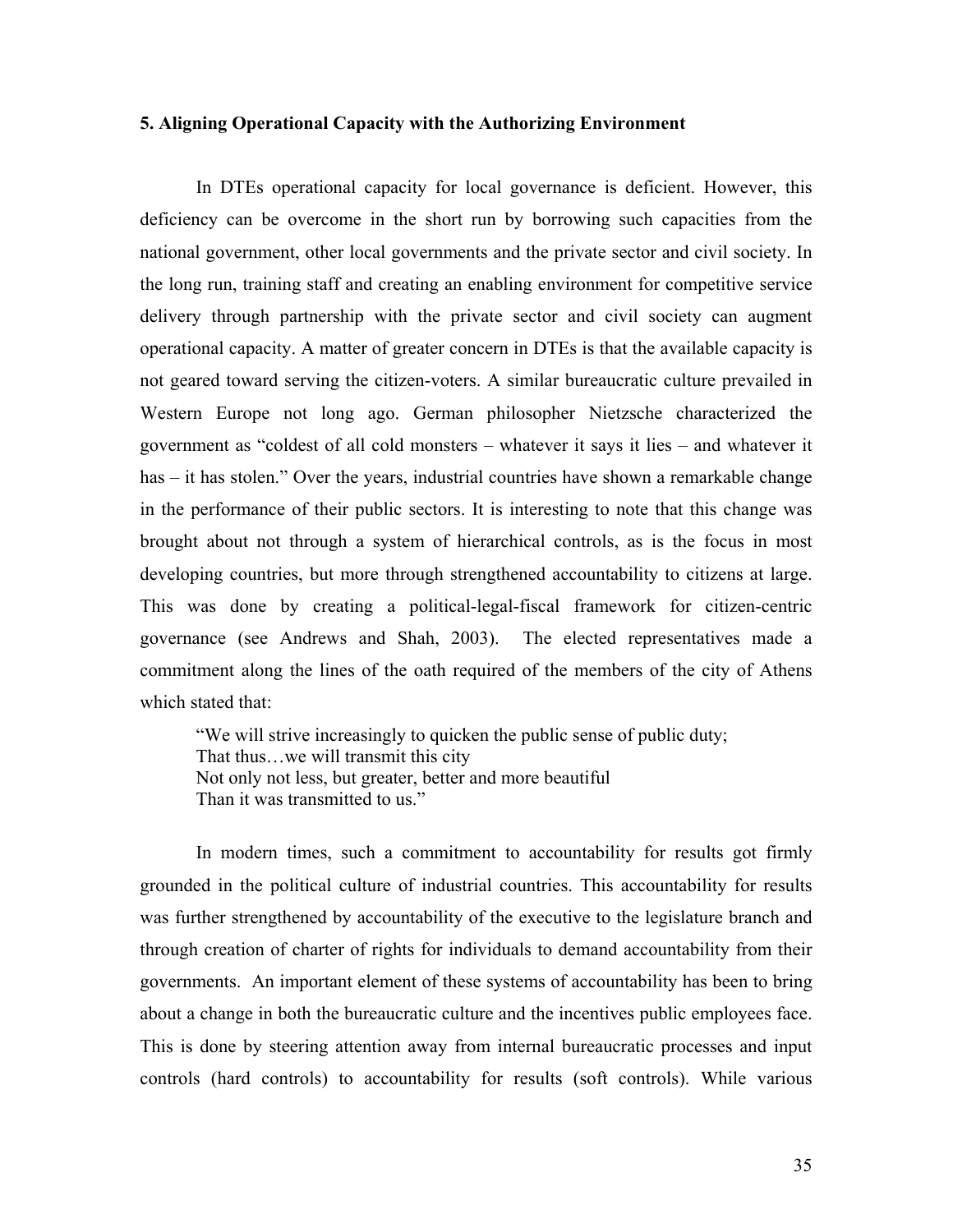countries have followed diverse policies to achieve this transformation, the underlying framework driving these reforms is uniform and firmly grounded in a citizen-centered governance framework. The results oriented management and evaluation framework (ROME) serves to operationalize elements of this broader framework of bottom-up accountability. Under ROME, a results based chain provides a yardstick for measuring public sector performance.

#### *Results Oriented Management and Evaluation (ROME) Chain***:**

*Program/project => inputs=> activities=> outputs=>reach (stakeholders positively or adversely affected)=> outcome (purpose) => impact (goal)=> citizen feedback and evaluations=>program design => program/project* 

Most ROME related approaches have the following common elements: (a) Contracts/work programs based upon pre-specified output and performance targets and budgetary allocations; (b) Managerial flexibility but accountability for results; (c) Subsidiarity principle; (d) Incentives for cost efficiency and (e) Citizen charter, bottomup accountability.

ROME provides a coherent framework for strategic planning and management based upon learning and accountability in a decentralized environment. As the focus of the approach is on learning, failure to meet commitments in the short run may be tolerated but a failure to share values and persistent failure to meet commitments invite severe sanctions. The ROME framework calls for competitive wages and task specialization and lack of formal tenures for public personnel. Public providers are given the freedom to succeed or fail. Instead public employees hold the jobs so long as they are able to fulfill the terms of their contracts. Persistent failures initiate the exit process. Responsiveness to citizenry and accountability for results are the cornerstone of this approach. A recent empirical study by Gurgur and Shah (1999) supports this view as it shows that political and bureaucratic culture and centralization of authority represent the most significant determinants of corruption in a sample of 30 countries. In view of this evidence, the ROME framework offers a great potential in developing countries to improve public sector governance by nurturing a responsive and accountable governance.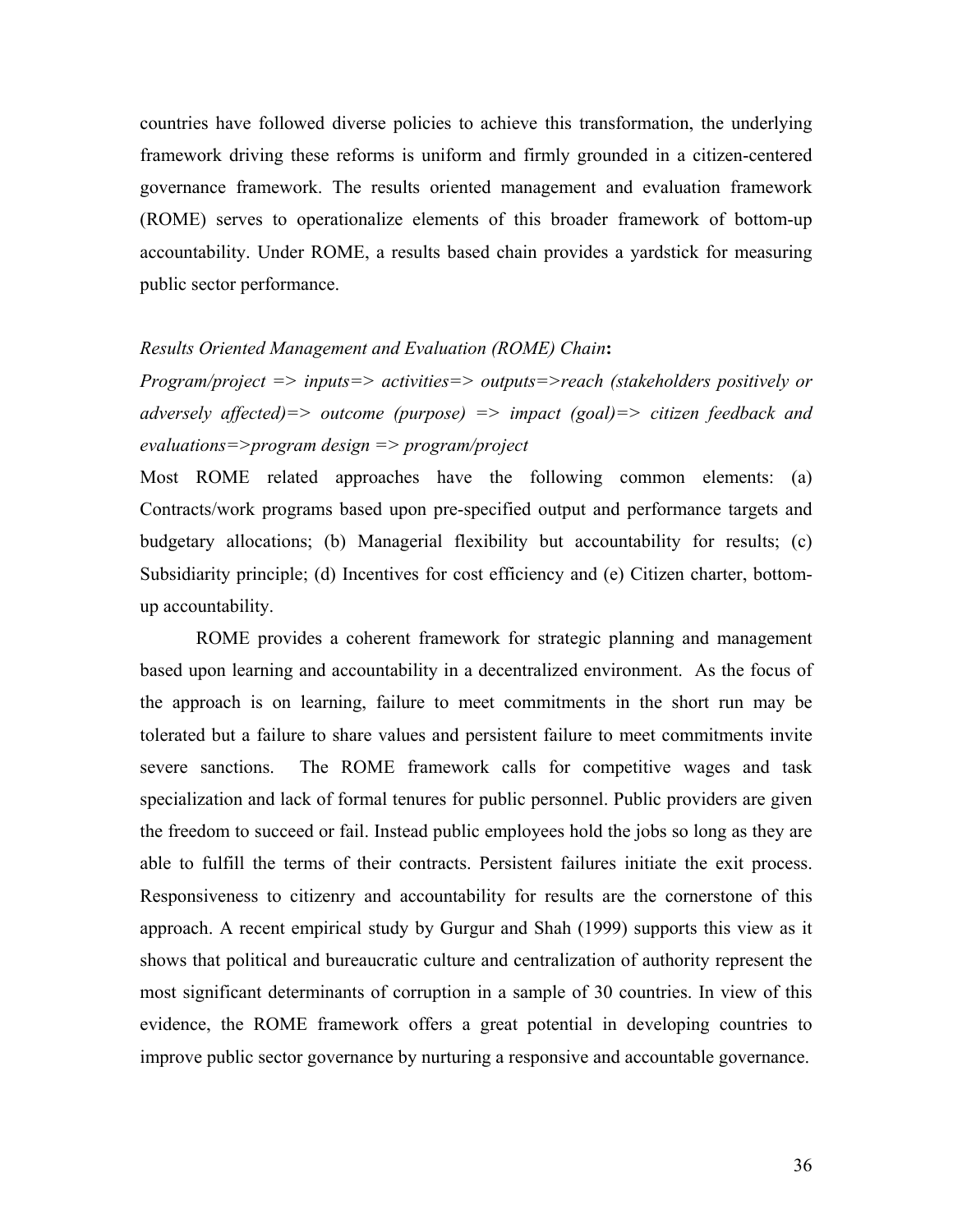# **6. Adapting to a Changing World with Learning From and Inspiring Each Other**

 The DTEs have undergone a major transformation of their public sector in the last decade. The transition economies have rapidly moved from central planning to market dominated economies whereas the progress in developing countries to move decision making closer to the people remains painfully slow and modest. The DTEs have also attempted to forge a new partnership within and beyond governments with varying degrees of commitment and success. Argentina, Brazil, Chile, Czech Republic, Hungary, India, Malaysia and Poland represent examples of achieving a stable authorizing environment - where there is a significant degree of societal consensus on the roles and responsibilities of various levels of government and their partnership with civil society. Other countries, such as China, Indonesia, Nigeria, Pakistan, South Africa, Russia, and Uganda, are still groping for a consensus on the right balance. In some other countries in Africa, and Central and East Asia, these issues have not yet received the political attention they deserve. Thus for a large number of DTEs, the quest for the right balance remains largely elusive. Further progress on this agenda requires learning from past experiences of industrial countries as well as more recent experiences of DTEs. In this paper, we have reviewed the DTE experiences while using an analytical framework that draws on experiences in both industrial and non-industrial countries. The following important lessons can be distilled from this review.

• *Periodic review of jurisdictional assignments is essential to realign responsibilities with changing economic and political realities*. With globalization and localization, the national government's direct role in stabilization and macroeconomic control is likely to diminish over time, but its role in social protection, education, training, skills enhancement, coordination and oversight is expected to increase as regimes and subnational governments assume enhanced roles in some of its areas of traditional responsibility. Constitutional and legal systems and institutions must be amenable to timely adjustments to adapt to changing circumstances.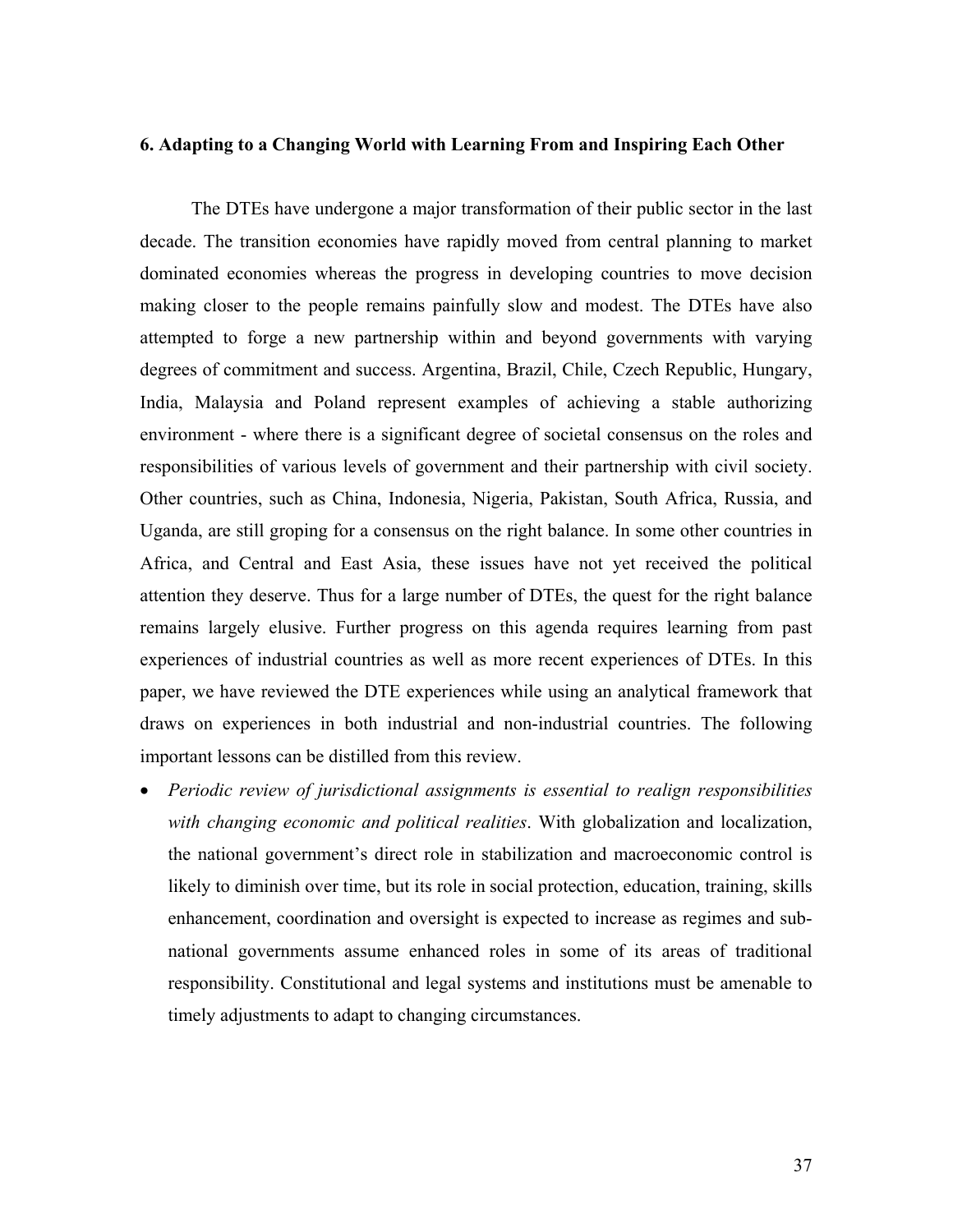- *An enabling environment for decentralization, i.e. institutions of citizen participation and accountability, must be addressed in any serious reform of fiscal systems*. These elements have not been sufficiently addressed in most reform efforts.
- *Civil service reform is critical to the success of a decentralization program*. Such a reform must ensure that the center has no direct say in the recruitment and promotions of civil servants, other than overseeing that standards of transparency and fairness are met at the sub-national levels and that wages of sub-national services must be competitive with the central government. Further, the civil service incentive structure should reward service orientation and performance and discourage command and control and rent seeking. This can be accomplished through performance contracts, stay-with-it culture, recognition of specialized skills and evaluation systems that link performance, rewards and budgeting.
- *Traditional administrative capacity matters but should not be considered as an impediment to decentralization.* Administrative capacity to develop and maintain modern organizational practices such as budgeting, auditing and accounting systems is no doubt important but should not be considered as a barrier to decentralization provided citizen participation and transparency in decision making is ensured. This is because technical capacity can be borrowed from supportive higher-level governments and elsewhere.
- *Asymmetric decentralization as provided under the Indonesian decentralization program and under provincial local government ordinances in Pakistan offers a thoughtful approach to decentralization.* Regardless of the availability of help from higher level governments, lack of institutional capacity should never be considered as an excuse not to decentralize. Instead, an objective program of decentralization that recognizes the nature and type of local government, its clientele and its fiscal capacity can be developed and various local governments can be assigned differential powers by taking into account the above mentioned factors.
- *A major separation of spending and taxing decisions leads to lack of accountability in the public sector.* In the event of such de-linking, the role of conditional (conditional on standards of services and access to such services and not on expenditures) block transfers is worth examining to enhance accountability.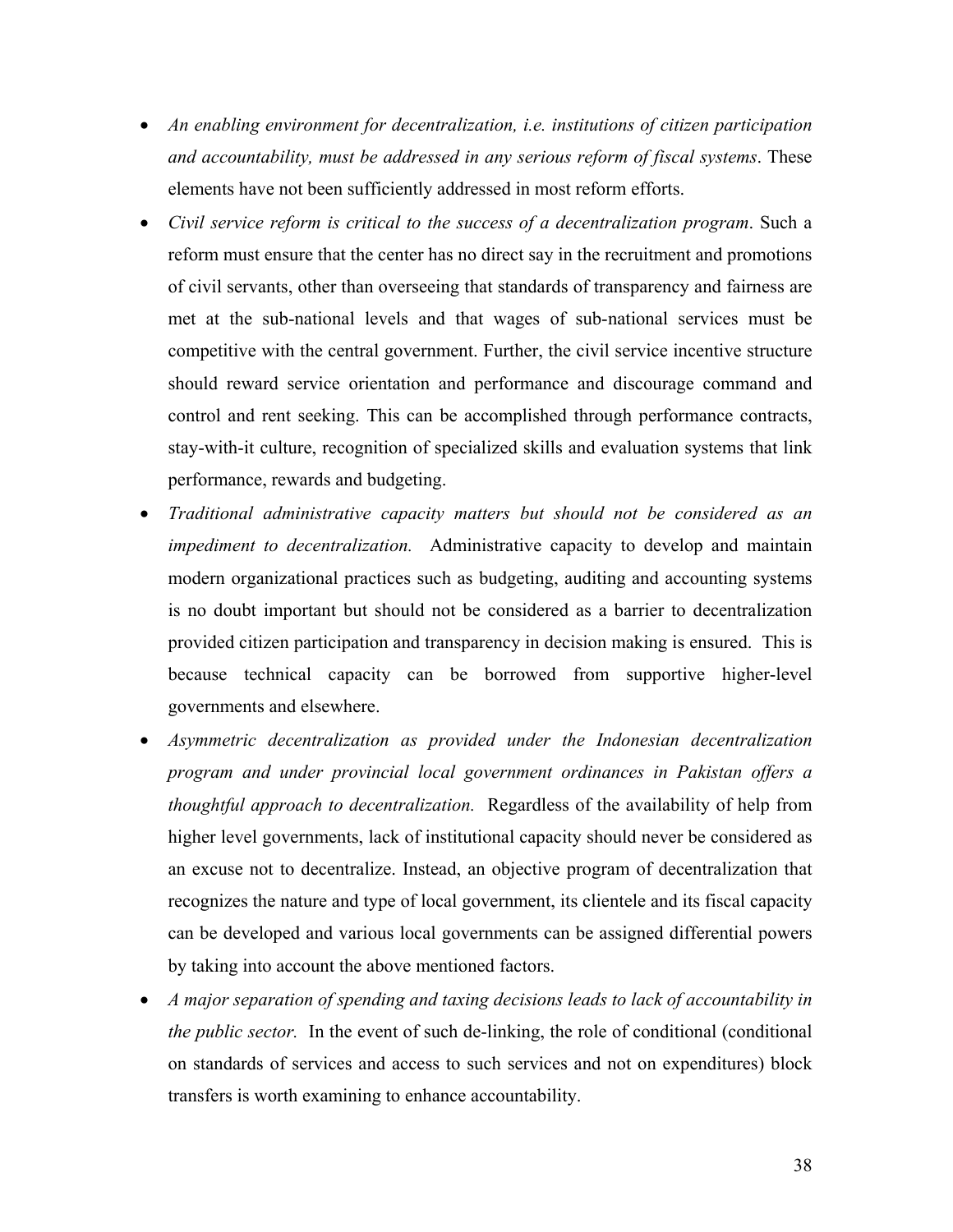- *Intergovernmental transfers in developing countries undermine fiscal discipline and accountability while building transfer dependencies that cause a slow economic strangulation of fiscally disadvantaged regions.* Properly designed intergovernmental transfers on the other hand can enhance competition for the supply of public goods, fiscal harmonization, sub-national government accountability and regional equity.
- *The role of fiscal transfers in enhancing competition for the supply of public goods should not be overlooked.* For example, transfers for basic health and primary education could be made available to both the public sector and the not-for-profit private sector on an equal basis using as criteria the demographics of the population served, school age population and student enrollments, etc. This would promote competition and innovation as both public and private institutions would compete for public funding. Such financing options are especially attractive for providing greater access to public services in rural areas.
- *Fiscal rules accompanied by "gate keeper" intergovernmental councils/committees provide a useful framework for fiscal discipline and fiscal policy coordination.* In this context, one can draw on industrial countries' experiences with "golden rules", Maastricht type guidelines and "common budget directives" to develop country specific guidelines. To ensure voluntary compliance with the guidelines, an appropriate institutional framework must be developed. Transparency of the budgetary processes and institutions, accountability to the electorate and general availability of comparative data on fiscal positions of all levels of government further strengthen fiscal discipline.
- *To ensure fiscal discipline, governments at all levels must be made to face the financial consequences of their decisions*. This is possible if the central government does not backstop state and local debt and the central bank does not act as a lender of last resort to the central government. In addition, ownership and preferential access to the financial sector should not be available to any level of government. In such an environment capital markets and bond rating agencies would provide an effective fiscal policy discipline.
- *Societal norms and consensus on the roles of various levels of governments and limits to their authority are vital for the success of decentralized decision making.* In the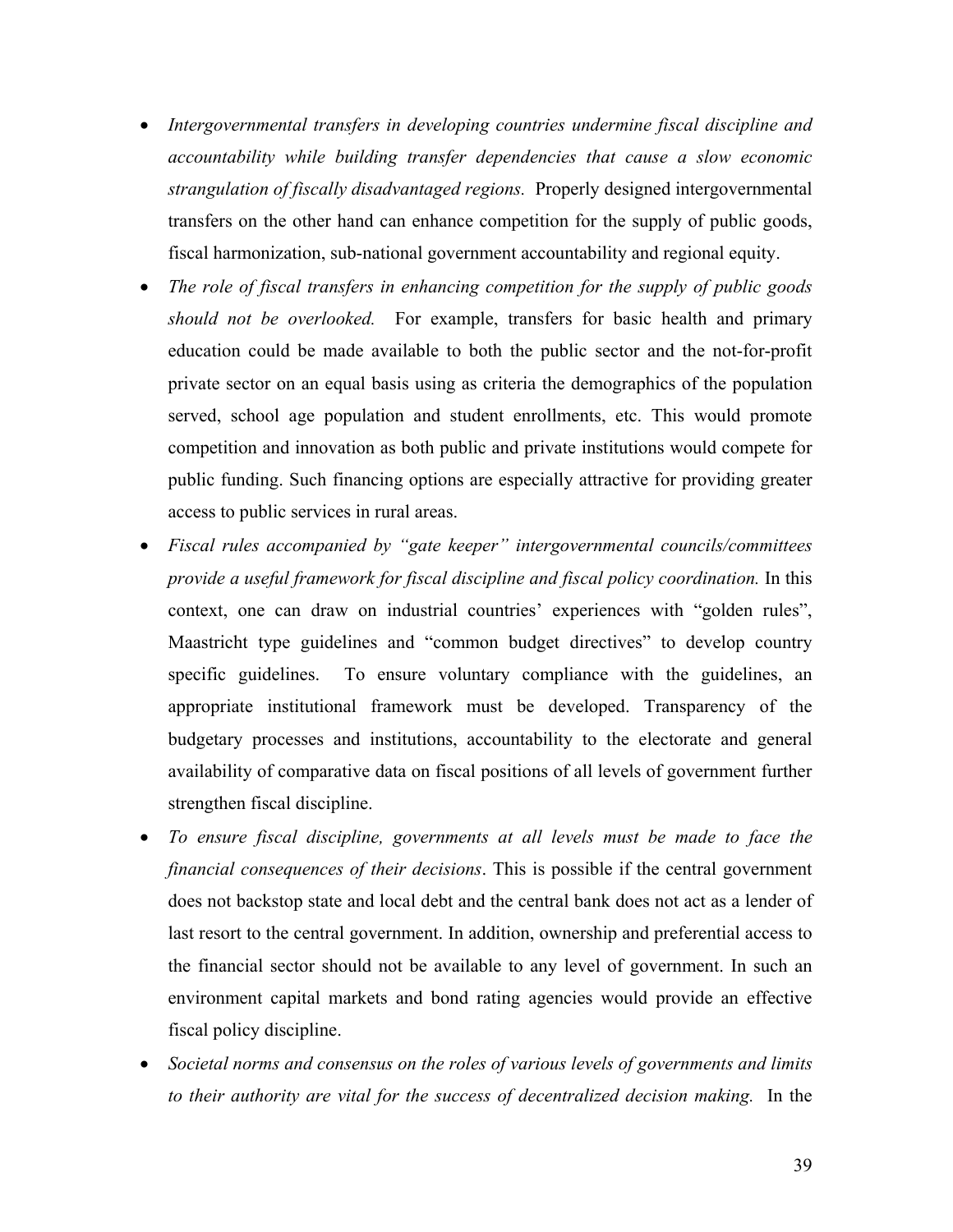absence of such norms and consensus, direct central controls do not work and intergovernmental gaming leads to dysfunctional constitutions*.* 

- *Tax decentralization is a pre-requisite for sub-national credit market access.* In countries with highly centralized tax bases, unrestrained credit market access by subnational governments poses a risk for macro stabilization policies of the national government as the private sector anticipates a higher level government bailout in the event of default and does not discount the risks of such lending properly.
- *Higher-level institutional assistance may be needed for financing local capital projects*. This assistance can take the form of establishing municipal finance corporations run on commercial principles to lower the cost of borrowing by using the superior credit rating of the higher level government and municipal rating agencies to determine credit worthiness.
- *An internal common market is best preserved by constitutional guarantees*. National governments in developing countries have typically failed in this role.
- *Finally, contrary to a common misconception, a developing country institutional environment calls for a greater degree of decentralization than needed for an industrial country.* For an efficient working of a centralized bureaucracy, advanced information gathering and transmittal networks, an efficient and dedicated civil service, and well developed institutions of citizen participation and accountability are needed. This is possible in the setting of an industrial country environment. A more primitive public sector environment is more suited to a decentralized form of governance. This is because information requirements and transaction costs are minimized by moving the decision making closer to people who are affected by those decisions. Closeness also serves to enhance better participation, preference matching for public services, transparency and greater accountability.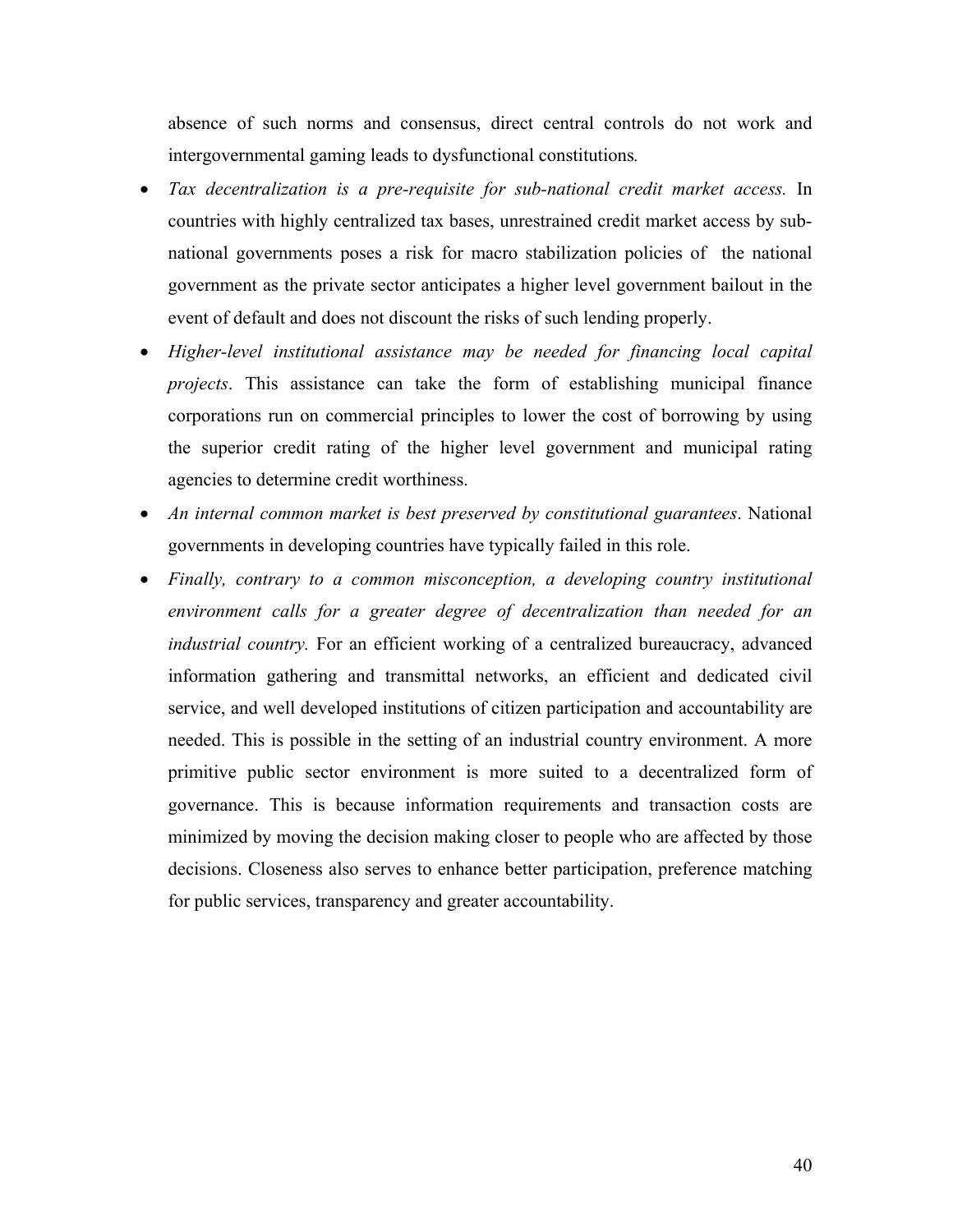# **References**

Agernoff, Robert, editor (1999). *Accommodating Diversity: Asymmetry in Federal States*. Nomos Verlagsgesellschaft, Baden-Baden.

Ahmad, Ehtisham (2002). Managing Fiscal Decentralization. London and New York: Routledge

Andrews, Matthew and Anwar Shah (2003). Citizen-Centered Governnace: A New Approach to Public Sector Reform. In Anwar Shah, editor (2003). *Bringing Civility in Governance*. Web publication. Washington, DC: World Bank

Barati, Izabella and Akos Szalai (2001). Fiscal Decentralization In Hungary. Budapest University of Economic Sciences.

Bikalova, Nadezhda (2001). Intergovernmental Fiscal Relations in Russia. *Finance and Development,* Volume 38, no.3.

Bird, Richard and Thomas Stauffer, editors (2001). *Intergovernmental Fiscal Relations in Fragmented Societies*. Institute of Federalism, Fribourg, Switzerland. Helbing and Lichtenhahn Publishers.

Bird, Richard and Francois Vaillencourt, editors (1998). *Fiscal Decentralization in Developing Countries.* Cambridge University Press: New York and London

Bird, Richard, Robert Ebel and Christine Wallich (1995). *Decentralization of the Socialist State*. World Bank, Washington, DC.

Boadway, Robin (1992). The Constitutional Division of Powers: An Economic Perspective. Ottawa: Economic Council of Canada

Boadway, Robin and Anwar Shah (forthcoming). Theory and Practice of Fiscal Federalism. Washington, DC: World Bank

Boadway, Robin, Sandra Roberts and Anwar Shah (2000). Fiscal Federalism Dimensions of Tax Reform in Developing Countries. In Guillermo Perry, John Whalley and Gary McMahon, editors, *Fiscal Reform and Structural Change in Developing Countries*, Volume I, pp. 171-2000. McMillan Press, London and ST. Martin's Press, New York

Breton, Albert (2000). *An Introduction to Decentralization Failure.* Presented at the IMF Conference on Fiscal Decentralization, Washington, DC, November 2000.

Buckley, Robert M. and Federico Mini (2000). From Commissars to Mayors: Cities in the Transition Economies. Infrastructure Sector Unit. Europe and Central Asia Region, World Bank.

Courchene, Thomas (1996). Macrofederalism. In Anwar Shah (forthcoming), *Macro-federalism*.

Garrett, Geoffrey and Jonathan Rodden (2000). Globalization and Decentralization. Presented at the Midwest Political Science Association, Chicago, Illinois.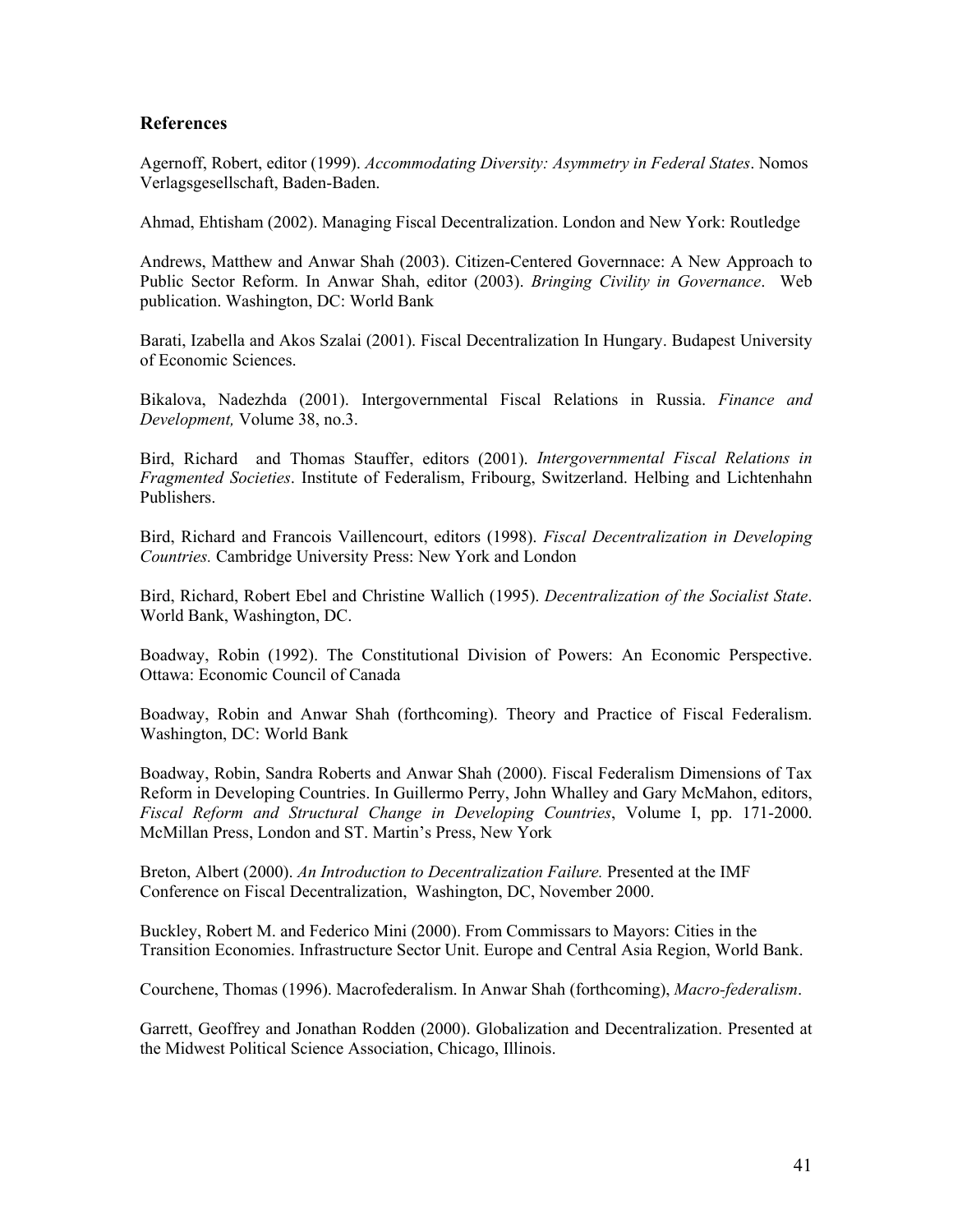Gurgur, Tugrul and Anwar Shah. (2002). "Localization and Corruption: Panacea or Pandora's Box?" in Ehtisham Ahmad and Vio Tanzi (eds.), *Managing Fiscal Decentralization,* pp. 46-67. London and New York: Routledge Press.

Horvath, Tamas M., Editor (2000). *Decentralization: Experiments and Reforms*. Local Government and Public Services Reform Initiative. Budapest, Hungary.

Kirchgassner, Gebhard and Wener Pommerehne (1996). Tax harmonization and Tax Competition in the European Union: Lessons from Switzerland. *Journal of Public Economics* 60: 351-371.

Montesquieu (1970). "The Spirit of the Laws". In M. Curtis, ed., The Great Political Theories. Disus/Avon Books: New York

Oates, Wallace (2001). Fiscal Competition and European Union: Contrasting Perspectives. *Regional Science and Urban Economics* 31: 133-145.

Oates, Wallace (1999). An Essay on Fiscal Federalism. *Journal of Economic Literature*, Vol.XXXVII (September): 1120-1140.

Oates, Wallace (1998), Editor. *The Economics of Fiscal Federalism and Local Finance*. Edward Elgar Publishing Ltd., UK and USA.

Oates, Wallace and Robert Schwab (1988). Economic Competition Among Jurisdictions: Efficiency Enhancing or Distortion Inducing? *Journal of Public Economics* 35: 33-354.

Saez, Lawrence (2001). Globalization and Federalism in Emerging Markets. Presented at the American Political Science Association Meetings, San Fransisco, California.

Salmon, Pierre (2000). Decentralization and Supra-nationality: The Case of European Union. Presented at the IMF Conference on Fiscal Decentralization, November 2000.

Sato, Motohiro and Shinji Yamashige (2000). Decentralization and Economic Development in Asian Countries: An Overview. *Hitotsubashi Journal of Economics* 41:77-84.

Shah Anwar and Theresa Thompson. (forthcoming) "Implementing Decentralized Local Governance: A Treacherous Road with Potholes, Detours and Road Closures," forthcoming in Jorge Martinez-Vazquez (ed.) *Reforming Intergovernmental Fiscal Relations and the Rebuilding of Indonesia,* Edward Elgar Press.

Shah, Anwar (2004), Theresa M. Thompson and Heng-fu Zou (2004). The impact of decentralization on service delivery, corruption, fiscal management and growth in developing and emerging market economies: A synthesis of empirical evidence. Forthcoming in the *Journal of Institutional Comparisons,* April 2004*.* 

Shah, Anwar, editor (2003). *Bringing Civility in Governance*. Web publication. Washington, DC: World Bank

Shah, Anwar (2003). Intergovernmental Fiscal Arrangements – Lessons from International Experience. Presented at the International Symposium on the Legislation of Fiscal Transfers, Dali, China, December 12-14, 2003.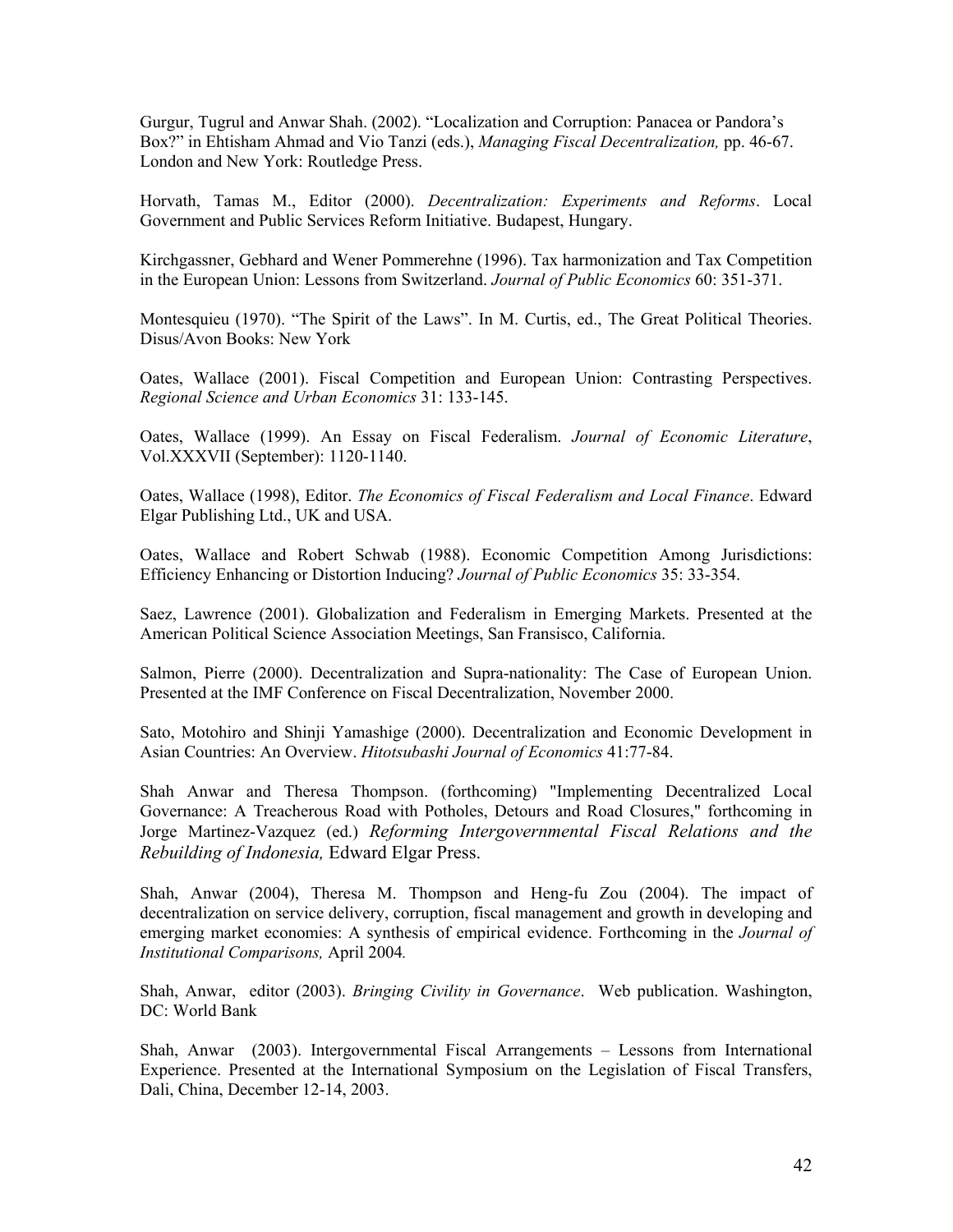Shah, Anwar. (2003). "Fiscal Decentralisation in Transition Economies and Developing Countries: Progress, Problems and the Promise" in Blindenbacher, R. and Koller, A. (eds) *Federalism in a Changing World-Learning from Each Other: Scientific Background, Proceedings and Plenary Speeches of the International Conference on Federalism 2002.* pp.432-460. Montreal & Kingston, London, Ithaca: McGill-Queen's University Press (for the International Conference on Federalism 2002, St. Gallen, Switzerland).

Shah, Anwar (2002). Globalization and Economic Management. In Mukul G. Asher, David Newman and Thomas P. Snyder, Editors (2002), *Public Policy in Asia: Implications for Business and Government*. Quorum Books, Westport, Connecticut, USA and London.

Shah, Anwar (2001). Inter-jurisdictional Competition and Federal Cooperation. To Compete or to Cooperate? That's not the Question. Presented at the International Forum on Federaliasm in Mexico: Local and Global Challenges, held in Veracruz, Mexico, 14-17 November, 2001.

Shah, Anwar (2000). Federalism and Regional Equity: Building Partnerships or Transfer Dependencies. Presented at the Conference on Cooperative Federalism, Globalization and Democracy organized by the Presidency of the Federative Republic of Brazil, in Brasillia, May 9- 11, 2000.

Shah, Anwar (1999). The Quest for Right Balance and Responsive and Accountable Governance: Lessons from Decentralization Experience. In Hans Holman and Enricco Luzati , editors, (1999). *Grassroots' Organizations, Decentralization and Rural Development.* Pp. 3-58. Turin, Itlay: International LaborOrganization.

Shah, Anwar. (1999). "Fiscal Federalism and Macroeconomic Governance: For Better or for Worse?" in Fukusaku, K. and de Mello Jr., L. (eds.) *Fiscal Decentralization in Emerging Economies: Governance Issues.* Paris: OECD.

Shah, Anwar (1998). Fostering Fiscally Responsive and Accountable Governance: Lessons From Decentralization. In Picciotto, Robert and Eduardo Wiesner, eds. (1998). *Evaluation and Development: The Institutional Dimension.* New Brunswick, USA and London, U.K.: Transaction Publishers, pp.83-96.

Shah, Anwar (1998). Balance, Accountability and Responsiveness: Lessons about Decentralization. World Bank Policy Research Working Paper Series No. 2021, December 1998.

Shah, Anwar (1998). Fiscal Federalism and Macroeconomic Governance: For Better or For Worse. Policy Research Working Paper Series No. 2005, November 1998, World Bank, Washington, DC.

Shah, Anwar (1998). Fiscal Decentralization – An Elusive Goal? A Case Study of Indonesia and Pakistan Experiences. In Richard Bird and Francois Vaillencourt, editors. *Fiscal Decentralization in Developing Countries.* Cambridge University Press: New York and London.

Shah, Anwar (1994). *The Reform of Intergovernmental Fiscal Relations in Developing and Emerging Market Economies*. World Bank, Washington, D.C.

Shah, Anwar et al. (1994*). Intergovernmental Fiscal Relations in Indonesia – Issues and Reform Options.* World Bank Discussion Paper No.239, Washington, DC: World Bank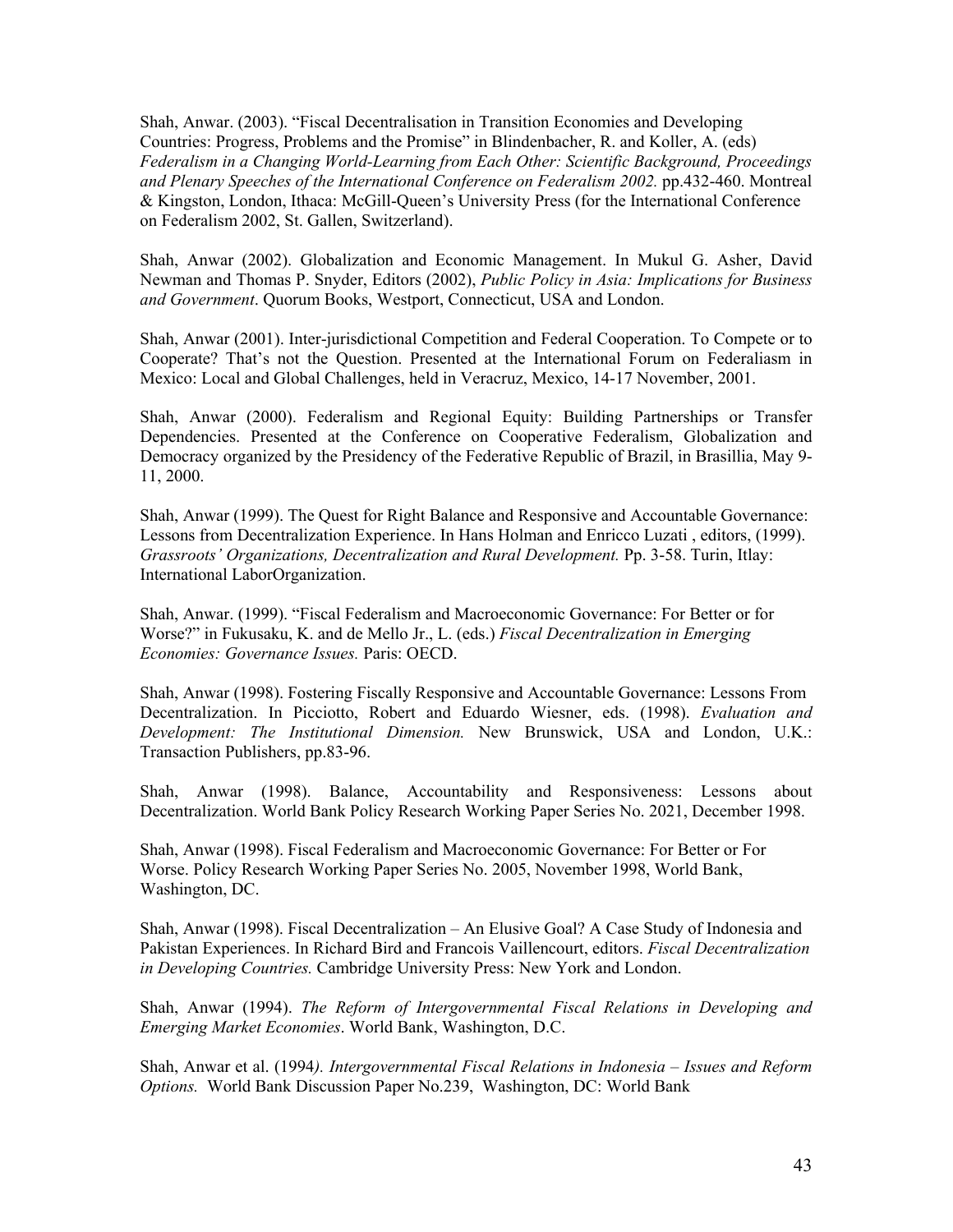Shah, Anwar (1991). *The New Fiscal Federalism in Brazil.* World Bank Discussion Paper No. 124, World Bank, Washington, D.C.

Shah, Anwar (1988). Capitalization and the Theory of Local Public Finance: An Interpretive Essay. *Journal of Economic Surveys* 2 (Dec.): 209-243.

Shankar, Raja and Anwar Shah (2003). Bridging the Economic Divide Within Nations: A Scorecard on the Performance of Regional Development Policies in Reducing Regional Income Disparities. *World Development*, Vol. 31, no.8 (August), pp. 1421-1442.

Shankar, Raja and Anwar Shah (2001). Bridging the Economic Divide Within Nations: A Scorecard on the Performance of Regional Development Policies in Reducing Regional Income Disparities. World Bank Policy Research Working Paper Series no. 2717, November.

Stigler, George (1957). The Tenable Range of Local Functions. Reprinted in Wallace Oates, editor, (1998), pp.3-9.

Ter-Minassian, Teresa, editor (1997). *Fiscal Federalism in Theory and Practice*. International Monetary Fund.

Watts, Ronald L. (1999). Comparing Federal Systems. Institute of Intergovernmental Relations, Queen's University, Kingston, Ontario, Canada.

Weingast, Barry (1993). Constitutions as Governance Structures: The Political Foundations of Secure Markets*. Journal of Institutional and Theoretical Economics*, 149, 286-311.

Wiliamson, Oliver (1994). The Institutions and Governance of Economic Development and Reform. *Proceedings of the World Bank Annual Conference on Development Economics*, 171- 197.

Willis, Garman and Haggard (1999). The politics of decentralization in Latin America. *Latin American Research Review*, Winter 1999, volume 34, issue 1: 7-46.

World Bank (2001). Decentralization in the Transition Economies: Challenges and the Road Ahead. Europe and Central Asia Region.

World Bank (2000). *Entering the 21st Century. World Development Report 1999/2000*. Oxford University Press.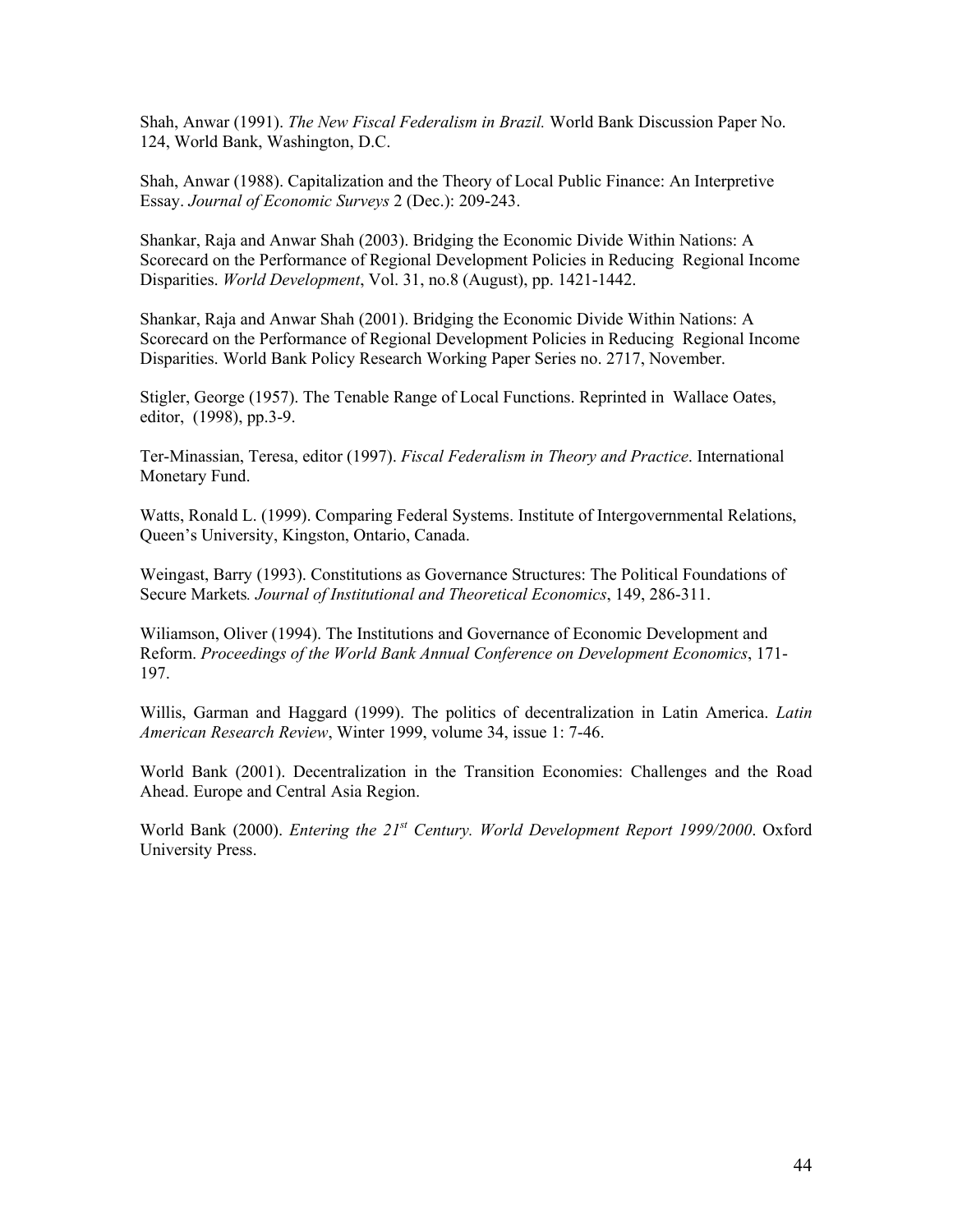| <b>Function</b>                    | Policy, standards &<br>oversight | Provision/<br>administration | Production/<br>Distribution | Comments                                                                                 |
|------------------------------------|----------------------------------|------------------------------|-----------------------------|------------------------------------------------------------------------------------------|
| Interregional & International      | U                                | U                            | N, P                        | Benefits & costs international in scope                                                  |
| conflicts resolution               |                                  |                              |                             | $\epsilon$<br>$\zeta$ $\zeta$                                                            |
| External trade                     | U                                | U, N, S                      | P                           |                                                                                          |
| Telecommunications                 | U, N                             | P                            | P                           | National regulation not feasible                                                         |
| <b>Financial Transactions</b>      | U, N                             | P                            | D                           | $\epsilon\,\epsilon$                                                                     |
| Environment                        | U,N,S,L                          | U,N,S,L                      | N, S, L, P                  | Externalities of global, national, state and local scope.                                |
| Foreign Direct Investment          | N,L                              | L                            | D                           | local infrastructure is critical                                                         |
| Defense                            | N                                | N                            | N, P                        | Benefits & costs national in scope                                                       |
| Foreign Affairs                    | N                                | N                            | N                           | CC                                                                                       |
| Monetary policy, currency, banking | U, ICB                           | ICB                          | ICB, P                      | Independence from all levels essential. Some international role for common<br>discipline |
| Interstate commerce                | Constitution, N                  | N                            | P                           | Constitutional safeguards important for factors and goods mobility                       |
| Immigration                        | U, N                             | N                            | N                           | U due to forced exit                                                                     |
| Transfer payments                  | N                                | N                            | N                           | Redistribution                                                                           |
| Criminal and civil law             | N                                | N                            | N                           | Rule of law, a national concern                                                          |
| Industrial policy                  | N                                | N                            |                             | To avoid beggar-thy neighbour policies                                                   |
| Regulation                         | N                                | N, S, L                      | N, S, L, P                  | Internal common market                                                                   |
| <b>Fiscal Policy</b>               | N                                | N, S, L                      | N, S, L, P                  | Coordination is possible                                                                 |
| Natural Resources                  | N                                | N, S, L                      | N, S, L, P                  | Promotes regional equity and internal common market                                      |
| Education, Health & Social         | N, S, L                          | S,L                          | S,L,P                       | Transfers in kind                                                                        |
| Welfare                            |                                  |                              |                             |                                                                                          |
| Highways                           | N, S, L                          | N, S, L                      | S,L,P                       | Benefits and costs of various roads vary in scope.                                       |
| Parks & Recreation                 | N, S, L                          | N, S, L                      | N, S, L, P                  | $cc = cc = cc$                                                                           |
| Police                             | S, L                             | S,L                          | S,L                         | Primarily local benefits                                                                 |
| Water, sewer, refuse, fire         |                                  | L                            | L, P                        | $\begin{array}{cccccccccccccc} c & c & c & c & c & c \end{array}$                        |
| protection                         |                                  |                              |                             |                                                                                          |

# **Appendix Table 1 . A Representative Assignment of Expenditure Responsibilities**

*Note:* U is supranational responsibility, ICB is independent central bank, N is national government, S is state/provincial government, L is local Government and P is nongovernment sectors/civil society. Source: Shah (1994).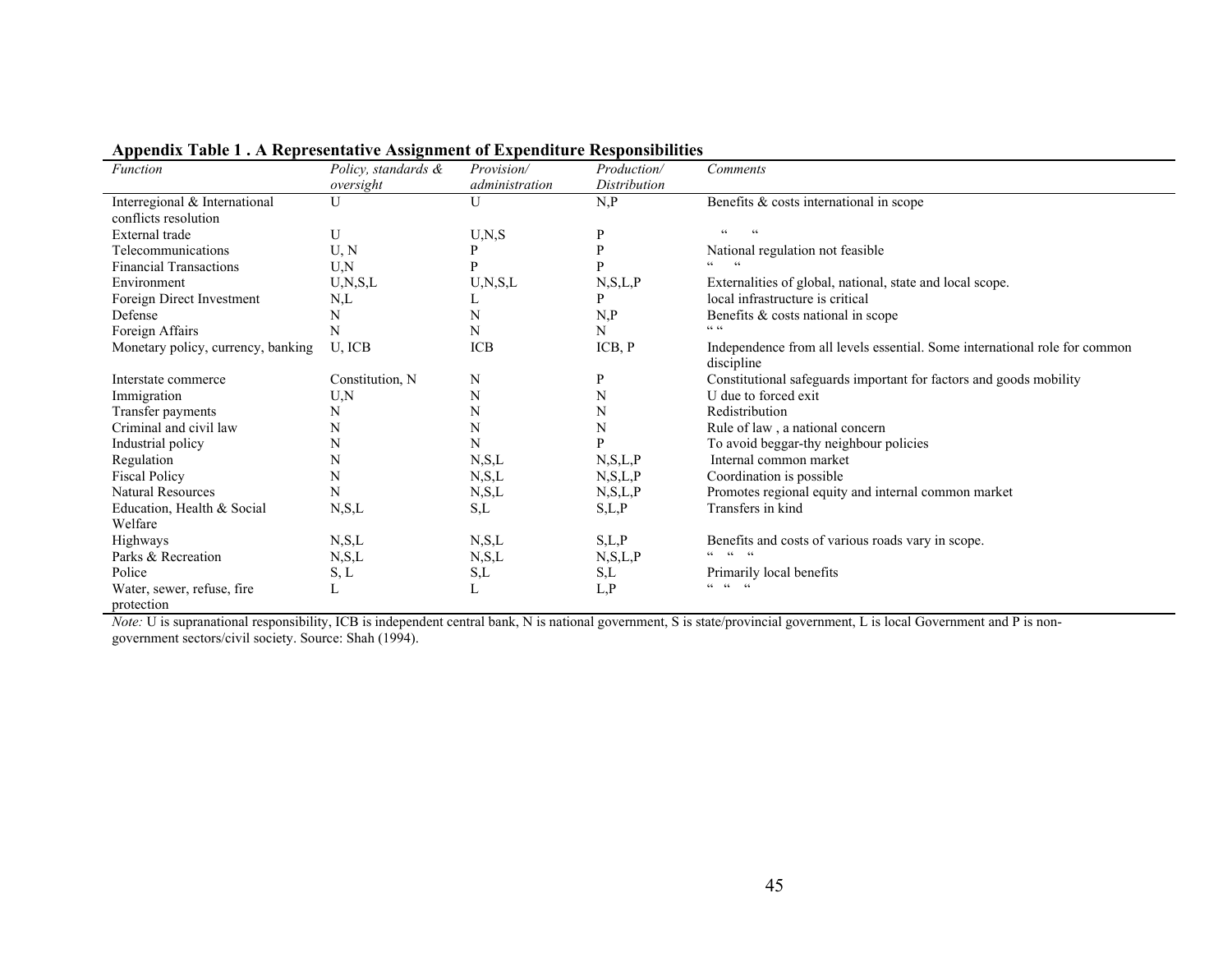|  |  | Appendix Table 2: A representative assignment of taxing powers |  |  |
|--|--|----------------------------------------------------------------|--|--|
|  |  |                                                                |  |  |

| Types of Tax                                                    | Determination of<br>Base | Collection and<br>Rate | Administration | Comments                                                                                   |
|-----------------------------------------------------------------|--------------------------|------------------------|----------------|--------------------------------------------------------------------------------------------|
| Customs                                                         | $\mathbf{F}$             | $\rm F$                | F              | International trade taxes.                                                                 |
| Corporate income                                                | F, U                     | F,U                    | F,U            | Mobile factor, stabilization tool.                                                         |
| Resource taxes                                                  |                          |                        |                |                                                                                            |
| Resource rent (profits/income) tax<br>Royalties, fees, charges; | F                        | F                      | $\rm F$        | Highly unequally distributed tax bases.                                                    |
| severance taxes; production,                                    |                          |                        |                |                                                                                            |
| output, and property taxes                                      | S,L                      | S,L                    | S,L            | Benefit taxes/charges for state-local services.                                            |
| Conservation charges                                            | S,L                      | S,L                    | S,L            | To preserve local environment.                                                             |
| Personal income                                                 | F                        | F.S.L                  | F              | Redistributive, mobile factor, stabilization tool.                                         |
| Wealth taxes (taxes on capital, wealth, wealth                  |                          |                        |                |                                                                                            |
| transfers, inheritances, and bequests)                          | F                        | F,S                    | F              | Redistributive.                                                                            |
| Payroll                                                         | F,S                      | F,S                    | F,S            | Benefit charge, e.g., social security coverage.                                            |
| Multi-stage sales taxes (value-added tax, [VAT])                | F                        | F                      | F              | Border tax adjustments possible under federal<br>assignment; potential stabilization tool. |
| Single stage sales taxes (manufacturer/wholesale/retail)        |                          |                        |                |                                                                                            |
| Option A                                                        | S                        | S,L                    | S,L            | Higher compliance cost.                                                                    |
| Option B                                                        | F                        | S                      | F              | Harmonized, lower compliance cost.                                                         |
| "Sin" taxes                                                     |                          |                        |                |                                                                                            |
| Excises on alcohol and tobacco                                  | F,S                      | F,S                    | F,S            | Health care a shared responsibility.                                                       |
| Betting, gambling                                               | S.L                      | S,L                    | S,L            | State and local responsibility.                                                            |
| Lotteries                                                       | S,L                      | S,L                    | S,L            | State and local responsibility.                                                            |
| Race tracks                                                     | S,L                      | S,L                    | S,L            | State and local responsibility.                                                            |
| Taxation of "Bads"                                              |                          |                        |                |                                                                                            |
| Carbon                                                          | F                        | F                      | F              | To combat global/national pollution.                                                       |
| <b>BTU</b> taxes                                                | F.S.L                    | F.S.L                  | F.S.L          | Pollution impact may be national, regional, or local.                                      |
|                                                                 |                          |                        |                |                                                                                            |
| Motor fuels                                                     | F.S.L                    | F.S.L                  | F.S.L          | Tolls on federal/provincial/local roads.                                                   |
| Effluent charges                                                | F.S.L                    | F.S.L                  | F.S.L          | To deal with interstate, intermunicipal or local pollution issues.                         |
|                                                                 |                          |                        |                |                                                                                            |
| Congestion tolls                                                | F, S, L                  | F, S, L                | F, S, L        | Tolls on federal/provincial/local roads.                                                   |
| Parking fees                                                    | L                        | L                      | L              | To control local congestion.                                                               |
| Motor vehicles                                                  |                          |                        |                |                                                                                            |
| Registration, transfer taxes, and annual fees                   | S                        | S                      | S              | State responsibility.                                                                      |
| Driver's licenses and fees                                      | S                        | S                      | S              | State responsibility                                                                       |
| <b>Business taxes</b>                                           | S                        | S                      | S              | Benefit tax.                                                                               |
| Excises                                                         | S,L                      | S,L                    | S,L            | Residence-based taxes.                                                                     |
| Property                                                        | S                        | L                      | L              | Completely immobile factor, benefit tax.                                                   |
| Land                                                            | S                        | L                      | L              | Completely immobile factor, benefit tax.                                                   |
| Frontage, betterment                                            | S,L                      | L                      | L              | Cost recovery.                                                                             |
| Poll                                                            | F, S, L                  | F.S.L                  | F.S.L          | Payment for local services.                                                                |
| User charges                                                    | F.S.L                    | F.S.L                  | F.S.L          | Payment for services received.                                                             |
|                                                                 |                          |                        |                |                                                                                            |

*Note*: U is supranational agency, F is federal, S is state or province, L is municipal or local. *Source:* Shah (1994).